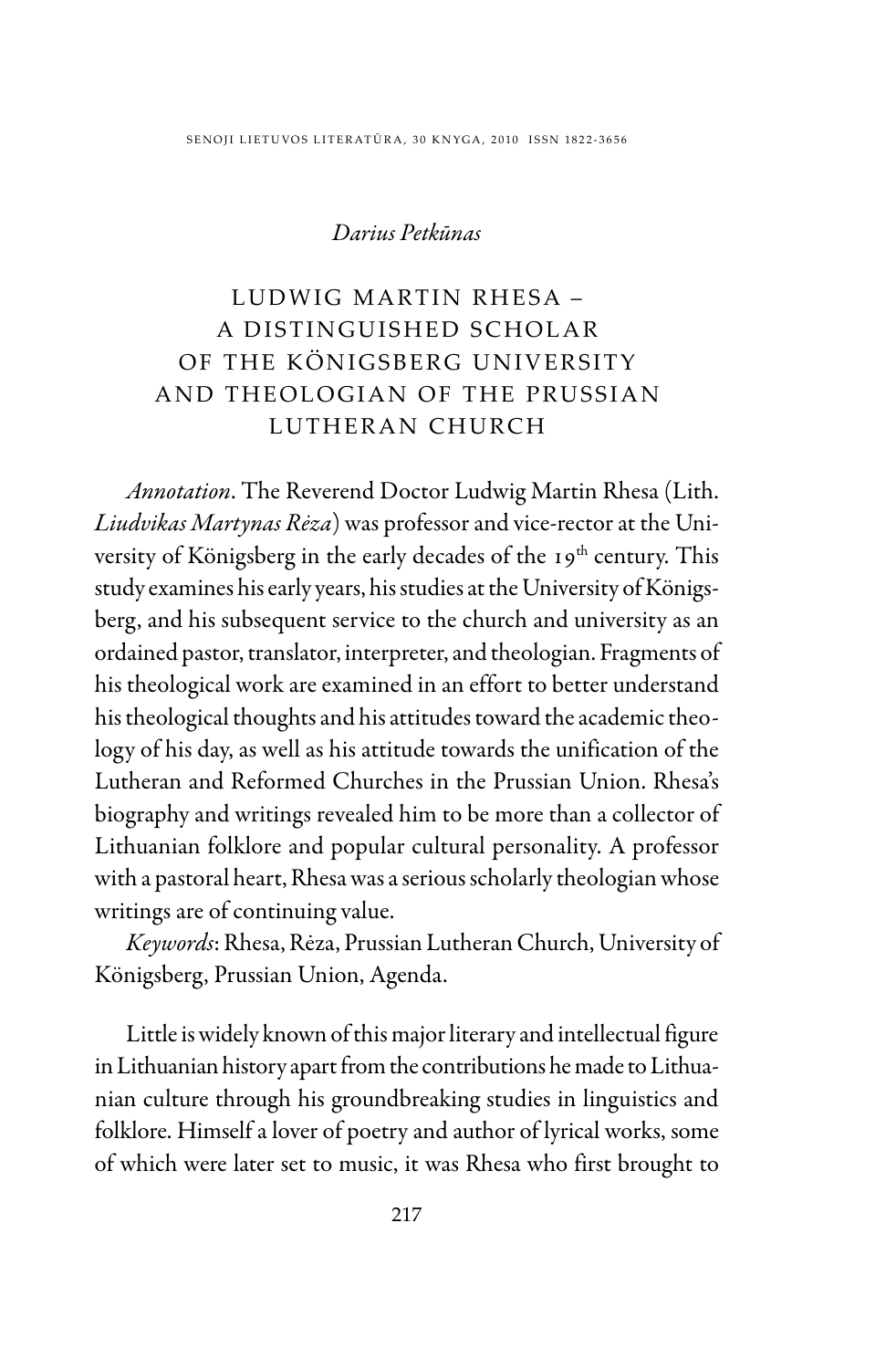public attention the inspiring writings of Kristijonas Donelaitis (Lat. *Christian Donalitius*). He published the first edition of Donelaitis' epic poem *Metai* (*The Seasons*), in an edition which included both the original Lithuanian text and, opposite it, his own translation of that text into the German tongue. It was this German translation which brought the work of Donelaitis to international attention. In addition he was an early collector and publisher of Prussian Lithuanian folk songs. His research kept alive the knowledge of a tradition which would otherwise have been largely forgotten. He was the head of the group which radically revised the Lithuanian translation of the Old and New Testament on the basis of the latest manuscript evidence. Their work was published in 1816 and a revised translation appeared in 1824. In these translations he was able to employ his considerable linguistic skills, which included knowledge of the Biblical languages.

While lovers of Lithuanian culture may know something of his linguistic and academic skills, it is seldom acknowledged that Rhesa's principle vocation was the Holy Ministry. He was an ordained pastor of the Lutheran Church in Prussia. Research into Rhesa's ecclesiastical confession and theological position has also been neglected. He lived in a period of great intellectual and spiritual ferment. Rhesa himself would be puzzled that later generations have paid so little attention to his work as a theologian and pastor. He said of himself that he was of Lithuanian birth'. This would make him the only native Lithua-

<sup>1</sup> Although in his 1810 biography Rhesa states that he was of Lithuanian birth (*e gente lithuana*) (Ludovicus Rhesa, *Supplementorum ad Buxtorfii et Wolfii diatribas de abbreuiaturis hebraicis Sylloge I. Qua lectiones cursorias a viro plurimum reuerendo, M. Ludouico Rhesa, Theol. Prof. extra ord. designato et V. D. M. in arce Fridericiana, publice habendas indicit D. Sam. Theoph. Wald, Collegii Fac. Theol. h. s. Decan.*, Regiomonti, 1810, p. 11), not all present day scholars are agreed concerning his origins. Further writings concerning Rhesa's nationality: Albinas Jovaišas, *Liudvikas* Rėza, Vilnius: Vaga, 1969, p. 15–16; Silva Pocytė, "Martynas Liudvikas Rėza Nepriklausomos Lietuvos lietuviškoje spaudoje 1918-1940 metais", in: *Martynas Liudvikas Rėza: epochų atspindžiai*, sud. Silva Pocytė, Nijolė Strakauskaitė. Klaipėda: Klaipėdos Universiteto leidykla, 2007, p. 54–65; Nijolė Strakauskaitė, "Martynas Liudvikas Rėza tautinio ir lokalinio identiteto fone", in: *Martynas Liudvikas Rėza:*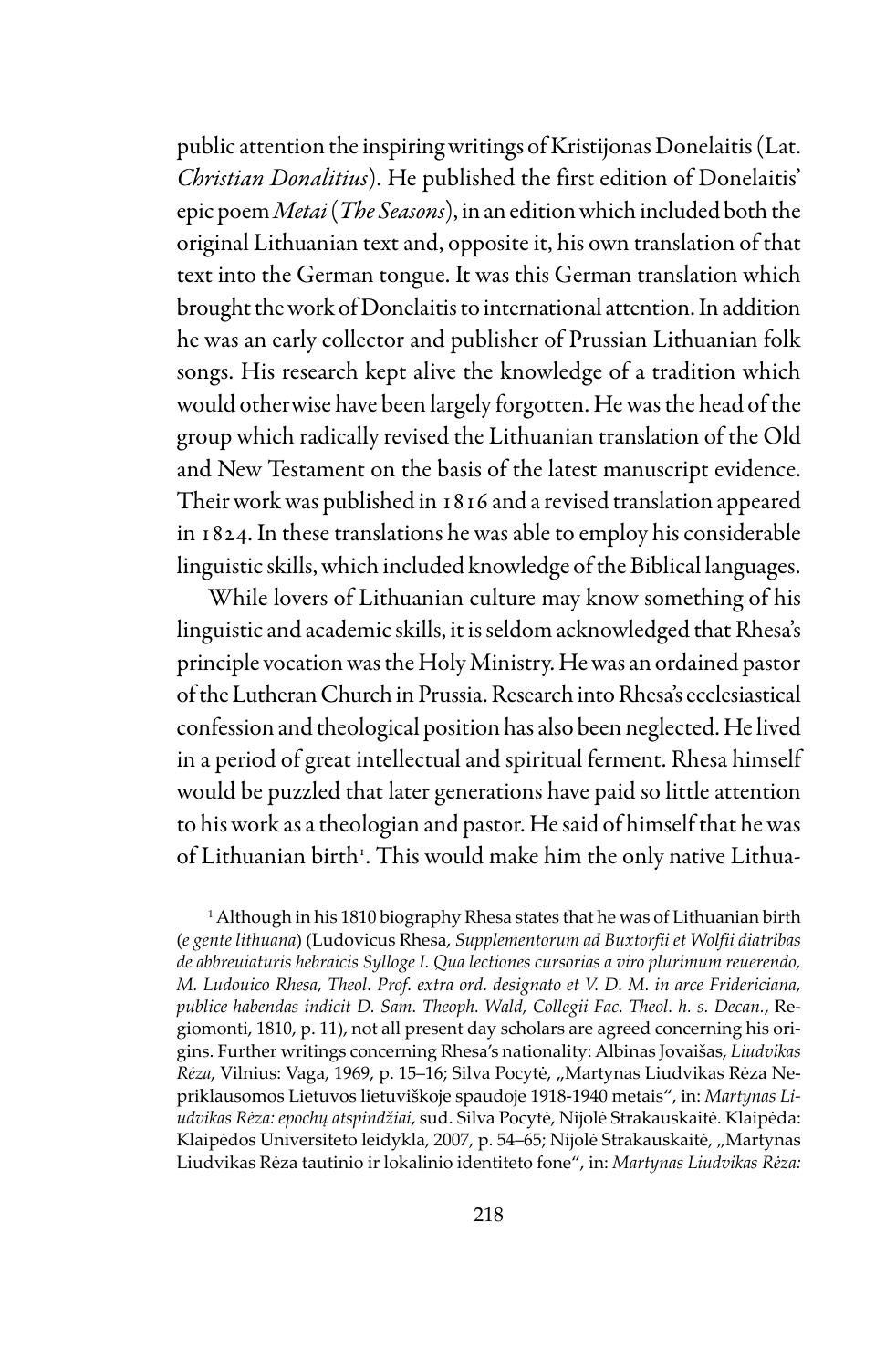nian to reach the highest echelons on leadership in the university and the consistory of the Prussian Church. He may be considered one of the top three scholars to have achieved a leading position in the Faculty of Theology in the University of Königsberg. He stands together with Stanislovas Rapolionis (Lat. *Stanislaus Rapagellanus*) and Abraomas Kulvietis (Lat. *Abrahamus Culvensis*), who were first among the theologians of the Prussian Church, equal in stature to Johannes Briesmann, Paulus Speratus, and Johannes Gramann (Poliander), all three of whom had come to Königsberg from Wittenberg.

Before the Soviet occupation major attention was given to Martynas Mažvydas (Lat. *Martinus Mosvidius*), Donelaitis, and other major literary figures, and to a somewhat lesser extent to other important Prussian Lithuanian writers. During the Soviet Era attention was given only to those men who could be considered significant literary figures in the history of Lithuanian culture. The fact that these were men of the church was an embarrassment of which the Soviets were loath to speak. In 1969 there appeared a monograph on Rhesa entitled *Liudvikas Rėza* by Albinas Jovaišas. Had Jovaišas gone into any detail about Rhesa's work as a theologian and churchman, his monograph would never have been published. He decided to mention Rhesa's ecclesiastical connections only in passing and stated that, although Rhesa supported the struggle of the bourgeois against the feudal lords, he did not boldly support the emancipation of the proletariat and did not involve himself in the ongoing struggle of the people against the ruling class<sup>2</sup>. After independence came, Jovaišas wrote a second work in which he had more to say about Rhesa's churchmanship, but he could not go deeply into the matter because of his own lack of expertise in theological matters<sup>3</sup>. Several articles and translations of

*epochų atspindžiai*, sud. Silva Pocytė, Nijolė Strakauskaitė. Klaipėda: Klaipėdos Universiteto leidykla, 2007, p. 79.

<sup>2</sup> Albinas Jovaišas, *Liudvika Rėza*, p. 67.

<sup>3</sup> Albinas Jovaišas, "Napoleono karų liudytojas, akylas gyvenimo stebėtojas, patrauklus pasakotojas", in: Liudvikas Rėza, *Žinios ir pastabos apie 1813 ir 1814 metų karo žygius iš vieno Prūsijos armijos kapeliono dienoraščio*, Vilnius: Lietuvių literatūros ir tautosakos institutas, 2000, p. 9–52.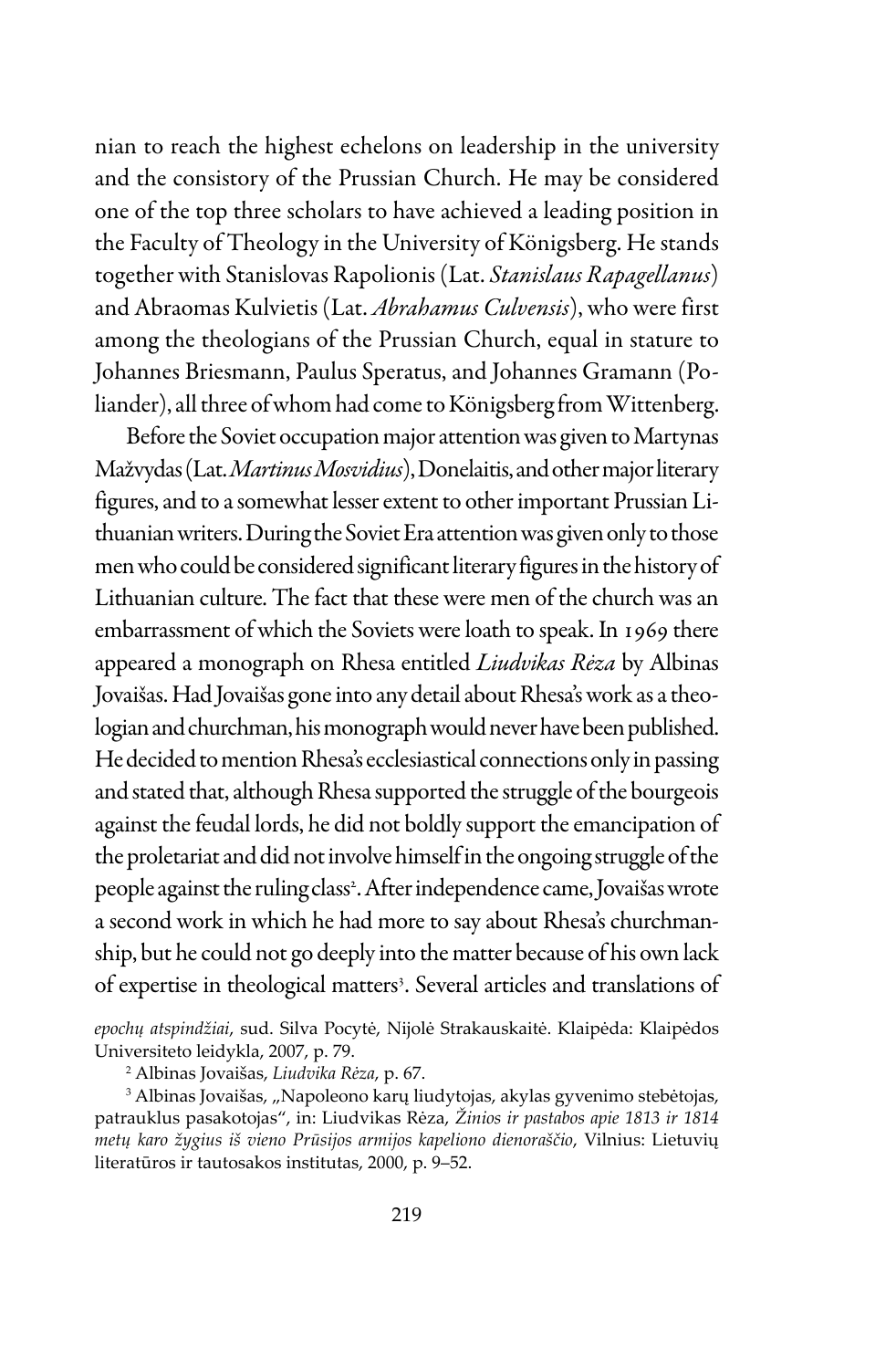Rhesa's works have since been published by Liucija Citavičiūtė. Through her careful study and analysis of the materials available in archives and libraries she awakened greater interest in Rhesa.

The aim of this present study is to give more careful attention to the theological work that Rhesa produced on the basis of his theological and linguistic studies. Important too were his contributions to the critical study of the history of the Christian Church in Lithuania and Prussia. Attention will also be given to his theological stance as that is revealed in his works. The reader may look to the works of Jovaišas and Citavičiūtė for the details of Rhesa's biography. In this present article only biographical facts related to the aim of the study will be given attention.

#### UNIVERSITY STUDIES AND ORDINATION TO THE HOLY MINISTRY

Ludwig Martin Rhesa was born in the village of Karwaiten (Lith. *Karvaičiai*) in Kurische Nehrung (Lith. *Kuršių nerija*) on January 9, 1776. Karvaičiai, which has long since disappeared under the shifting sands of the Curonian Spit, was the only village in that region to have its own church. Little is known of Rhesa's family or its connection with the local church. His father was an innkeeper and member of the coast guard. As such it was his responsibility to provide help for ships experiencing misfortune. He also had charge of those who collected amber which could always be found in the sand after Baltic storms. Rhesa wrote that he knew little or nothing about his mother, because she had died when he was two years old<sup>4</sup>. His father remarried, but he died of tuberculoses when Ludwig was only eight years old. Ludwig was then sent to live with Böhm, a relative and postman in Rossitten (Lith. *Rasytė*). Rhesa was a good student and the local schoolmaster saw in him great possibilities for intellectual development. Böhm and

<sup>4</sup> Ludovicus Rhesa, *Supplementorum*, p. 11.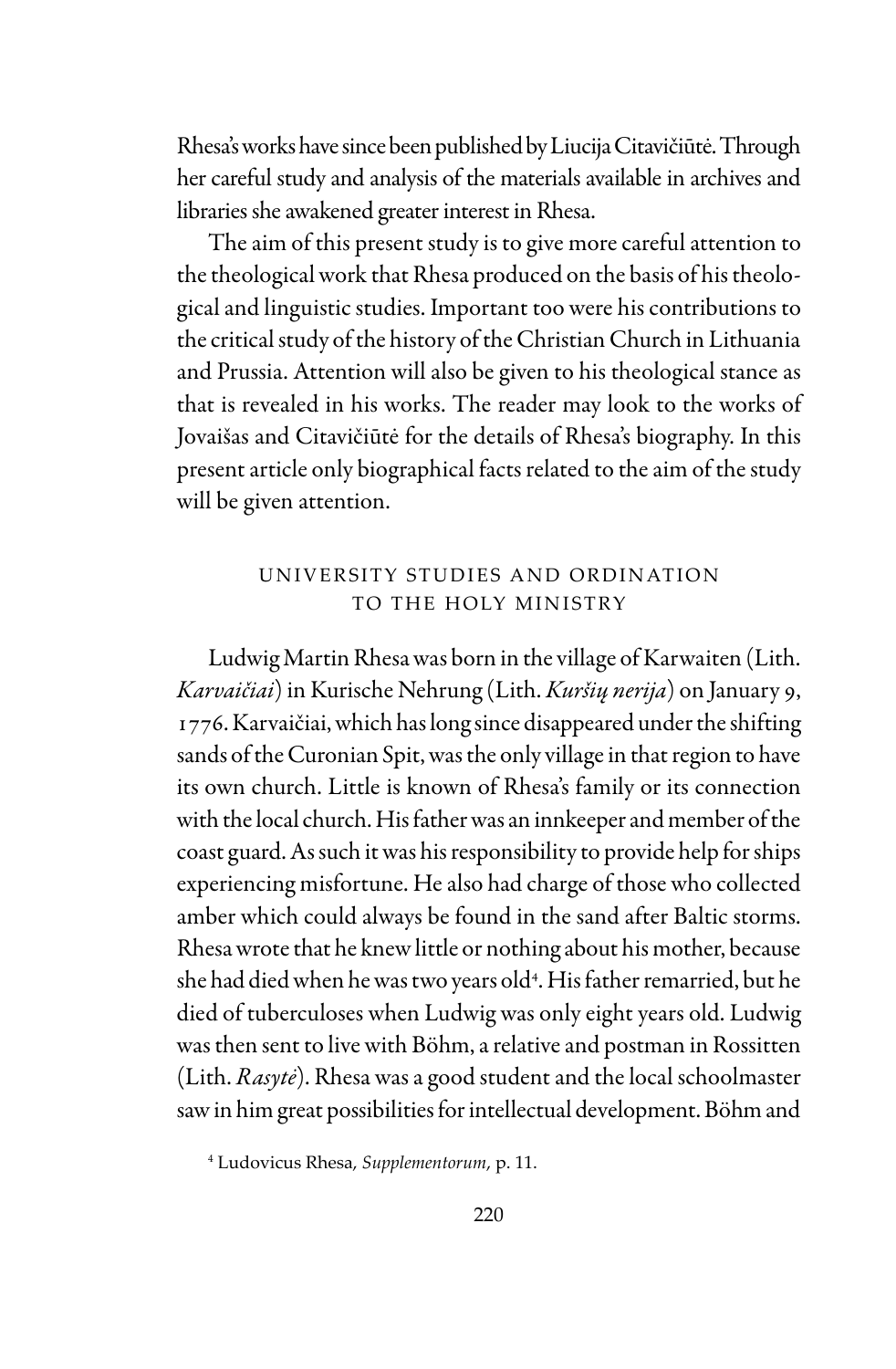the teacher put him into the hands of Pastor Christian David Wittich (Lith. *Kristijonas Dovydas Vitichas*) in Kaukehmen (Lith. *Kaukėnai*). Wittich, who was also a close relative by marriage, was by that time the precentor of the local church and later he would be its pastor<sup>s</sup>.

Like other Prussian Lithuanian clergy of that age Wittich was a Pietist of the Halle school. His composition "Jus Brolei ir Seseles, duokit Diewui Szirdeles" ("Dear brothers and sisters give your hearts to God")6 appeared in many editions of the leading Prussian Lithuanian Pietist song books *Wisokios naujos Giesmes arba Ewangeliszki Psalmai* (*Various New Hymns or Evangelical Songs*). Wittich undertook to tutor his young charge in the Latin language. After his confirmation young Rhesa expressed a desire to study and Wittich enrolled him in the Löbenicht Latin school in Königsberg, a school which prepared its pupils for admission to the university. In the Latin school Rhesa added to his Latin the study of Greek, history and philosophy and became acquainted with the Biblical languages.

On March 25, 1795 Rhesa enrolled as student in the faculty of theology at University of Königsberg. His special interests were history, philosophy, and near eastern languages (oriental studies)<sup>7</sup>.

From the time of its founding in the middle of the  $16<sup>th</sup>$  century, the University of Königsberg had been identified with a strong Orthodox Lutheran theology. However the Reformed king of Prussia, Friedrich Wilhelm I, had forced the introduction of Pietism into the university; paving the way for the introduction of Rationalism. This came as a result of the tolerant religious and philosophical attitudes of King Friedrich II, who was of a very different spirit from his father. He was a deist in his religious views and regarded Jesus as a member

<sup>&</sup>lt;sup>5</sup> F. M. Schubert, "Aus dem Jahresberichte der Königl. Deutschen Gesellschaft zu Königsberg für d. J. 1854", in: *Neue Preussische Provinzial-Bläter*, t. 7, Königsberg, 1855, p. 247.

<sup>6</sup> *Wisokios naujos Giesmes arba Ewangeliszki psalmai*, Szilokarcziama: Otto Sekunna & Sohn, 1920, p. 263.

<sup>7</sup> Albinas Jovaišas, *Liudvikas Rėza*, p. 15.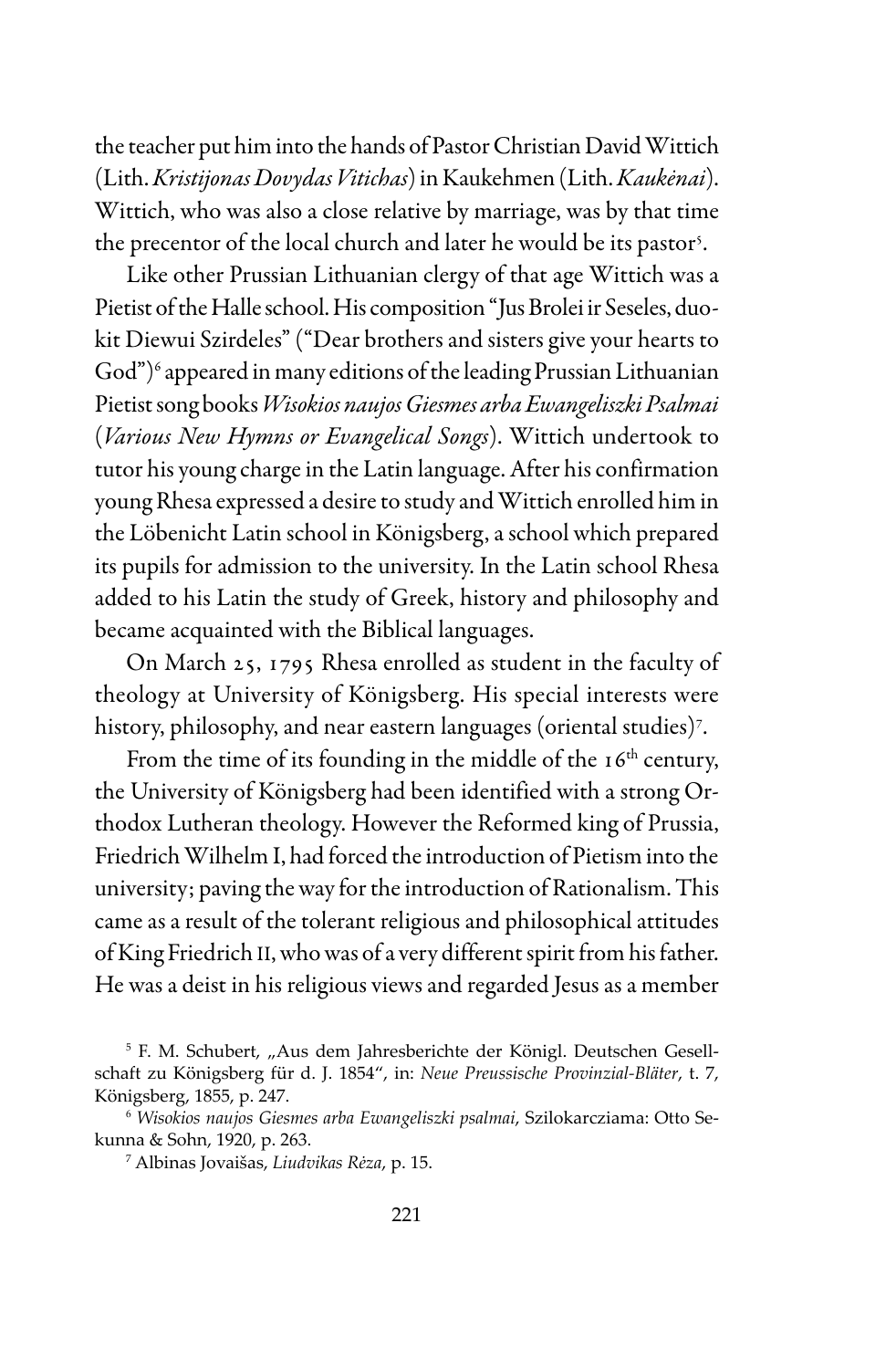of the Jewish sect of the Essenes, whose moral philosophy had been influenced by the Greek philosopher Zeno. In his view, the authentic, simple views of Jesus had been grossly distorted by the Ecumenical Councils of the fourth century which had transformed primitive Christianity into an elaborate doctrinal system8 . He opened the door for the introduction of French philosophy and various streams of religious and philosophical liberalism into Prussia.

Immanuel Kant, professor of Philosophy at Königsberg and preeminent among the new thinkers, was himself the descendent of Pietists but he made Königsberg the preeminent rationalist university in German speaking lands. The introduction of rationalism into Prussia brought in its wake a generation of rationalistic theologians including the Neologists Ernesti Michaelis Semler, Johann Joachim Spalding, Wilhelm Abraham Teller, Johann Gottlieb Töllner, August Friedrich Wilhelm Sack, Johann Gottfried Herder, and others.

The spirit of Rationalism required a new interpretation of Christianity and its significance. The existence of God, the positive value of membership in the church and participation in religious activities were not to be denied, for they could be understood to contribute to man's moral betterment. However, Christianity itself was to be viewed as the highest form of natural religion, conveying truths which could not be adequately expressed in dogmatic assertions. Theology needed to be reevaluated; what ran counter to human reason must be rejected and moral improvement must be the chief concern.

Such was the intellectual and spiritual *milieu* into which Rhesa was introduced when he matriculated in the university. The spirit of tolerance which the Pietists had come to prize prevailed. Rhesa attended Kant's lectures and was much impressed, but he himself was reluctant to move beyond Pietism to embrace wholly the Rationalist spirit. The Bible would continue to serve as source and norm in his

<sup>8</sup> *Friedrich der Große und die Philosophie: Texte u. Dokumente, mit e. einl. Essay hrsg. von Bernhard Taureck*, Stuttgart: Reclam, 1986, p. 75.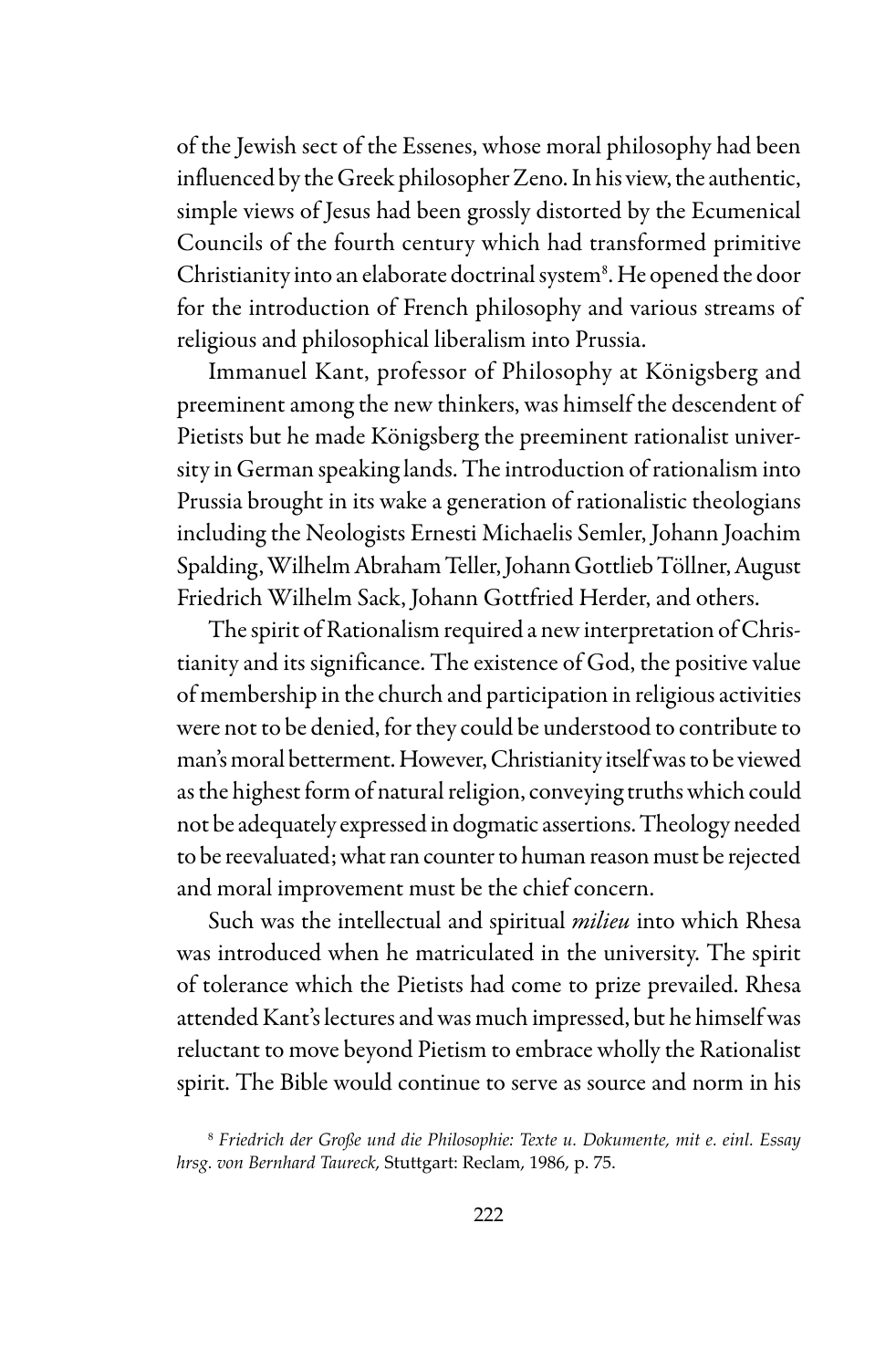theology and spirituality. Other professors and many church leaders were far more anxious to promote the new learning without hesitation.

After the death of Friedrich II in 1786 the religious climate in Prussia changed. His successor Friedrich Wilhelm II held views which were diametrically opposed to those of his predecessor. In 1788 he issued his decree: "Edict, die Religions-Verfassung in den Preussischen Staaten betreffend" ("Edict Addressing the Religious Condition in the Prussian States"). The decree, which was prepared by Johann Christoph Wöllner, opposed the liberal interpretation of Christian doctrines and stated that administrative measures would be taken against Prussian university professors and church leaders who promoted such views°. A second decree, issued that same year, called for the censorship of all publications<sup>10</sup>. No longer would Neology be tolerated in Prussia. From that time on professors and ecclesiastics who held unorthodox views would need to keep them private.

Immanuel Kant regarded the new regulations with distain. In 1793 he went ahead with the publication of his third critique of reason *Die Religion innerhalb der Grenzen der blossen Vernunft* (*Religion within the Limits of Reason Alon*). Kant drew attention to four supposed services toward God which must be rightly understood, lest they become ends in themselves. Thus, rightly understood, prayer expresses the desires of the heart and mind that one become a person whose actions are pleasing to God. The true value of it is that it makes man aware that there is a God and that he is to be served in a manner pleasing to him. Attending church, the second service, must be seen to be an act of public celebration of the service of God which takes the individual outside himself to consider his obligations to the larger community. So too Baptism should be a ceremonial celebration by which the individual is accepted into the community and is placed

<sup>9</sup> Walther Hubatsch, *Geschichte der evangelischen Kirche Ostpreussens*, t. 3, Göttingen: Vandenhoeck & Rubrecht, 1968, p. 254–259.

<sup>10</sup> Manfred Kuehn, *Kant: a biography*, Cambridge: Cambridge University Press, 2002, p. 339.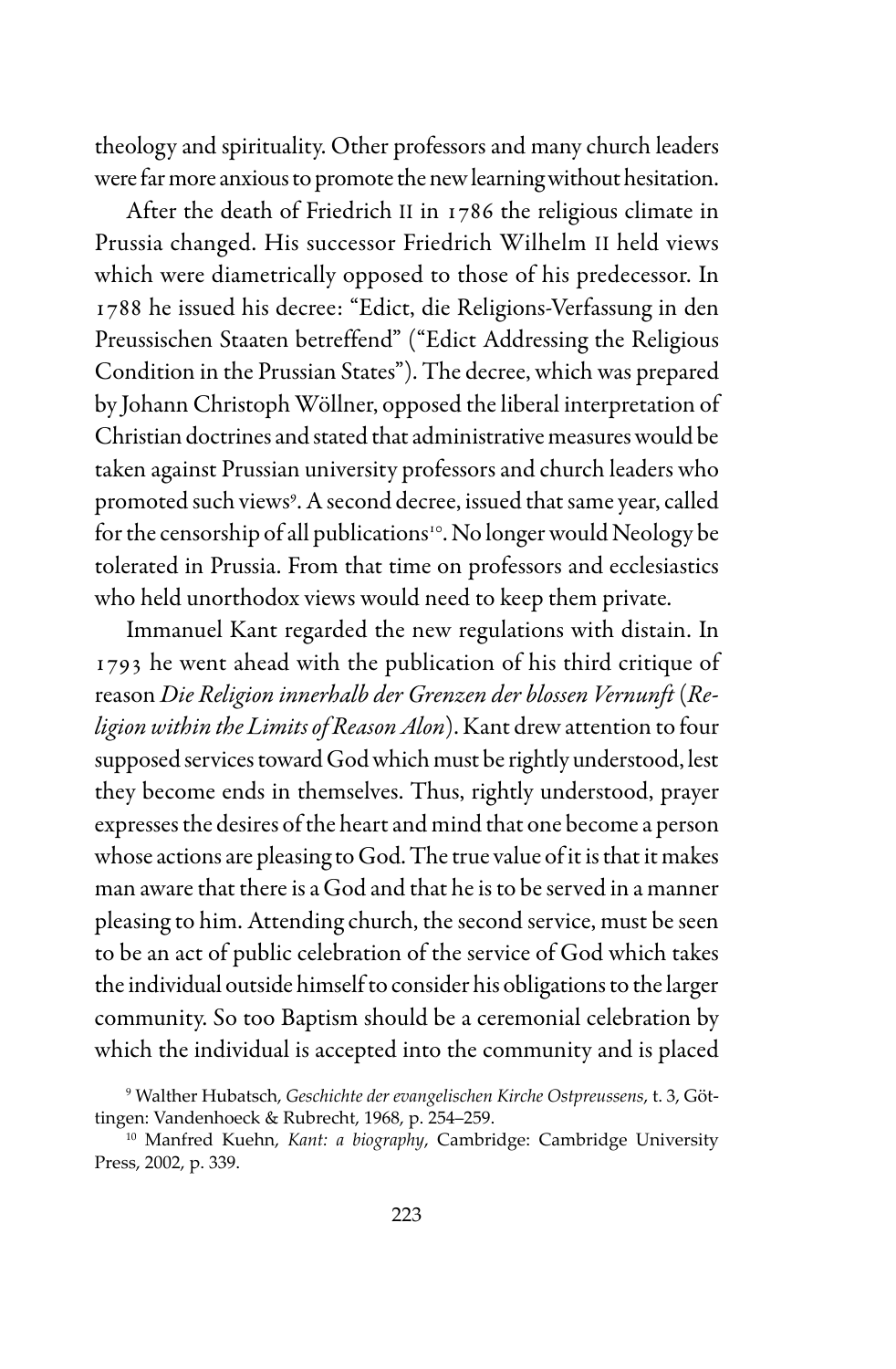under obligation to live the moral life. Fourth, Holy Communion must be understood to be both an act which remembers the Founder of the Community (the Church) and celebrates the equality of its members. Anything other than this would be counterproductive and would foster clericalism<sup>11</sup>.

Kant soon found that he had made an error in calculation. The government's position was clear and straight forward. As early as 1792 he had been warned and now a royal communication addressed him directly: "If you continue to resist, you can certainly expect to experience unpleasant consequences."12 The handwriting was on the wall. Kant no longer spoke or wrote about his liberal religious ideas, and in 1796 he ceased to lecture in the university.

More influential than Kant in Rhesa's intellectual development was the influence of Johann Gottfried Hasse who lectured on the languages of the Near East, most especially Syriac, Arabic, Samaritan, and Ethiopic<sup>13</sup>. Although Hasse was suspected of holding rather fanciful new theological notions of the rationalistic sort, he was widely acclaimed as an exemplary teacher. He was full professor of theology in the university beginning in 1788, and in 1790 he was made rector of the cathedral school and member of the consistory. The 1788 decree forced Hasse to make a choice. He was accused of publicizing Neological opinions, and he had to decide whether he would maintain those views and as a consequence lose his position, or adjust his views in order to retain his professorial chair. He chose to adjust his opinions, much to the chagrin of his university colleagues who accused him of violating his conscience<sup>14</sup>.

<sup>11</sup> Immanuel Kant, *Religion Within the Boundary of Pure Reason*, Edinburgh: T. Clark, 1838, p. 265–275.

<sup>13</sup> Ludovicus Rhesa, *Supplementorum*, p. 13.

<sup>14</sup> Immanuel Kant, *Religion and rational theology*, transl. and ed. by Allen Wood, Cambridge: Cambridge Univ. Press, 2001, p. XVIII.

<sup>12</sup> Friedrich Schleiermacher, *On religion: speeches to its cultured despisers*, transl. and ed. by Richard Crouter, Cambridge: Cambridge University Press, 2008, p. XV.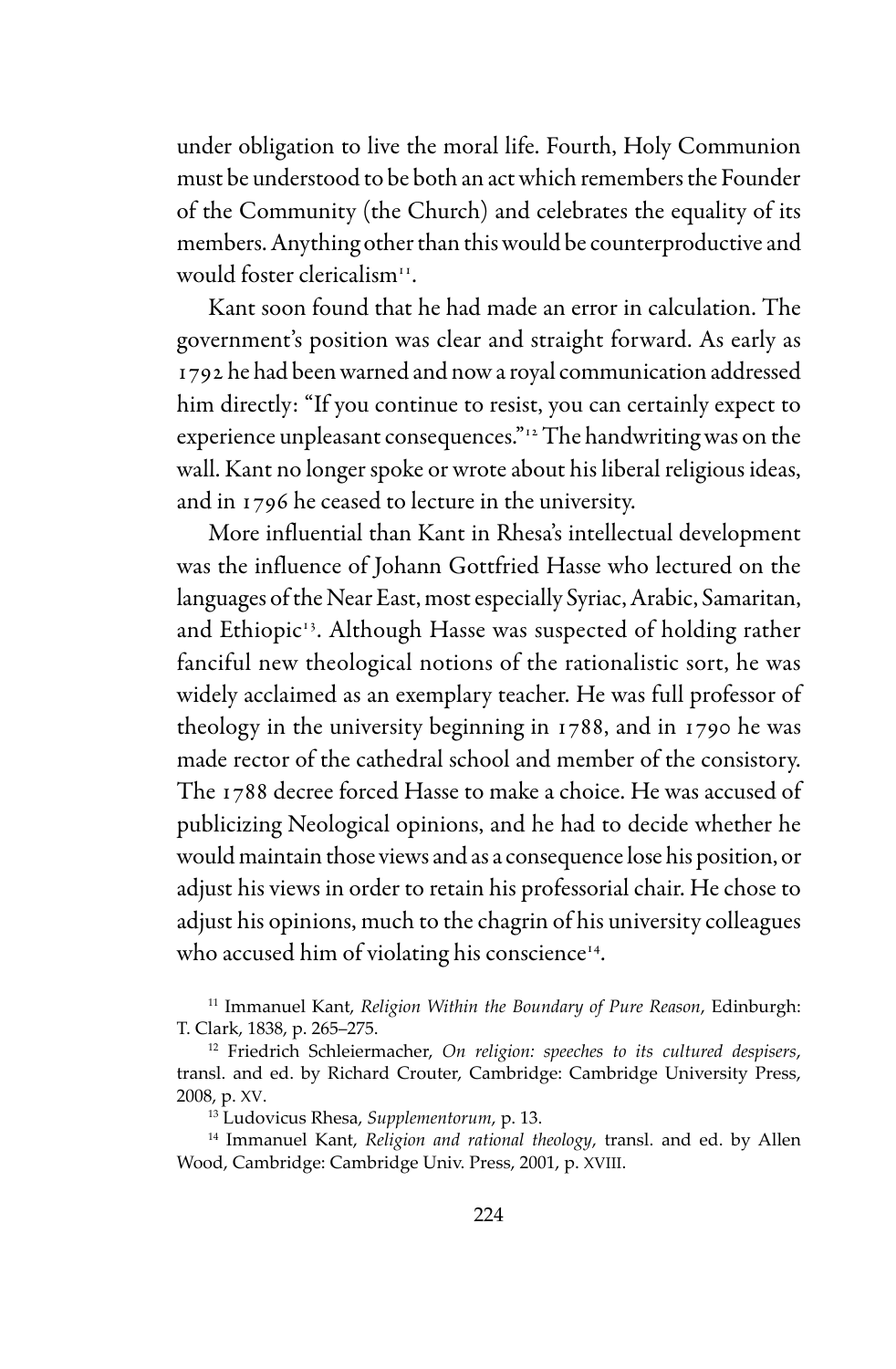Also influential in Rhesa's development was Christian Jacob Kraus, a celebrated student of Kant, who lectured on practical philosophy and introduced to the German audience the economic theories of Adam Smith.

Six other professors of the faculty were also renowned educators. Karl Ehregott Mangelsdorff was professor of rhetoric and history and later of poetry. Samuel Gottlieb Wald served as professor of theology and later of Near Eastern languages and theology. Rhesa found Wald to be a lucid interpreter and exegete. Gotthilf Christian Reccard was a professor of immense theological erudition in doctrinal theology. His was also widely read in other fields. Johann Ernst Schulz was trained in moral theology and based his views upon Kant's philosophy. The professor of church history and church law was Johann Hartmann Christoph Gräf who wrote concerning the use of the catechism authorized for use in Prussia. Also influential as professor of poetry, pedagogy, history, and practical philosophy was Karl Ludwig Pörschke. These were all students of Immanuel Kant, men of widely ranging interests, who served as teachers and guides for Rhesa during his student years<sup>15</sup>. The most potent influences on Rhesa came from Kant, Hasse, and Kraus, as he noted in the dedicatory poems which stand in his collection of German lyric poetry, published in his *Prutena, oder Preussische Volkslieder* (*Prutena, or Prussian Folk Songs*)16.

After Rhesa graduated from Königsberg University in 1799 he served for nine months as a tutor. Then he received a call to serve as military chaplain (*Feldprediger*) in the Königsberg Garrison Church. He accepted the call and was ordained to the holy ministry in the church on August 17, 1800. Aware of the need to provide pastoral services for Lithuanian solders as well as German speaking solders in

<sup>15</sup> Ludovicus Rhesa, *Supplementorum*, p. 12-13.

<sup>16</sup> Ludwig Rhesa, *Prutena, oder Preussische Volkslieder und andere vaterländische Dichtungen*, Königsberg: Gedr. bei H. Degen, 1809, p. 108, 118, 150.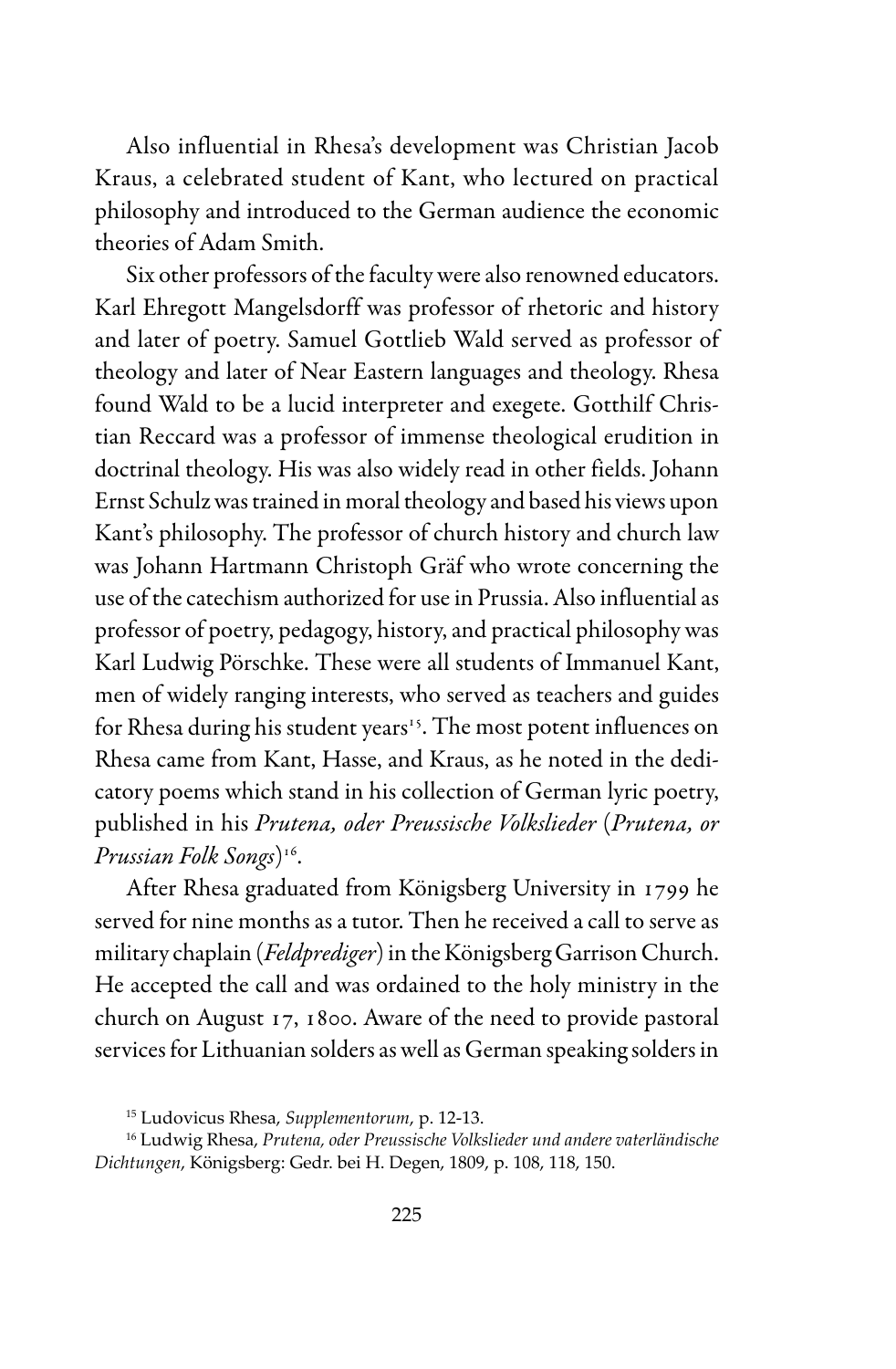the garrison, he added Lithuanian services and sermons to his duties in 1807. In 1811 he was made chaplain to the Prussian brigade<sup>17</sup>.

During this period he diligently continued his studies, remembering the wise counsel of his teacher Hasse, giving special attention to the moral teachings of Kant and the study of Hebrew, Aramaic, Chaldean, and Arabic. He completed his dissertation and publicly defended it on April 17, 1807 and was awarded the title Doctor of Philosophy. He was aided by August Wilhelm Keber. The readers were Johann Theophil Bujack and Edward Leopold Schultz. His dissertation was entitled: De librorum sacrorum interpretatione morali a Kantio commendato (The Moral Interpretation of the Sacred Scriptures recommended by Kant)<sup>18</sup>.

Rhesa was then invited to lecture as a private docent (Germ. *Privatdozent*) in Hebrew, Aramaic, and Arabic, with special concentration on the Psalms and the Book of Isaiah. He lectured secondarily also in church history and New Testament exegesis<sup>19</sup>.

On the basis of his linguistic studies Rhesa became increasingly critical of the existing translations of the Sacred Scriptures in the Lithuanian language which had been produced in 1735 and 1755. These translations, prepared under the supervision of Johann Jacob Quandt, were little more than translations of Luther's German Bible which made no use of the many advances in the knowledge of the biblical tongues or the manuscripts newly available. In addition Rhesa considered these translations stylistically inadequate and linguistically inferior. To prepare a new edition would be a mammoth undertaking requiring the support of a Bible Society such as did not exist among the Lithuanians. He met Wilhelm von Humboldt, head of the Department of Cults

17 F. W. Schubert, *op. cit*., p. 250–251.

<sup>18</sup> Ludovicus Rhesa, *De librorum sacrorum interpretatione morali a Kantio commendato. Dissertatio philosophica quam die* XVII *aprilis a. MDCCCVII in Auditorio Maximo publice defendet Ludouicus Rhesa assumto socio Augusto Wilhelmo Keber contra opponentes juuenes humanissimos Johannem Theophilum Bujack, Eduardum Leopoldum Schultz*, Regiomonti: Hartung, 1807.

<sup>19</sup> Ludovicus Rhesa, *Supplementorum*, p. 14–15.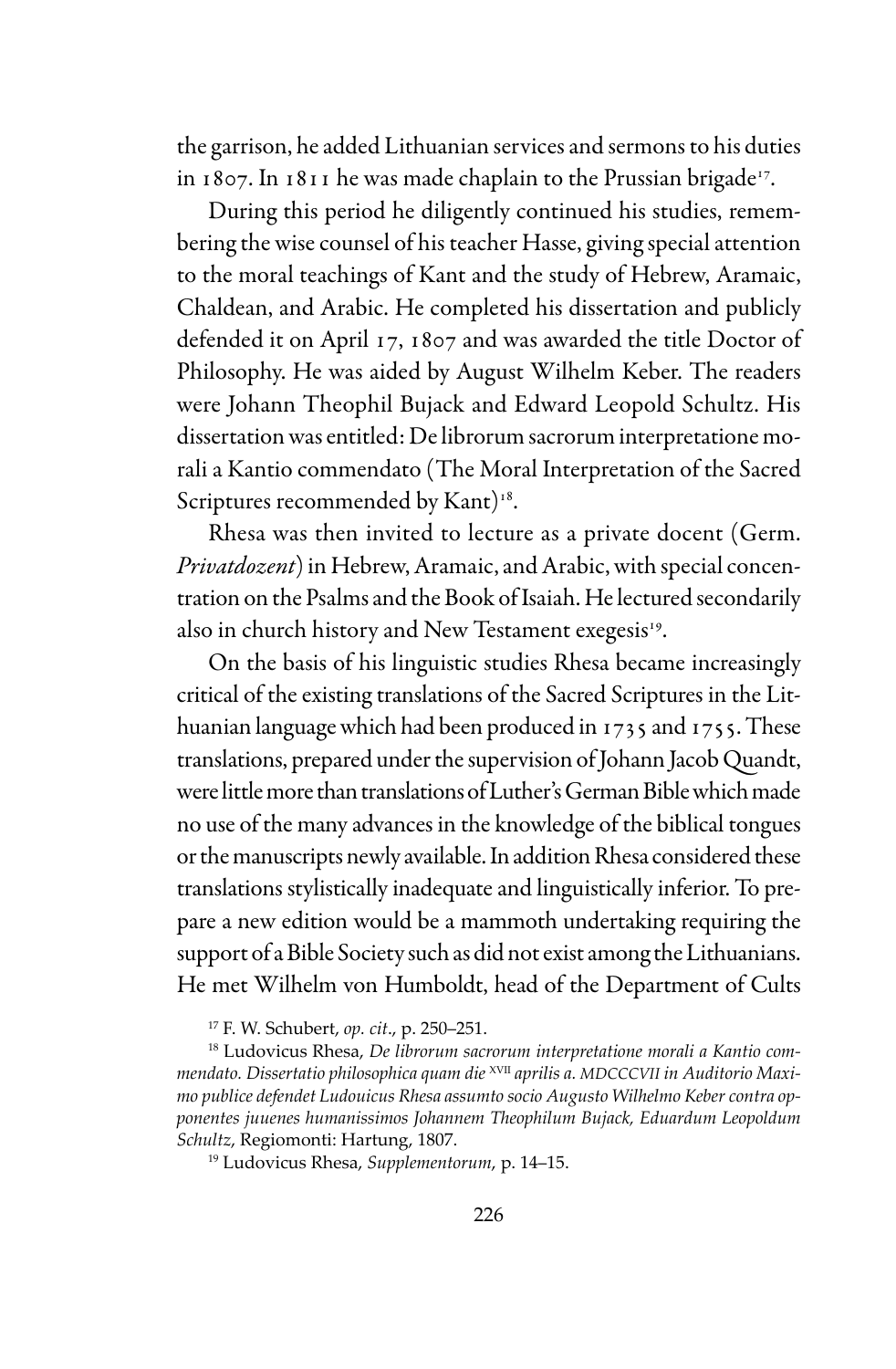and Education at the Prussian Ministry of the Interior, who visited in Königsberg in 1809. Humboldt pledged his strong support of the project. Rhesa now began work on the establishment of a Lithuanian Bible Society. It received its charter in 1810. Among its members were Ludwig Ernst Borowski, superintendent and later bishop of the church in East Prussia, Samuel Gottlieb Wald, professor and member of the consistory, Archdeacon August Werner, and Pastor Carl Friedrich Cunow. As members of the editorial board he chose Christian Gottfried Zippel (Lith. *Kristijonas Gotfrydas Cipelis*), pastor at Niebudszen (Lith. *Nybudžiai*), Johann Gottfried Jordan (Lith. *Jonas Gotfrydas Jordanas*), pastor of Walterkehmen (Lith. *Valtarkiemis*) and Gerwischkehmen (Lith. *Gerviškėnai*) and Pastor Heinrich Hübsch (Lith. *Henrikas Hiubšas*). Jordan had been a close friend of Pastor Donelaitis and had in his possession Donelaitis' manuscripts. Added to the commission in 1811 was Samuel Theodor Zippel (Lith. *Samuelis Teodoras Cipelis*), a military chaplain in Königsberg and son of Christian Gottfried. Several other Lithuanian pastors served as close advisors. The work was interrupted by the fact that, as chaplain, Rhesa needed to accompany the Prussian brigade in Napoleon's march on Moscow<sup>20</sup>.

Plans were revealed in 1809 to close down the Lithuanian Language Seminar in Königsberg. The seminar had provided special training for candidates preparing for service in the Prussian Lutheran Church as well as for those who would be serving in governmental positions among the Lithuanians. Rhesa insisted that this seminar was critical and presented a plan for its reorganization under his direction. On January 6, 1810 the king appointed him to be director and teacher in the reconstituted seminar<sup>21</sup>.

<sup>20</sup> Martynas Liudvikas Rėza, "Lietuviškos Biblijos istorija", in: *Senoji Lietuvos literatūra*, 23 knyga, Vilnius: Lietuvių literatūros ir tautosakos institutas, 2007, p. 265–269.

<sup>21</sup> Martynas Liudvikas Rėza, *Lietuvių kalbos seminaro istorija*, parengė, vertė, įvadą bei komentarus parašė Liucija Citavičiūtė, (ser. *Ištakos*), Vilnius: Lietuvių literatūros ir tautosakos institutas, 2003, p. 75–95. Plačiau apie tai žr.: Liucija Citavičiūtė, *Karaliaučiaus universiteto lietuvių kalbos seminaras*: *istorija ir reikšmė lietuvių kultūrai*, Vilnius: Lietuvių literatūros ir tautosakos institutas, 2004.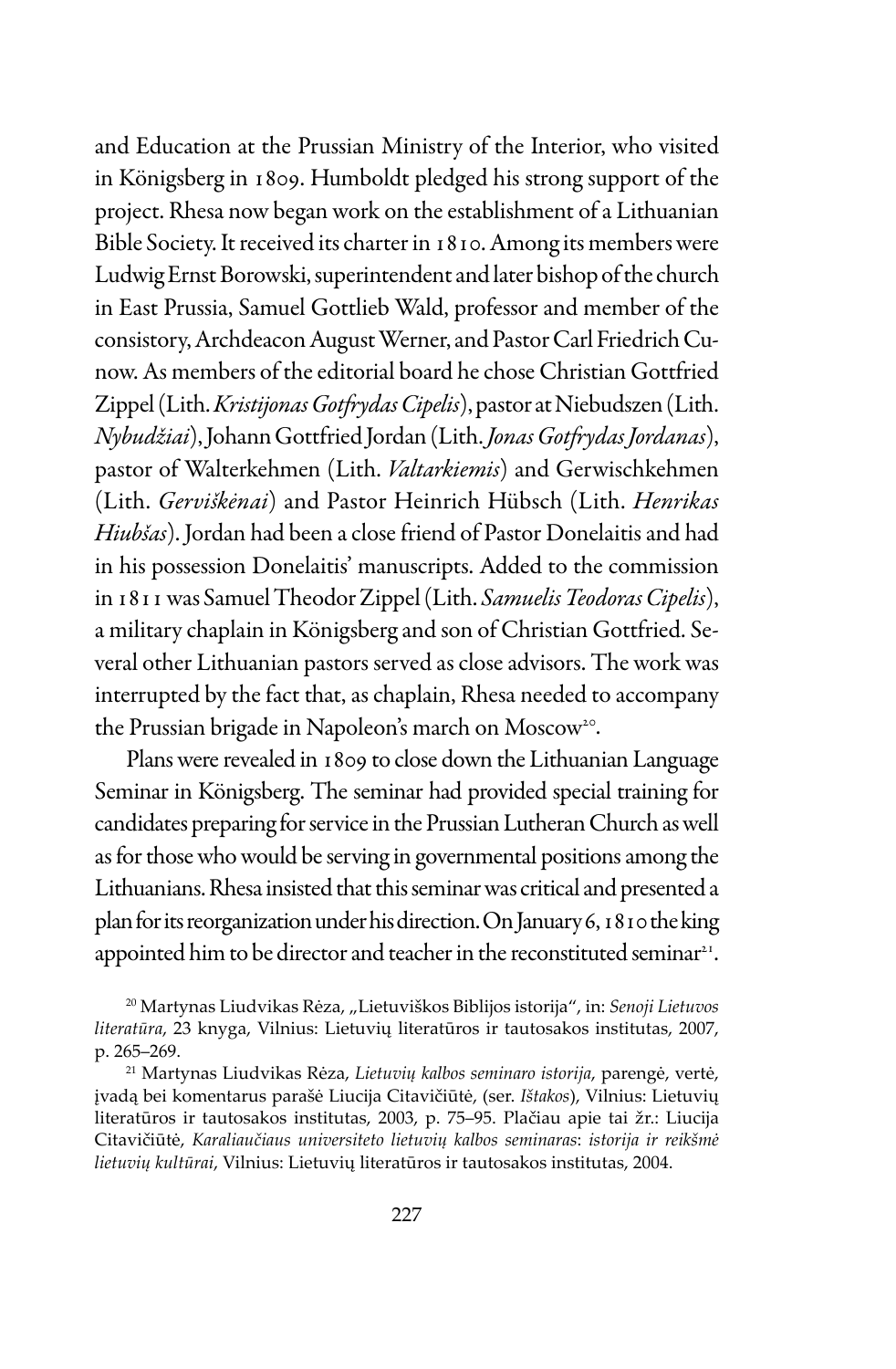In the same year Rhesa began publishing short works concerning the beginnings of Christianity among Lithuanians. The first study, entitled: *De primis vestigiis religionis christianae inter Lituanos propogatae* (*The First Beginnings of the Propagation of the Christian Religion among the Lithuanians*) appeared in 1810. Rhesa would later state that he undertook this work because so much of the history of the beginnings of Christianity in Lithuania was shrouded in darkness. He noted the importance of the writings of Maciej Stryjkowski (Lith. *Motiejus Strijkovskis*) and Albert Wijuk Kojałowicz (Lith. *Albertas Vijūkas-Kojalavičius*). However, it was not until 1813, while visiting the library in the University of Breslau (Pol. *Wrocław*) that, for the first time, he could take into his hands a copy of the work of Kojałowicz<sup>22</sup>. In his own eight page article he dealt briefly with the state of Lithuanian paganism before the introduction of Christianity and efforts to introduce the Christian faith, including the fierce opposition that arose against it<sup>23</sup>.

In 1810 the first of his studies in the languages of the Old Testament was published under the title *Supplementorum ad Buxtorfii et Wolfii diatribas de abbreuiaturis hebraicis Sylloge I*. (*Supplements to the Discourses of Buxtorf and Wolf on Hebrew Abbreviations, Summary I*.) This work was to serve as a supplement to the work on Hebrew abbreviations which had been published by Johann Buxtorf (Lat. *Buxtorfius*) in Basel in 1613 and 1640. Buxtorf had provided his readers with explanation of the abbreviations employed in the works of Talmudic scholars. Rhesa made use also of the sections on the same subject in volumes two and four of the work of Johann Christoph Wolf (Lat. *Wolfius*) published in Halle in 1748. In addition he sited the sources he used in making decisions about the meaning of these

<sup>&</sup>lt;sup>22</sup> Martynas Liudvikas Rėza, "Lietuviškos Biblijos istorija", p. 200.

<sup>23</sup> Ludovicus Rhesa, *De primis vestigiis religionis christianae inter Lituanos propogatae. Sectio prior in Dierum Pentecostalium piam memoriam scripta et Academiae Regiomontanae Ciuibus a Prorectore, Cancellario, Directore et Senatu exhibita*, Regiomonti: Typ. Acad. Hart., 1810.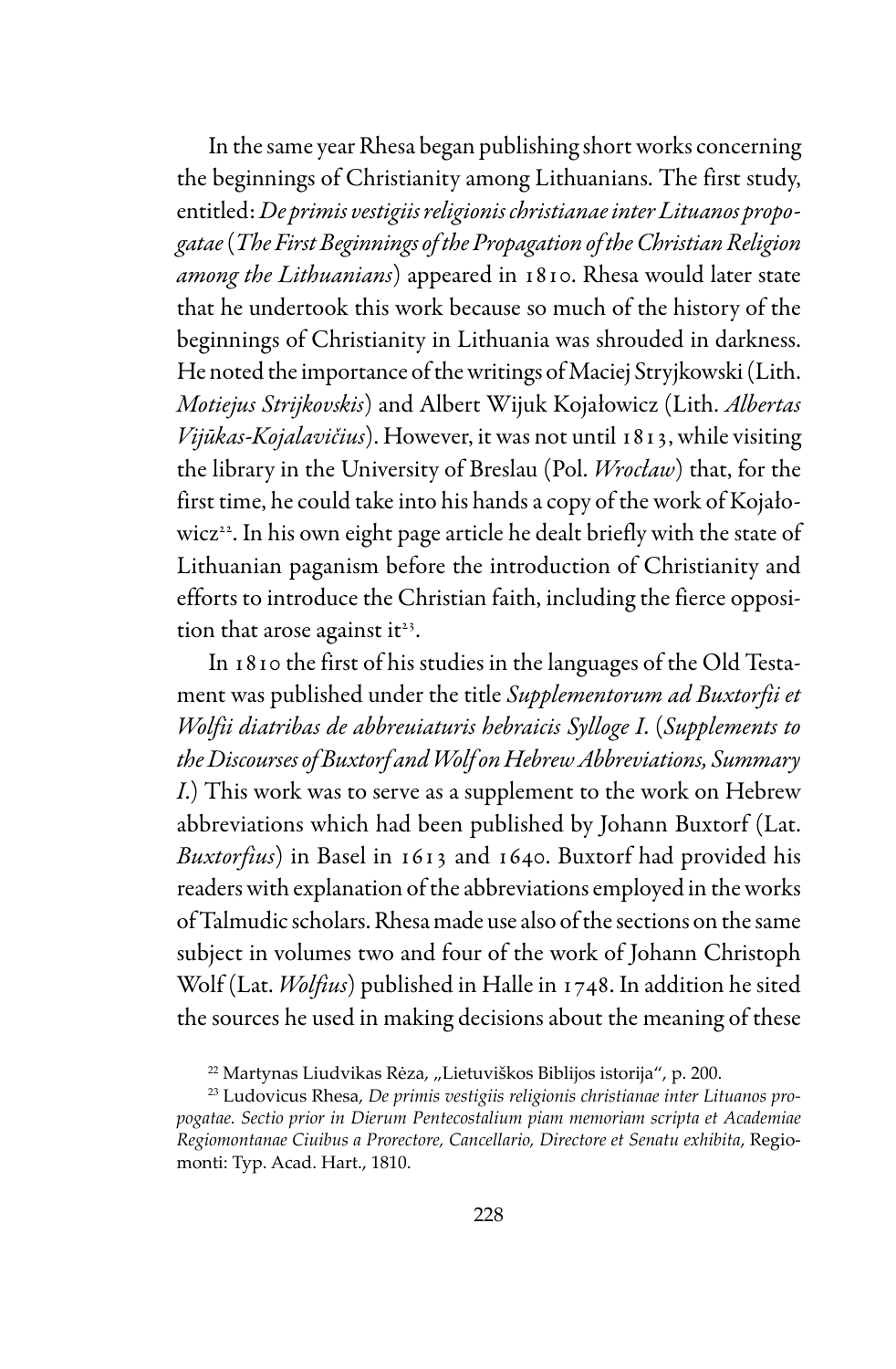abbreviations. His sources include not only the works of Buxtorf and Wolf, but also the *Masora magna* (*Large Masoretic Text*) and the works of several scholars, including Valentin Schindler, Christoph Gottlieb Murr, and others<sup>24</sup>. The purpose of his publication was to facilitate his teaching and the work of preparing a corrected translation of the Old Testament. Although Hebrew scribes would never under any circumstances abbreviate the text of the sacred writings or allow a single word to be altered, the Talmudic scholars made ample use of such abbreviations in their commentaries of the text. The work also includes a short autobiography of Rhesa together with a note dated April 10, 1810 by Dr. Samuel Theophil Wald, the dean of the faculty, stating that Dr. Rhesa had now been given the title Doctor of Sacred Scriptures together with the privilege of teaching as a member of the faculty extraordinary. He stated that his inaugural lectures would be given on April 14, 15, 16, and 17 and included among them would be lectures on his dissertation and his *Prutena*.

Two dissertations by Rhesa on the subject of Biblical hermeneutics appeared in 1811. The first was entitled: *De Parallelismo sententiarum poetico in libris Novi Foederis obvio* (*The Poetical Parallelism of Maxims Employed in the Books of the New Testament*). It included his preliminary observations on the unique character of Hebrew and delineated the four types of parallelisms in Hebrew poetry as they are found in the Scriptures. According to the title page, this dissertation was given in a public lecture at which the opponents were Johann Friedrich Wilhelm Barz, a theological candidate at Coburg in Pomerania, and Edward Wilhelm Anderson, a Prussian Lithuanian theological candidate. Presiding was Johann Christoph Wedeke, doctor of theology and member of the consistory. The dissertation was given on April 19, 1811. Note is taken of the parallelism of synonyms in which two or more members describe the same thing, antithetical parallelism in which one member contradicts the other, parallelism of degrees

<sup>24</sup> Ludovicus Rhesa, *Supplementorum*, p. 1–10.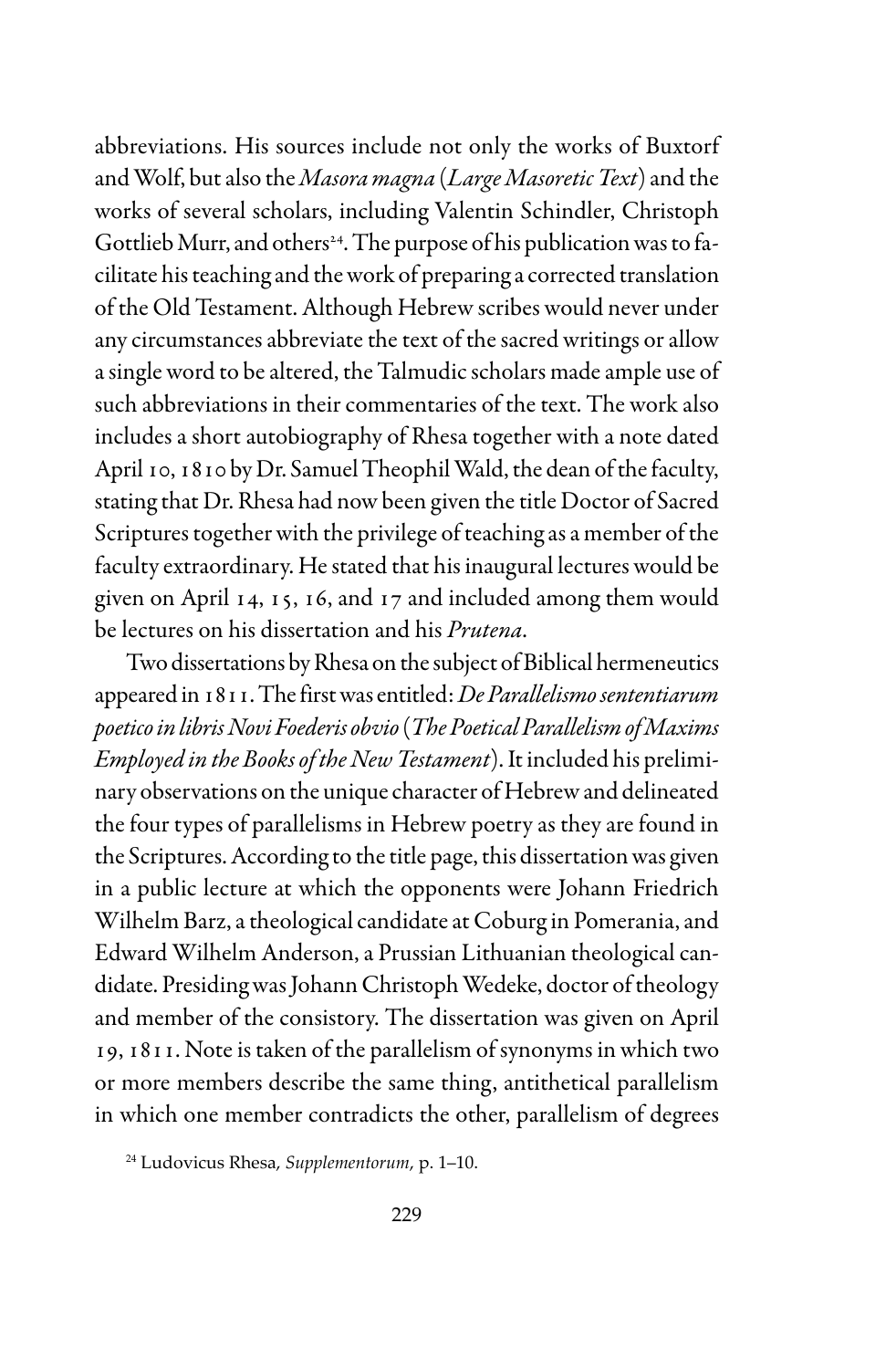where each succeeding member builds upon what has gone before, and syntactical parallelism in which individual members deal with aspects of a common theme such as in the beatitudes (Matthew 5:3 ff.) in 1 Corinthians  $13^{25}$ .

The second dissertation, entitled *De Parallelismi poetici usu in libris N. T. interpretandis* (*The Interpretation of the Use of the Poetical Parallelisms in the Books of the New Testament*), describes the usage of the four types of parallelism in the New Testament and cites examples of their usage. Rhesa presented this lecture on April 26, 1811. Respondent was student Johann Carol Tomascig of Rastenburg and opponents were theological candidates Mauritz Julius Eduard Kartscher of Strehlen in Silesia and Johann Simon Weiss of Rastenburg. According to the title page of his dissertation, Martin Ludwig Rhesa had now taken the name Ludwig Gediminas Rhesa. Gediminas had been a famous Lithuanian Duke and Rhesa was now emphasizing his Lithuanian ancestry. Apparently it bothered him little that Gediminas was and ever remained a pagan outside the church<sup>26</sup>.

<sup>25</sup> Ludovicus Rhesa, *De Parallelismo sententiarum poetico in libris Novi Foederis obvio*. *Sectio prior. Dissertatio Hermeneutica quam Auctoritate S. V. Ordinis Theologici pro summis quos dicunt in Theologia honoribus, Praeside Viro summe reverendo, doctissimo Ioh. Christophoro Wedeke, Theol. Doct. et Prof. Ord. Reg. a Consiliis Consist. Concionat. aulico supremo etc. d. 19. April. MDCCCXI. publice defendet Ludovicus Gedeminus Rhesa, Doct. Philos.et Lib. Art. Mag. Prof. Theol. P. E. O. desig. Verbi diu. Minist. in Arce Fridericiana et Legionis Torment. Contra Opponentes, Iuvenes Humanissmos Ioannem Fridericum Wilhelmum Barz, Colberg Pommeran. Th. C. Eduardum Wilhelmum Anderson, Lituan. Bor. Th. C.*, Regiomonti: Typis Hartungianis, 1811.

<sup>26</sup> Ludovicus Rhesa, *De Parallelismi poetici usu in libris N. T. interpretandis*. *Sectio posterior. Dissertatio Hermeneutica quam Auctoritate S. R. Theologorum Ordinis pro loco Prof. Theol. in Acad. Albertina rite capessendo d. 26. Aprilis. MDCCCXI. publici defendet Ludovicus Gedeminus Rhesa, Theol. et Philos. Doct. Prof. Th. P. E. O. desig. Past. in arce Fridriciana et Legionis Torment. Assumto ad respondendum socio, Iuvene ornatissimo, Ioanne Carolo Tomascig, Rastenburg Boruss. Th. C. Opponentium partes susceperunt Iuvenes humanissimi, Mauritius Iulius Eduardus Kartscher, Srtehlen Siles. Th. C. et Ionannes Simon Weiss, Rastenb. Boruss. Th. C.*, Regiomonti: Typis Hartungianis, 1811.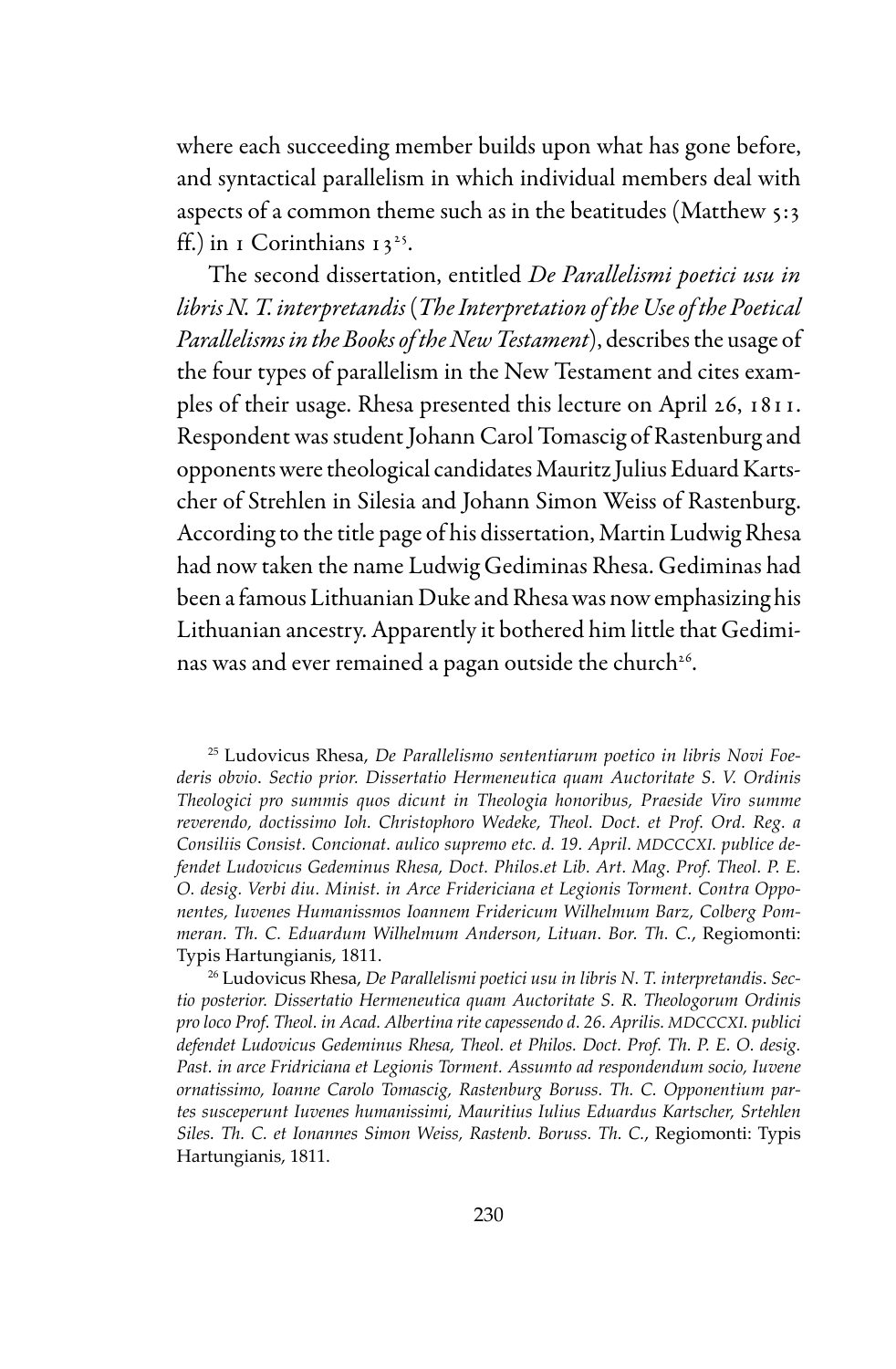#### RHESA'S THEOLOGICAL VIEWS AS REVEALED IN HIS WRITINGS 1812-1815

Rhesa's duties as brigade chaplain interrupted his academic carrier between 1812 and 1815. In 1812 the Prussian army was attached to the military forces of Marshal Jacques McDonald and was put under the command of General Ludwig Yorck von Wartenburg. The army began its march toward St. Petersburg as a part of Napoleon's Russian assault. Yorck's army was never able to cross the Daugava River and after the ignominious failure of Napoleon to conquer Russia and the retreat of his forces from Moscow, General Yorck in a dramatic move switched his allegiance and the Prussian army now stood against Napoleon. In March 1813 Prussia declared war on Napoleon and Rhesa accompanied the brigade on its march to France in pursuit of the French troops. He later published anonymously the diary of his experiences as a military chaplain. In its pages he never names himself, nor does he make any attempt to glorify his role as a chaplain, and yet it is only in this short work that some insight is given into his personal character, his view of the contemporary scene, and the theological stance of this young 37 year old pastor, academic, and theologian. He left no other personal memoirs.

On the battle field and in the trenches he did not espouse the academic views of a university professor. He served as a pastor preaching to men who within a few days or even hours might loose their lives on the field of battle. This was no place for academic theology. In the trenches God and the Devil met in open conflict. Out in the fields or in any available shelter Rhesa would set up his field altar, celebrate the liturgy, absolve the penitents, commune the faithful, and proclaim the saving work of Christ. He used the liturgy which had been produced for the use of chaplains in the Prussian army which was found in the 1789 *Preussische Kirchen-Agenda, etc.* (*Prussian Church*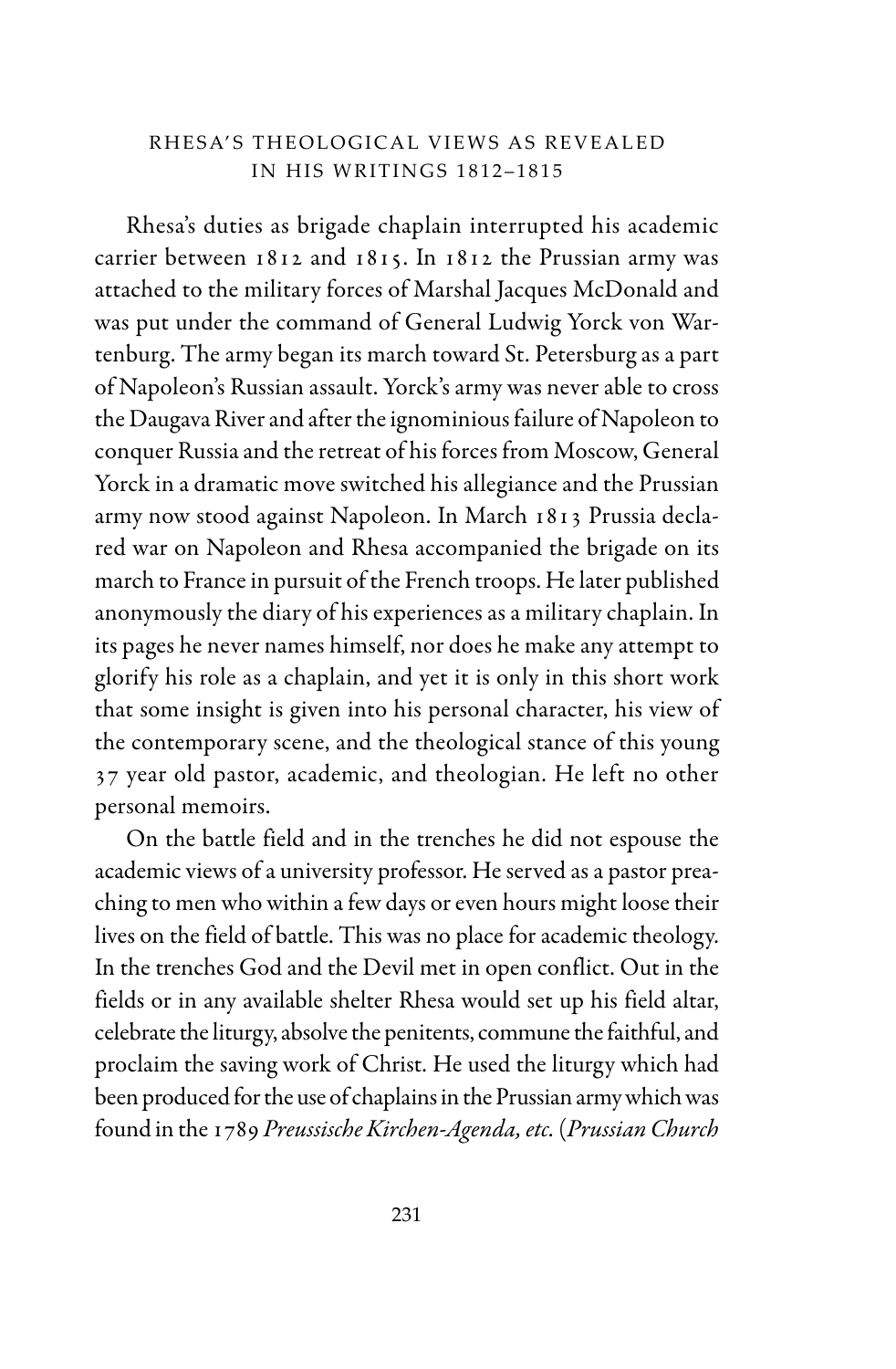*Agenda, etc.*) in the section "Für die Militair-Gemeinen" ("For the Military Congregations")<sup>27</sup>.

He gladly took every opportunity to listen to the sermons of other preachers, some of them well known, and in his diary he commented on their styles of preaching and the content of their sermons. He gave particular attention to their outward mannerisms in the pulpit and in their daily lives, belying the Pietist temperament he had learned in the household of Pastor Wittich. He never lost it.

In his comments he wrote of Philipp Jakob Spener and August Herman Francke that they were great men whose examples continued to inspire him. He thought them to be equal to Luther, Melanchthon, and the other reformers in the work of rebuilding and renewing the church. Both Spener and Francke had preached a practical Christianity that showed itself in outward actions which were "unmistakably" Christian. To their thinking the Word was not enough and the Sacraments were insufficient; they must be supplemented by a strong, definitive Christian example. He offered the example of a visit to the Bohemian Brethren congregation in Berlin. The pastor acted in a meek and yet fatherly manner. He spoke humbly, with a shining face, and explained the practical application of Christian teachings<sup>28</sup>. Rhesa wrote that it was as though he were visiting a congregation in the earliest days of the apostles. He was deeply impressed that the pastor had turned a part of his own home into a prayer house in which the people could gather, in a manner similar to that found in Prussian Lithuania where the people gathered during the week to hear the Word and pray together. He went on to say that until the pastors in his homeland ceased to be mere preachers and dispensers of the sacraments and became true men of God as evidenced by their personal piety, the Kingdom of God would not draw near. As an aside

<sup>27</sup> *Preußische Kirchen-Agenda, die liturgischen Formulare der lutherischen Gemeinen in Preußen enthaltend*, Königsberg: Hartungschen Hofbuchdruckerey, 1789, p. 113–130.

<sup>28</sup> Liudvikas Rėza, *Žinios ir pastabos*, p. 75.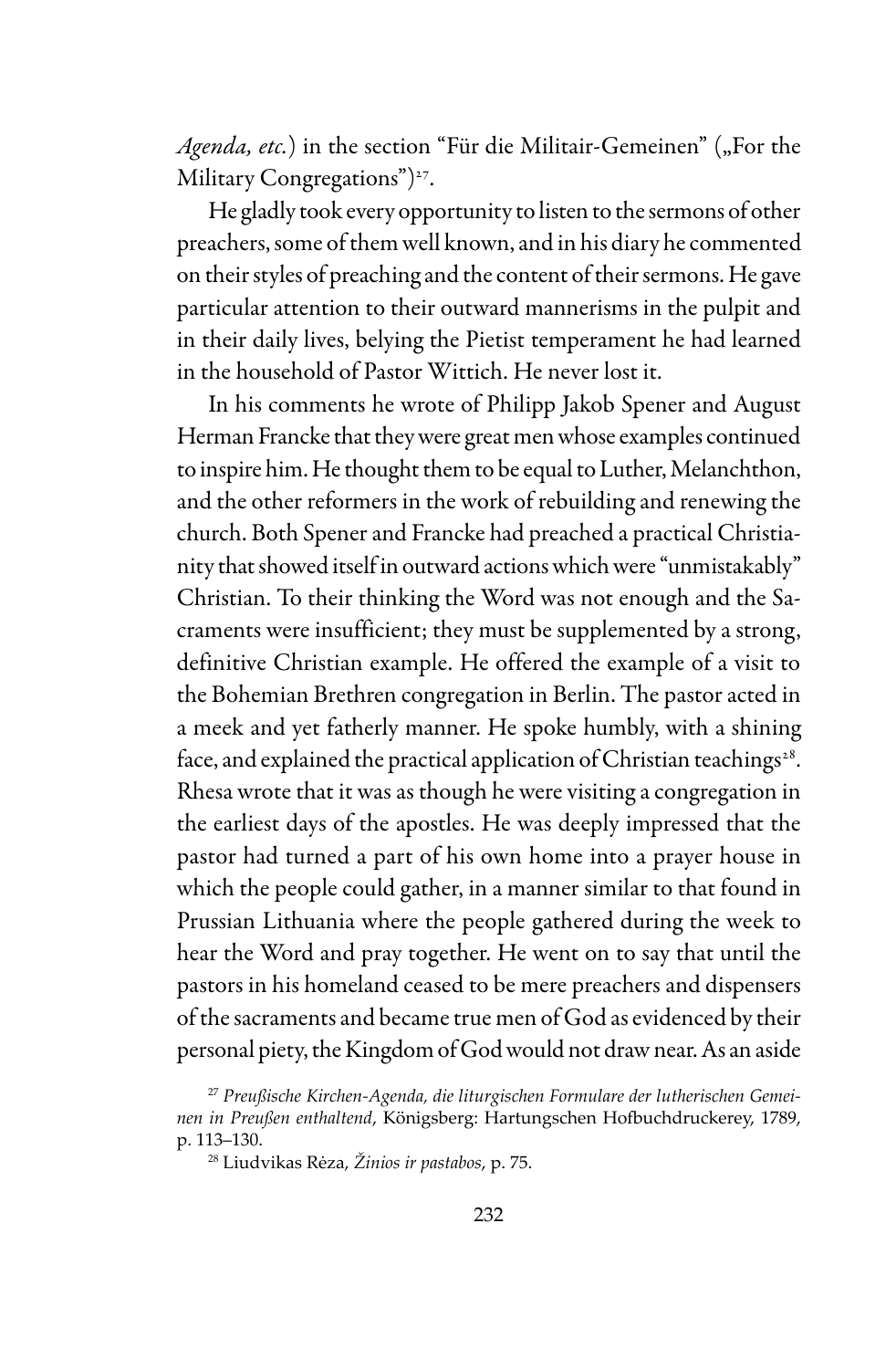he noted that although John Chrysostom had been a great orator the practical exercise of Christianity in his day had dwindled<sup>29</sup>.

About prayers printed on the pages of the book he was not much interested. He would, of course, use those prayers that were absolutely obligatory but much preferred that all prayer, even that of the pastor, should come from the heart. Concerning the service at Jastrow in Pomerania he stated that the sermon was inspiring in its encouragement of the solders to bravery in battle, but the prayers which followed were wooden and hollow. "The simple words which come from the heart," he wrote, "are much better than majestic words written in a book. It is like the dew on the meadow which nourishes the tender shoot<sup>"30</sup>

With characteristic Pietist tolerance toward other confessions he visited the Quaker meeting house in London. There he found people quietly seated with heads bowed humbly searching their hearts. After a time one women arose from her place and spoke spirit-filled words form the depths of her heart. Never, Rhesa wrote, had he seen such deep piety in all his life, even though the church officially spoke of the Quakers as heretics<sup>31</sup>.

The image of the pastor formed in Rhesa's mind and heart was the typical Pietist picture of a man of practical Christian action. He was deeply disappointed when he met in Hesse pastors who were indistinguishable from other men. He remarked that he had spent an evening in the company of three men and never knew until a day later that they were clergymen. Nothing they had said or done had given him the slightest clue. The pastors wore colorful clothing instead of clerical garb. They looked and acted like men of the world. If one were to see them in a village, he would consider that they were probably heading for the forest with their dogs for a day of hunting.

<sup>29</sup> *Ibid.*, p. 76. <sup>30</sup> *Ibid.*, p. 67. <sup>31</sup> *Ibid.*, p. 197.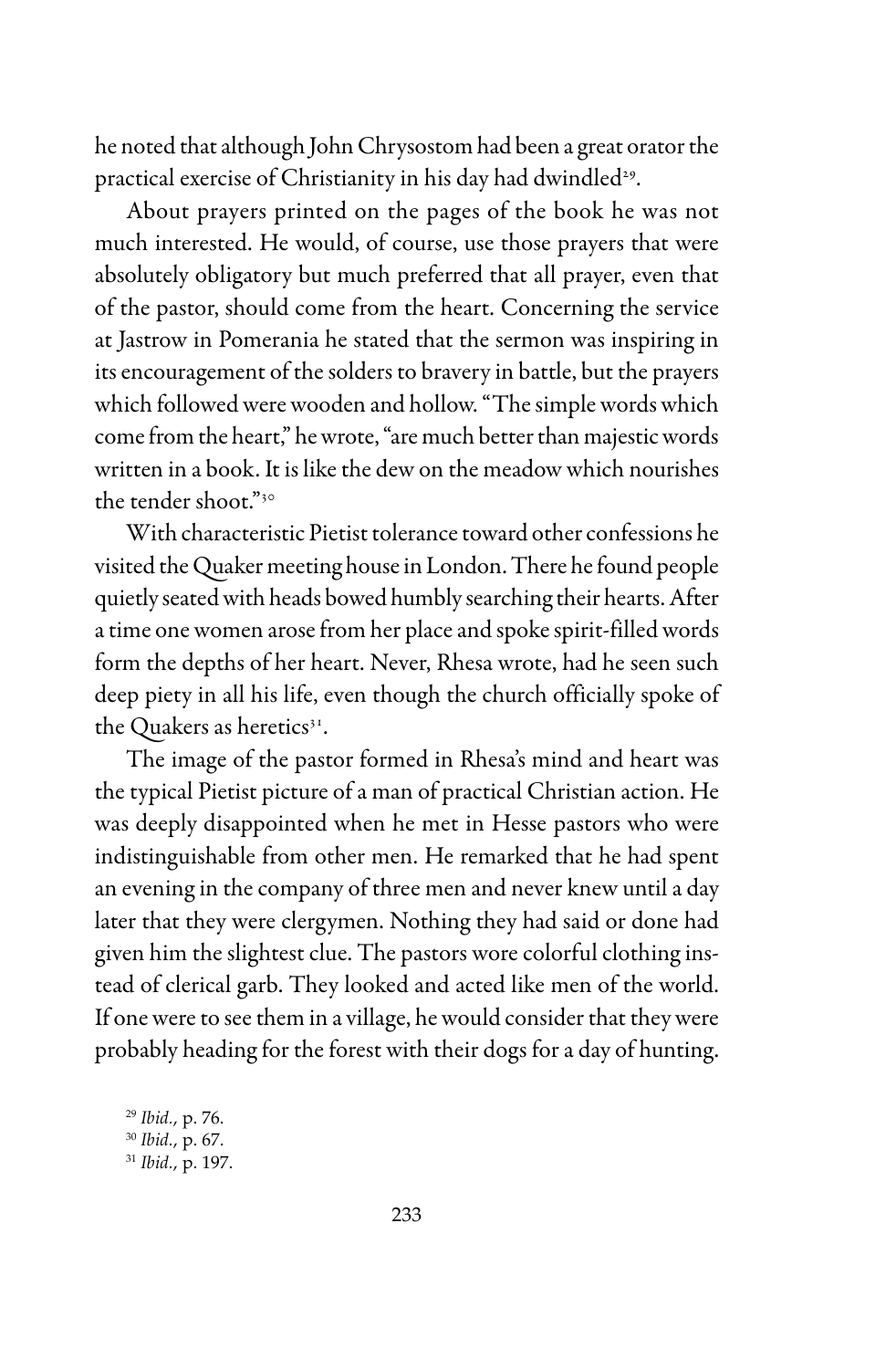They were illiterate in that their theological training was inadequate and apart from it they knew little of the world. They did not even know where Memel was. To one of them Rhesa jokingly said: "It is beside the Caspian Sea" to which the fellow replied: "O my God, you have come such a long way."32 The clergy were not apt to teach, the catechumens and confirmands learn little or nothing of the catechism. He remarked that the daughter of one pastor did not even know the Ten Commandments. She was confirmed anyway. He said that in Hesse he would rather be an artisan than a preacher.

One might expect that the sermons of Rhesa would follow the familiar pattern of emotional Pietist preaching which was meant to move the listener to conversion. Conversion once accomplished must ever be renewed, lest it be lost. The stern preaching of the Law would be followed by the sweet consolation of the Gospel and this would be followed in turn by strong admonitions concerning the fruits of faith in the hearts and lives of the converted. They must be sober and pious people who have turned their backs on the pleasures of secular life and want nothing to do with anything frivolous.

Rhesa states that the sermon must convey one clear central thought based upon the text elaborated and applied. He had no use for preaching which, while proclaiming Christ as Savior and Lord, never went on to say clearly what this would mean in the life of the believer.

He much favored the pulpit tone which the clergy commonly used in his day because its sing-song style (Germ*. Kanzeltone*) made the words easier to understand. The Prussian churches were large and there was no other way of amplifying the voice of the preacher than by the use of this sing-song pulpit tone. Since he was a poet himself he also favored the use of poetic quotations from spiritual sources to illustrate sermon points. Rhesa was not against the use of written sermons, but thought little of prayers read from a book.

<sup>32</sup> *Ibid.*, p. 144.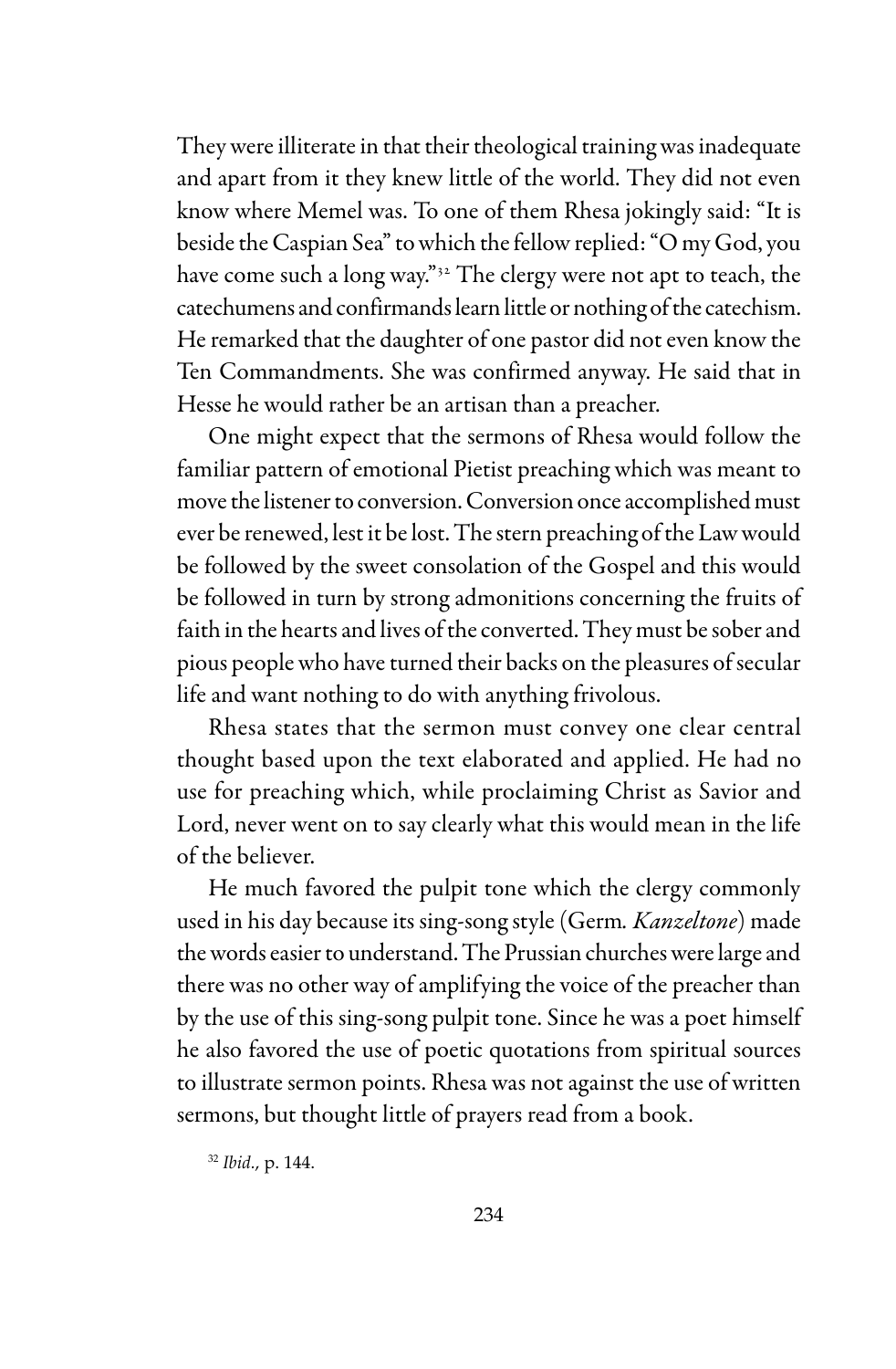As was common at that time his own sermons might last an hour or more, but he would punctuate them with hymn verses and prayers for a change of pace. It must had been a surprise to him when visiting a church in London, probably St. Paul's Cathedral, he heard the Reverend Mister Willson preached for 90 minutes without stopping<sup>33</sup>.

In a Roman Catholic church in Nance, France, he saw what he described as an appalling display of theatricality. He noted in his diary that the sermon should never be a mere theatrical performance with much gesticulation and outward display. The preacher must remember that he is a teacher, not a virtuoso performer. The serious spirit of Lutheranism would never allow for such horseplay<sup>34</sup>. He wrote that pastors serving several parishes should prepare a separate message for each of them. He viewed with chagrin that in Hesse pastors who served four or five parishes simply read the same Sunday sermon in each parish and thought that it could hardly be pleasant to the preacher to hear himself saying the same thing over and over again<sup>35</sup>.

He thought it demeaning to their office that preachers in Saxony were required to preach annually before their superintendent. He stated that it not only demeaned the ministry, it also degraded the significance of preaching. However, this was in fact an ancient practice in many parts of Germany where pastors were required not only to preach before their ordinary congregations but also to demonstrate by examination their continuing theological competence. Dr. Martin Chemnitz, whom the Jesuits called the "Second Martin," wrote an Enchiridion to aid his pastors in reviewing theology in preparation for their examinations.

Although he maintained a pietistic spirit, the times in which Rhesa lived had moved beyond pietism in theology, liturgy, and preaching. The spirit of the new age was thoroughly Rationalistic and gave little

<sup>33</sup> *Ibid.*, p. 197. <sup>34</sup> *Ibid.*, p. 162–163. <sup>35</sup> *Ibid.*, p. 144.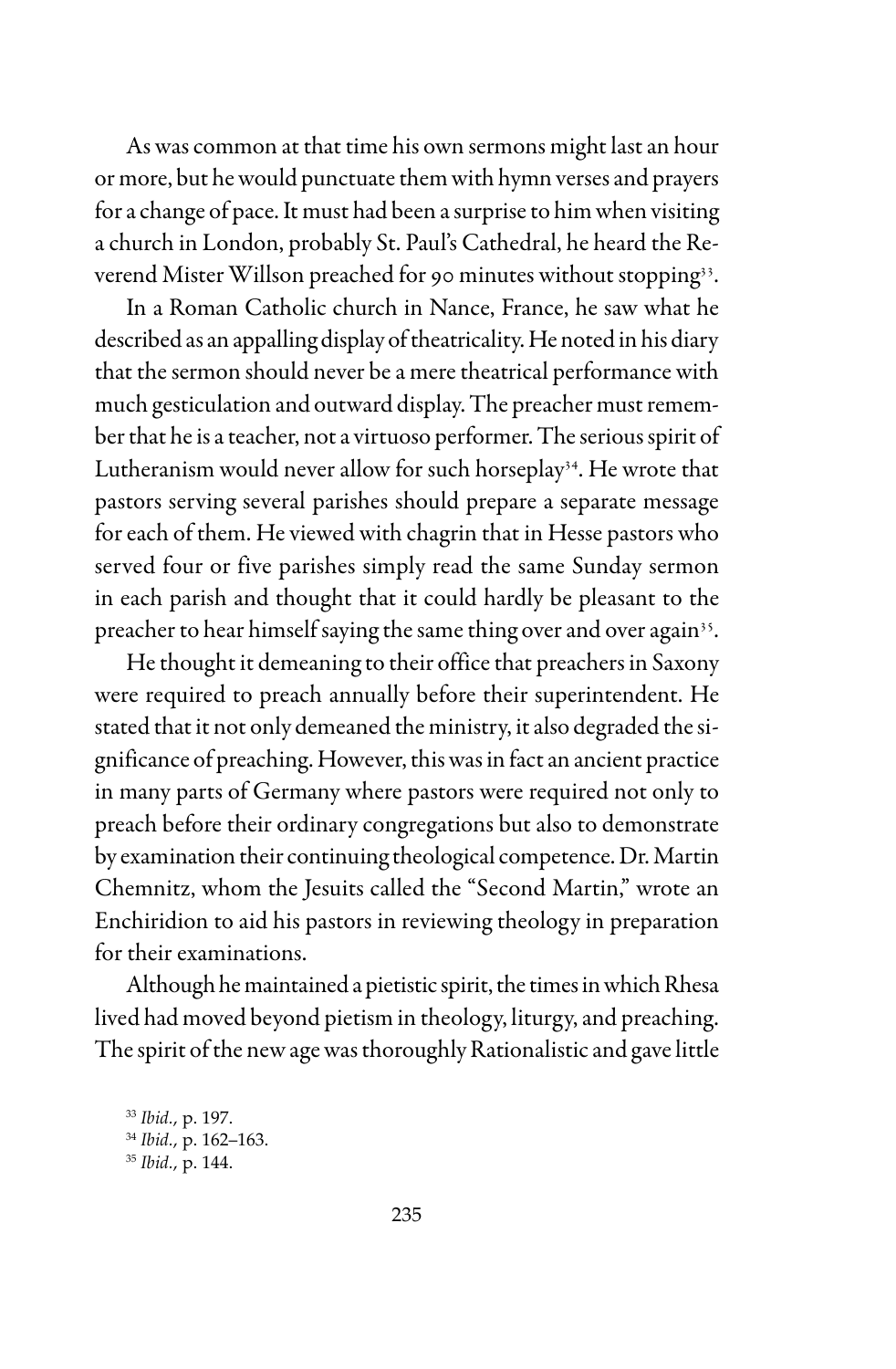credence to the supernatural. The central truths of the Christian faith were thought to be of little interest or concern to men of the new age. The church, it was said, must adapt or it would soon become completely irrelevant. The preaching of the Rationalists transformed Jesus from Savior and Lord to moral exemplar and teacher, a man of resolution willing to give up his life for his ideals whose true followers are those who seek to follow his example. The church was thought to be a voluntary society, an assembly of those who, in the words of Friedrich Schleiermacher, recognized their total dependence upon God. As such the church was no longer confessed, as in former times, to be the creation of God. The new view was that it was the creation of man and Christianity was viewed as a religious system, an ordered and disciplined way of life, rather then a way of faith. Accordingly, Rhesa was much displeased by the preaching he heard from pulpits in Hesse where moralistic sermons were concerned with politics and morality. He observed that the people came to church as thirsty men seeking waters which come from heaven, and they were given to drink from empty cups<sup>36</sup>.

While in Berlin Rhesa was able to hear two famous preachers – August Hanstein and Conrad Gottlieb Ribbeck. Their reputations as great preachers were well known. His own observations about their preaching were somewhat reserved. Both were thoroughly rationalistic in their theology and preaching. Preachers said what polite society in Berlin expected to hear. He was impressed with Hanstein's ability to captivate his audience by his words and his manner of presentation. Rhesa heard him preach about the role of Jesus as an example of bravery in a time of conflict. Hanstein pointed out that the highest aims of the fatherland could only be achieved by following the example of Jesus and his Gospel teachings. Rhesa noted that it seemed to him that Hanstein gave more attention to how he spoke than what he actually said. Whatever he said was made

<sup>36</sup> *Ibid.*, p. 144.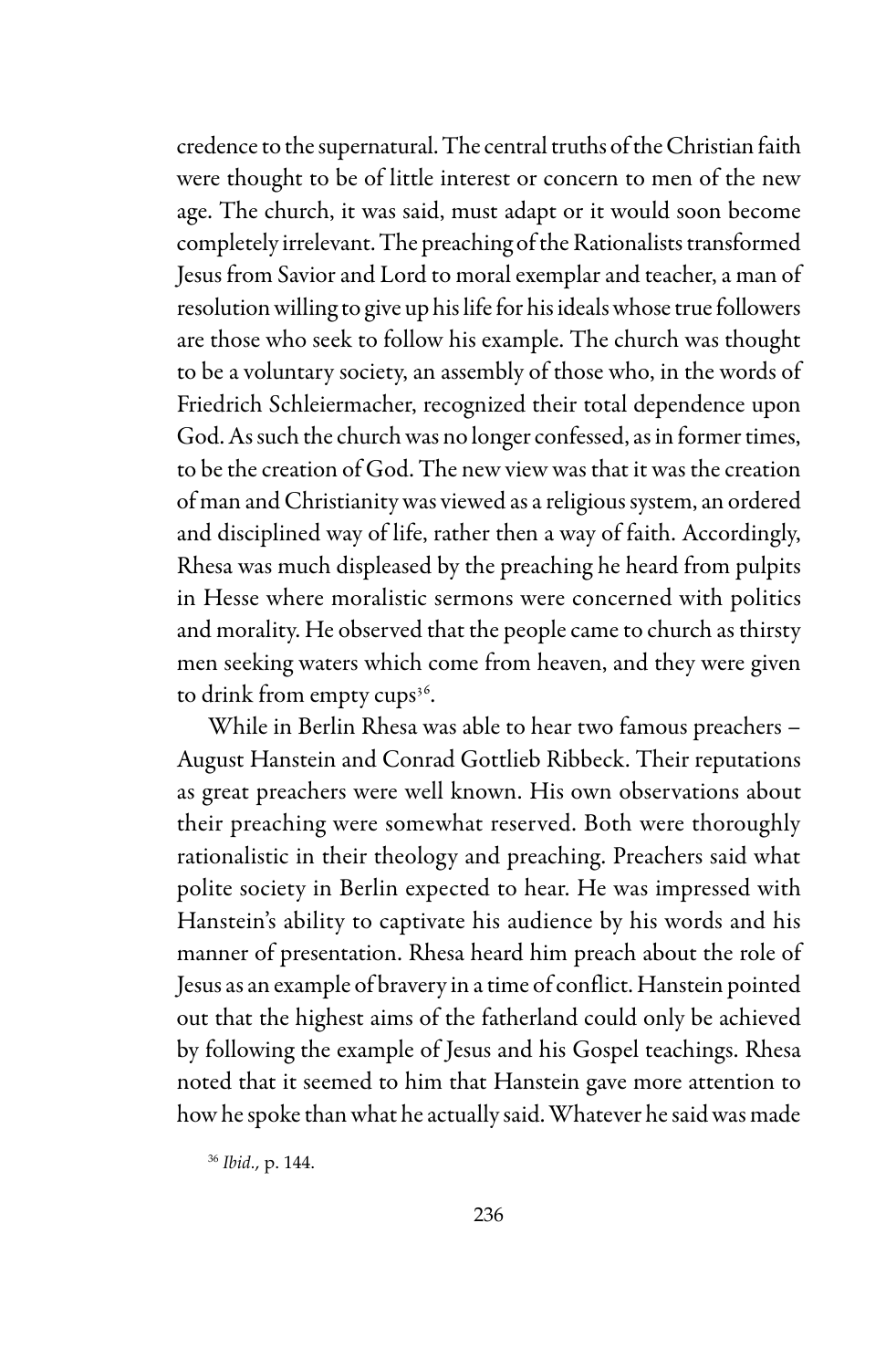to seem supremely important even if it was completely insignificant and this became clear only when one sat down to read his words. What sounded good in the hearing, seemed far less significant in the reading<sup>37</sup>. Ribbeck's style was quite different. Rhesa appreciated his style of preaching which was calm, quite, humble, and without the distraction of annoying mannerisms. So too, the poetic melodiousness of his delivery was pleasing to hear. He was able to bring to life what otherwise would be mere dry philosophy in such a way that his hearers could take it to heart. In neither case did Rhesa give much attention to the content of their message<sup>38</sup>.

With a spirit of toleration for other confessions Rhesa regarded Reformed and members of the Bohemian Brethren as brothers separated from him only by some insignificant historical and theological matters which would doubtless soon be overcome. He was supportive of the efforts of his king to unite the Lutherans and the Reformed in one church and he was certain that eventually all matters of contention and division between them would disappear.

He tried to be tolerant also of the Roman Catholic Church, but with less success. Although he admired the piety of many Roman Catholics, he was suspicious of it. He thought he detected in them a certain duplicity and hypocrisy and regretted that they were not as tolerant toward Protestants as Protestants were toward them. He noted also that many Roman Catholic clergy seemed to have little or no understanding of Protestantism and church history. He was taken aback when in France he met a Roman priest who had never even heard of the Augsburg Confession.

He noted with some interest the thousands of pilgrims who traveled to the shrine of the Apparition of the Virgin Mary in Bohemia and expressed with admiration that the experience of the pilgrimage seems to have a good effect on the pilgrims. He regretted that since

<sup>37</sup> *Ibid.*, p. 74. <sup>38</sup> *Ibid.*, p. 75.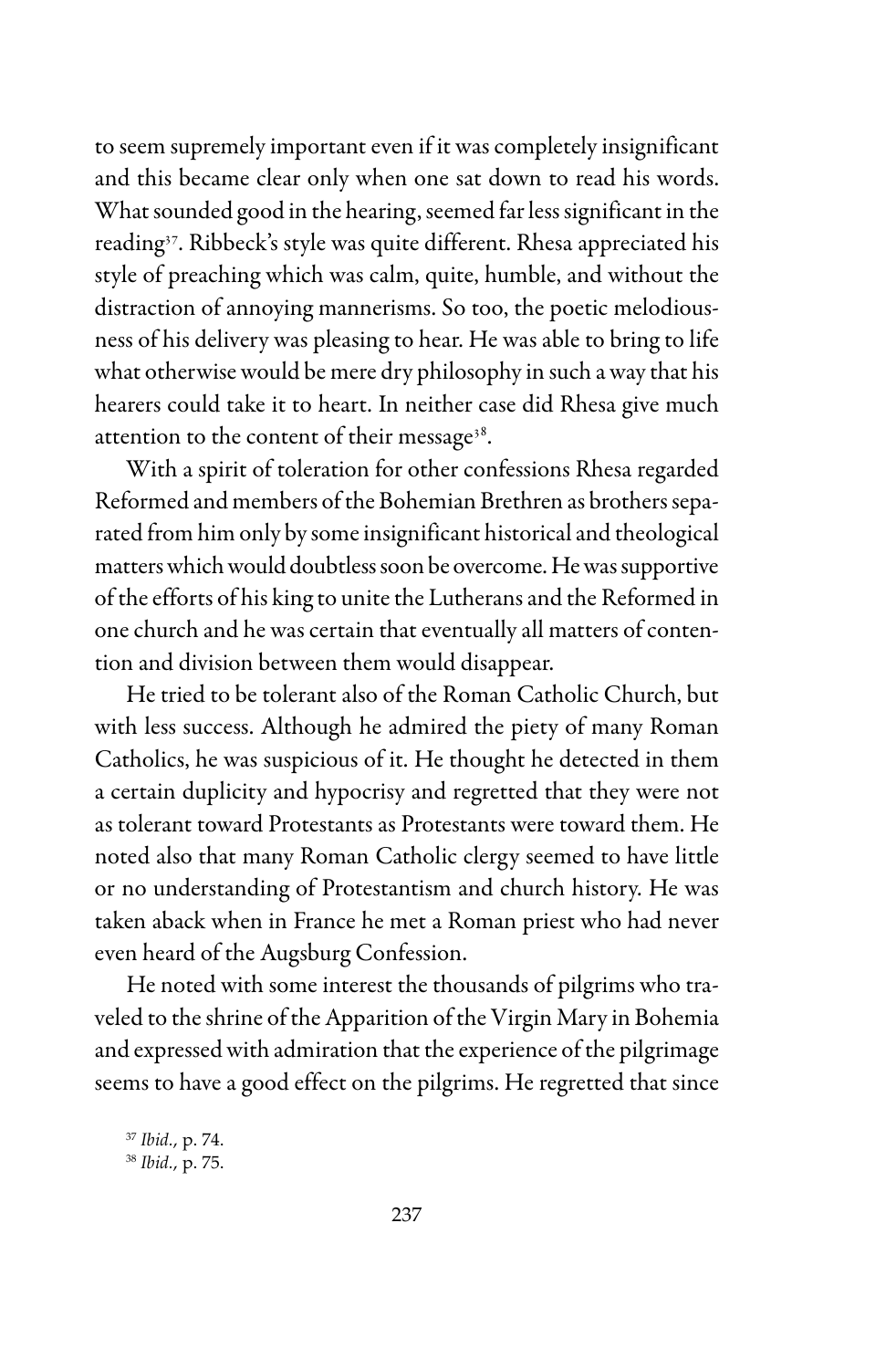the days of the Reformation there had been no such pilgrimages among Lutherans. He remarked that those who went on pilgrimage returned home with a sense of well being and piety and with the conviction that during the coming year they would be kept safe from danger<sup>39</sup>. He remarked favorably that in Marburg he found a church used by both Lutherans and Roman Catholics. He seemed to think that this meant there were joint worship services in which people of both confessions participated. He wished that this example would be followed elsewhere, but his understanding of the nature of the situation was probably inaccurate. In such churches Lutherans and Roman Catholics would worship separately from each other and communed from separate altars<sup>40</sup>.

The Mennonites, he stated, were a sect but he found them to be a pious people whose homes were orderly and clean. He probably called them a sect based on the fact that they were pacifists and eschewed the possession of weapons of warfare and took no oaths. He also expressed great admiration for the Quakers whom he found to be a deeply pious people of spotless reputation.

During the westward campaign Rhesa visited many churches in Prussia, Poland, the German lands, France, and England. He evaluated them according to the measure of sanctity which he felt he could perceive in them. He expressed high regard for many Roman Catholic churches that he visited. Their towers were tall and could be seen from afar. They were places of prayer and devotion where nothing was allowed to intrude on their purpose. Protestant churches, he regretted, were often small and shabby. Few had proper towers; their steeples looked as though they had been hastily assembled and stuck to the roof with glue. He especially regretted that in Hesse every village had its impoverished little church. It was much better in Prussia, he stated, for there people from as many as 20–30 villages

<sup>39</sup> *Ibid.*, p. 124. <sup>40</sup> *Ibid.*, p. 147.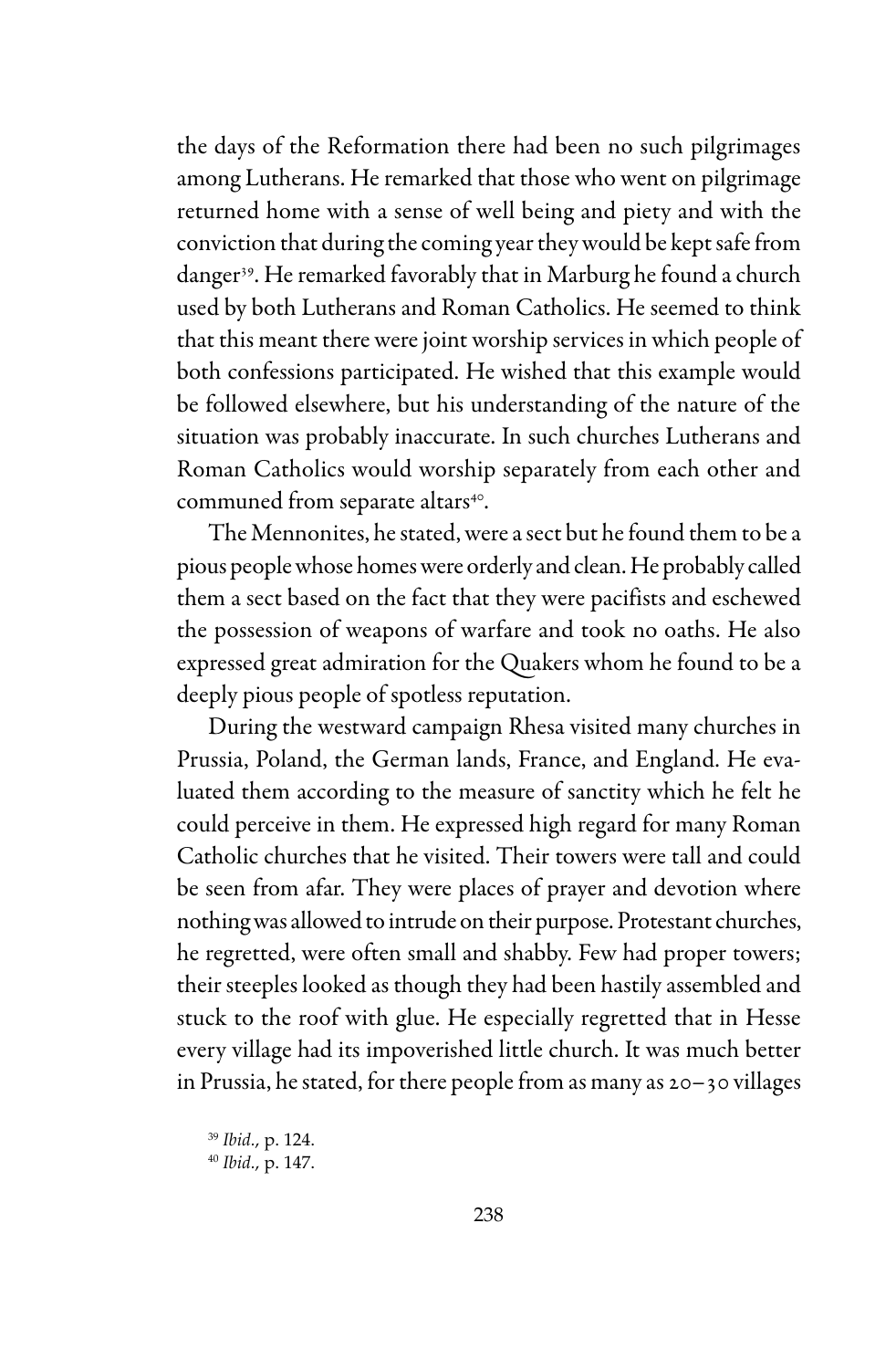worshiped together in one large church and came to it as though they were making the journey to Jerusalem<sup>41</sup>.

The church, he said, must be a place of earnest purpose, a place of worship, not of concerts and entertainments. Even more, such secular ceremonies as the taking of oaths ought not to be carried out in church before the altar. He expressed appreciation for religious statuary and crosses along the roads in Prussian Roman Catholic Ermland (Pol. *Warmia*) because these provided a point of reference between the secular and sacred worlds, the material and the spiritual, earth and heaven<sup>42</sup>.

Finally, Rhesa was distressed that the further West he traveled, the more secularized the world around him seemed to become. He complained that in Hesse none said grace before they ate, not even the nobility and leaders in society who ought to be setting a good example for the peasants. Confirmation instruction had been impoverished to the point that those who were confirmed knew little about Christianity. In Wetzlar religious instruction in the schools had been replaced by moralistic lessons. In France the situation was even worse. There the Lord's Day was the biggest market day of the week. Those who went to the theaters could afterwards easily find prostitutes ready and willing to entertain them further. The Devil was thought of in positive terms and cursing and the misuse of the name of God were commonplace. England, however, was different. There the Lord's Day was still strictly kept, all shops and businesses were closed, and nowhere could one hear the discordant sounds of singers and dancers and other entertainments<sup>43</sup>.

In the early months in 1815 Rhesa returned to Königsberg bringing with him the good news that while in England he had been able to make contact with the British Foreign Bible Society and had

<sup>41</sup> *Ibid.*, p. 144. <sup>42</sup> *Ibid.*, p. 66–67. <sup>43</sup> *Ibid.*, p. 192.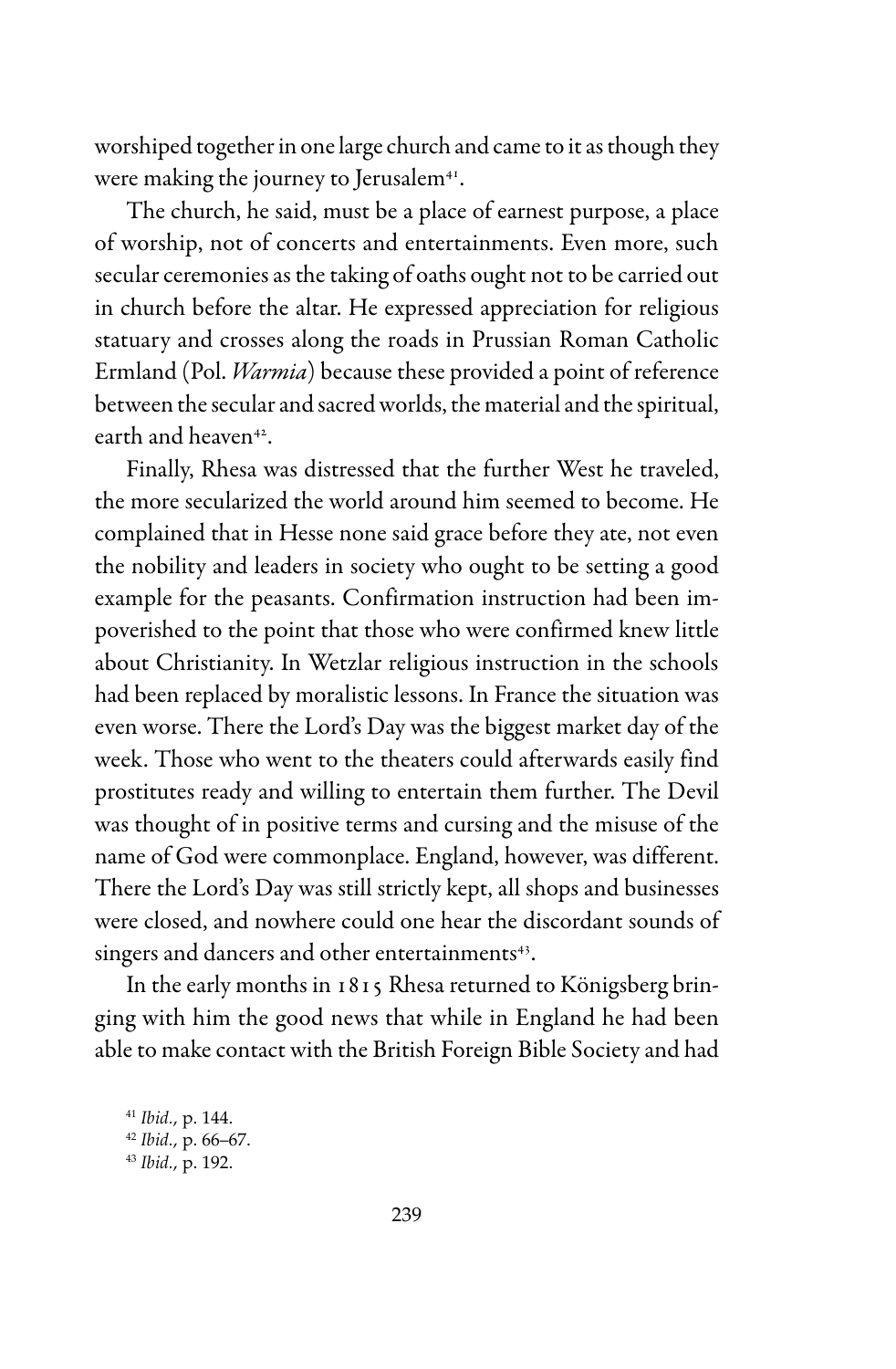secured the sum of 200 Pounds Sterling to continue the work of revising the Lithuanian translation of the Bible. Before the war he and his commission had virtually completed their work on the historical books of the Old Testament, including the Pentateuch, Joshua, Judges, Ruth, the books of Samuel, the Kings, and Chronicles. Much work remained to be done and the support of the Bible Society was a great encouragement to move forward.

Lithuanian pastors on the commission were invited to study carefully the text of the Scriptures comparing the present Lithuanian translations with Luther's German Bible, marking carefully every passage in which they were not agreed. Where there was no agreement Rhesa would himself study carefully the manuscripts of the Scriptures whether Hebrew or Aramaic, or, in the case of the New Testament, Greek. All available manuscripts of these texts would be studied together with the most ancient versions in Chaldean, Arabic, and other tongues. Where there were discrepancies between the original languages and these versions he would need to determine which text was best. He studied the commentaries, even those of writers influenced by Rationalism. He also carefully examined the manuscript of Jonas Bretkūnas (Germ. *Johann Bretke*) and found in it much he could appreciate. He would then present his suggestions for revision to his editorial commission. No changes would be permitted without the consent of the commission. By the beginning of 1816 the work was completed. Later that year 3,000 copies of the revised Bible were printed. When all costs were counted up, it was found that not all funds had been expended. Accordingly, it was decided to print 3000 additional copies of the New Testament. Rhesa stated his delight that so much had been accomplished for so good a price and that it would now be possible to make the Bible available to Lithuanians at a low price. To those who were poor copies were to be given *grates*<sup>44</sup>.

<sup>44</sup> Martynas Liudvikas Rėza, "Lietuviškos Biblijos istorija", p. 270–274.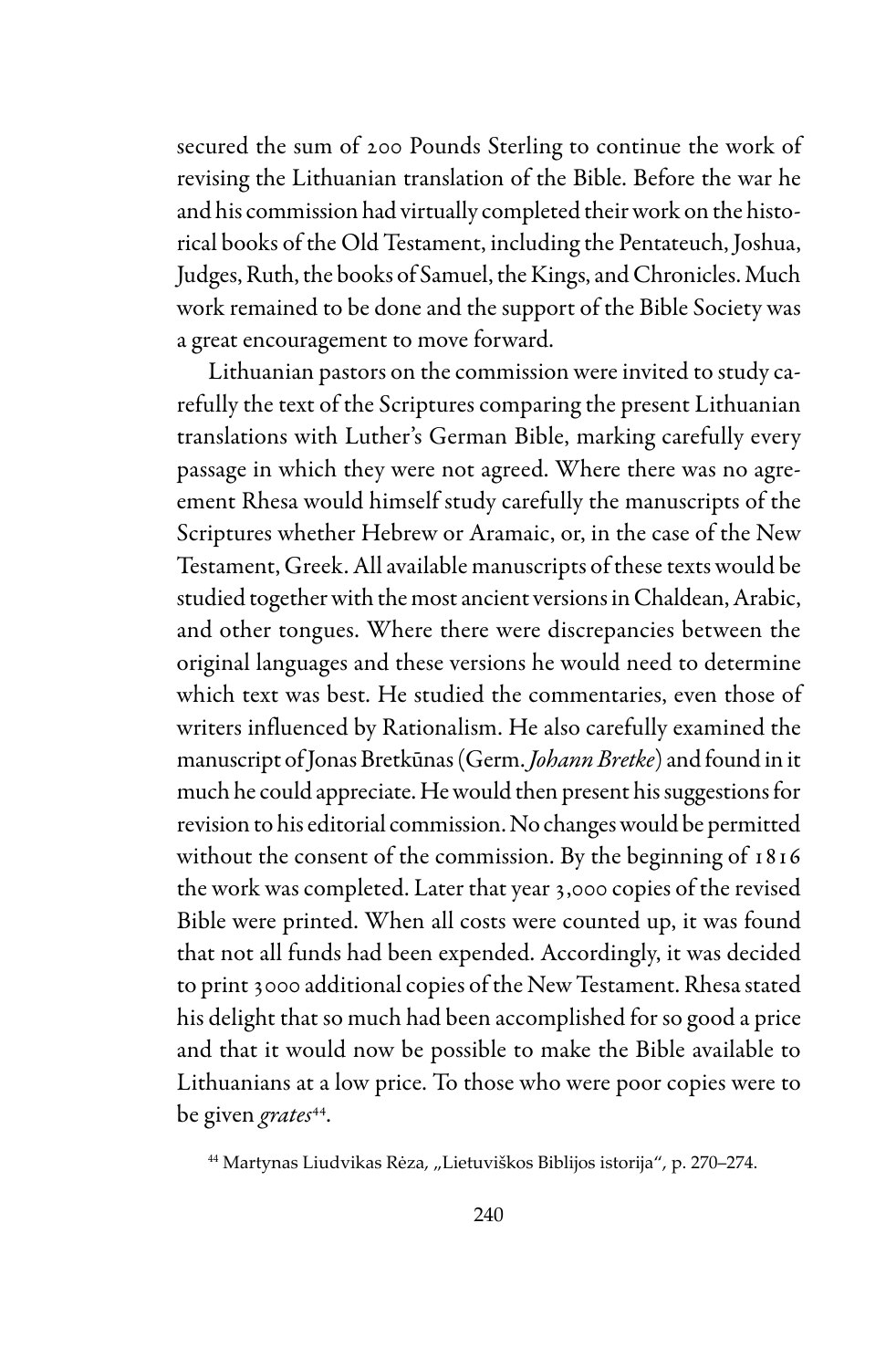In the same year, 1816, Rhesa also published his *Philologischkritische Anmerkungen zur Litthauischen Bibel, etc.* (*Philological-Critical Remarks on the Lithuanian Bible*) and a short *Geschichte der Litthauischen Bibel* (*History of the Lithuanian Bible*) as supplements to the Bible. The first article was meant to forestall any arguments concerning his translation and to show his readers why some of their favorite passages had needed to be revised. He provided evidence from the original text, the versions, and the commentaries to back up his revisions. He stated that it had not been his desire to be innovative or to introduce arbitrary changes. This work was meant primarily for pastors, precentors, teachers, and other educated lovers of God's Word. He noted that some of them already were well acquainted with the original texts and might at first be tempted to take exception with his decisions. In the earlier Lithuanian text of Revelation 18:13 merchants of the earth were described as possessing, among other things, the corpses of men. Rhesa stated that this was a mistranslation of Greek *σῶμα* (soma) referring to able bodied slaves in the merchants' households<sup>45</sup>.

The second supplement was written because little or nothing had earlier been written about the history of the Lithuanian Bible translations. It was meant to be a contribution to the understanding of the history of Christianity among northern peoples. He stated that he had decided to include in his Bible Pastor Karl Gotthard Keber's (Lith. *Gotardas Karolis Keberis*) translation from German and August Herman Francke's little treatise on how to read the Bible, which had originally been included in Carl Hildebrand von Canstein's 1713 German Bible. Many had asked for it and it clearly deserved wider circulation. Francke had been a well known Pietist professor at Halle University and his writings were very popular among the Prussian Lithuanians<sup>46</sup>.

<sup>45</sup> Ludwig Rhesa, *Philologisch-kritische Anmerkungen zur litthauischen Bibel als Erläuterungen zu der bei der neuen Ausgabe veranstalteten Umarbeitung des litthauischen Textes von D. L. J. Rhesa, Professor der Theologie und Prediger*, [d. 1], Königsberg: Hartungschen Hofbuchdruckerei, 1816, p. 77.

<sup>&</sup>lt;sup>46</sup> Martynas Liudvikas Rėza, "Lietuviškos Biblijos istorija", p. 272.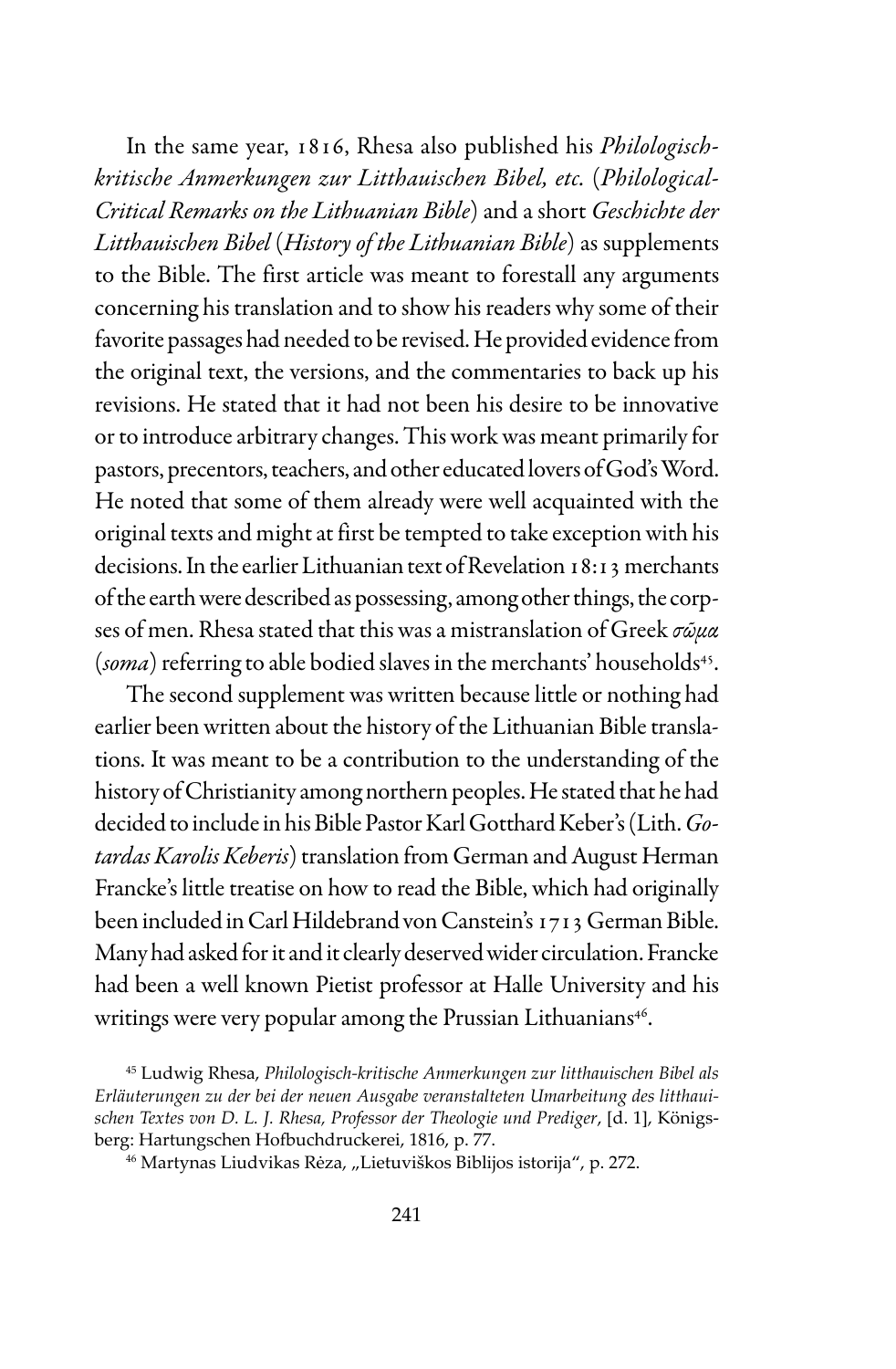These two supplements were subsequently reviewed positively by Berlin University professor Wilhelm Martin Leberecht de Wette in the *Jenaische allgemeine Literaturzeitung* (*General Literature Periodical of Jena*) 1818 – an indication that even theological liberals could appreciate his erudition<sup>47</sup>.

#### RHE SA'S ACADEMIC ACTIVITY IN THE UNIVERSITY

By 1816 Rhesa's health was beginning to deteriorate. He found it necessary to resign his military chaplaincy in order to devote himself wholly to his academic work. In 1818 he was appointed to a full time position as professor of theology in the university and 10 years later, in 1828, he would be designated primary (*primarius*), or first, professor of theology.

He continued his academic work in theology, philology, church history, and the beginnings of Christianity in Lithuania. In 1819 he published a tractate on the Synoptic Gospels, entitled: *De trium Euangeliorum in canone Noui Testamenti priorum fonte ac origine* (*Concerning the Original Font and Course of the Three Gospels in the Canon of the New Testament*). It contained a dissertation presented in the chief auditorium of the university on April 15, 1819. According to the title page Franz Benjamin Fürchtegott Bobrik, a Prussian theological candidate for the holy ministry, was respondent and criticisms were offered by theological candidates Johann Karl Friedrich Engel of Königsberg University, Karl Friedrich Skrzeczka, and Gustaw Heinrich Monbilly from Prussian Lithuania.

In this essay Rhesa addressed an issue much discussed in academic theological circles in his day. He reviewed textual studies done by John Mill, Johann Rudolf Wettstein, Johann Jakob Griesbach, Andreas Birch, Christian Friedrich Matthäi, and others who had studied the

<sup>47</sup> *Jenaische allgemeine Literaturzeitung, Nr.* 58, April 1818, p. 1–8.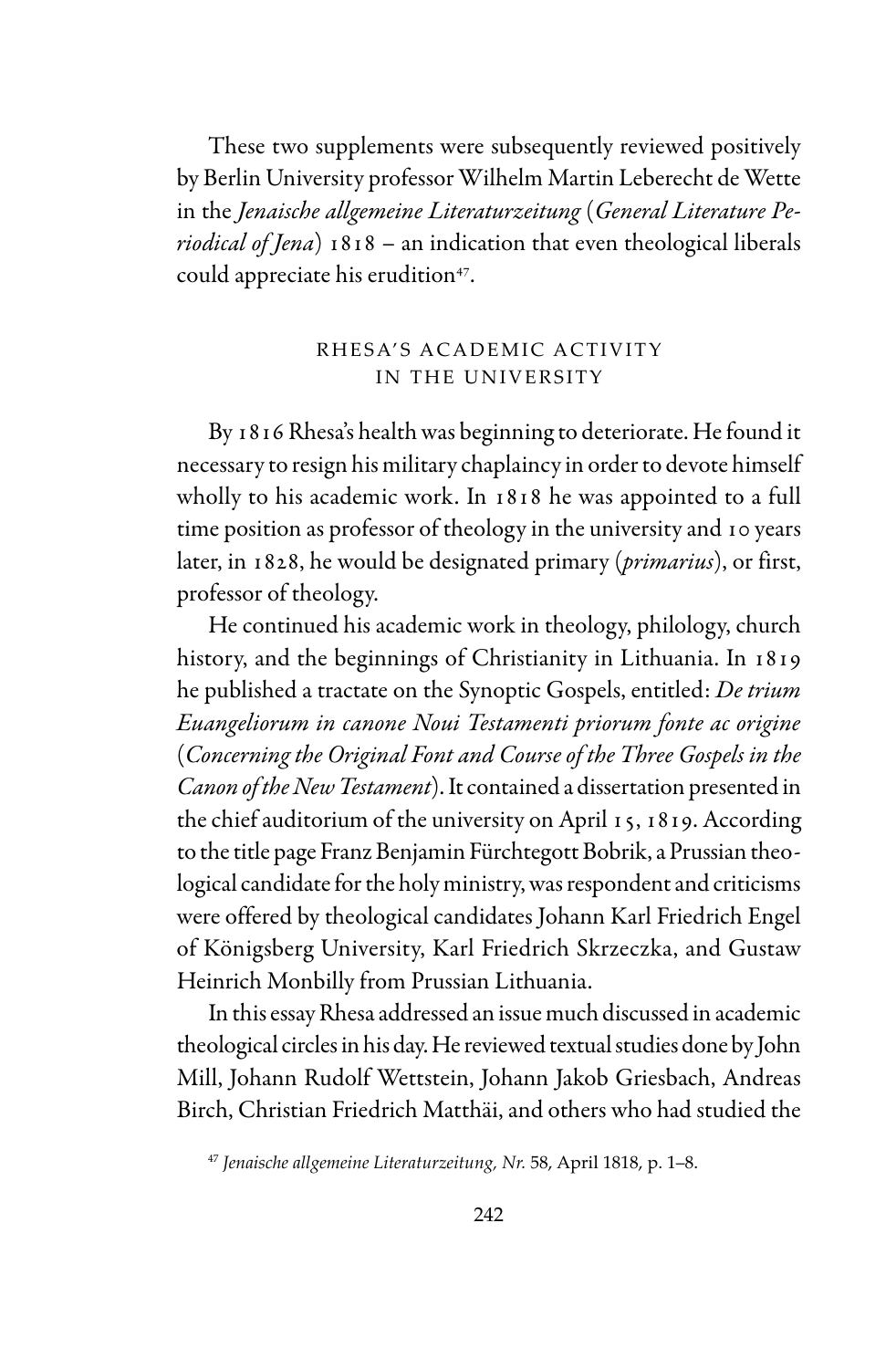manuscript tradition of the Synoptic Gospels. He stated that these Gospels must be examined interiorly as well as exteriorly, and that the various theories being put forward to explain the relationship among the three Gospels needed to be thoroughly examined as well as the question of the source of the "Synoptic Tradition." He examined the points of consensus between the synoptics, as well as those passages in which the evangelists went their separate ways, as well as those where any two agreed against a third. He gave attention also to the Hebrew matrix from which the evangelists wrote and examined questions concerning the original "Hebrew" version of Mathew. He concluded by noting that the discussion concerning the origins of the Gospel tradition should not be regarded as out-of-bounds, since Luke himself began his Gospel account by noting that already in his time many had written and that it was necessary that he should now provide a clear account of the Gospel. Ever careful, Rhesa noted that much that has been written had been based on mere supposition<sup>48</sup>.

Rhesa's last surviving theological work was published in 1819. It was entitled: *Obseruationum exegetico-criticarum in Vaticinia Ezechielis. Specimen primum.* (*Exegetical Critical Observations on the Prophesies of Ezekiel. First example.*). The work was published in a university booklet, printed on the occasion of the appointment of Ludwig August Kaehler as regular professor of theology and August Hahn as an extraordinary, or adjunct, professor.

Rhesa's paper was limited to observations concerning the opening words of Ezekiel and in particular the second and third words in the Hebrew text "In the thirtieth year." He offered a short review of

<sup>48</sup> Ludovicus Rhesa, *De trium Euangeliorum in canone Novi Testamenti priorum fonte ac origine*, *Dissertatio critica, quam Auctoritate S. R. Ordinis Theologorum pro Loco in eodem rite occupando d. XV Aprilis MDCCCXIX, ab hora X. In Auditorio maximo publice defendet Ludouicus Jedeminus Rhesa, Theol. et Philos. Doct. Prof. pub. ord. design. respondete Francisco Benjamino Fuerchtegott Bobrik, Cand. Minist. verb. div. e Prussia occidentali et opponentibus Joanne Carolo Friderico Engel, Theol. Cand. Regiomontano. Carolo Friderico Skrzeczka, Theol. Cand. Lyccensi. Gustauo Henrico Monbilly, Theol. Cand. Lithuano*, Regiomonti: Typis academicis Hartungianis, 1819.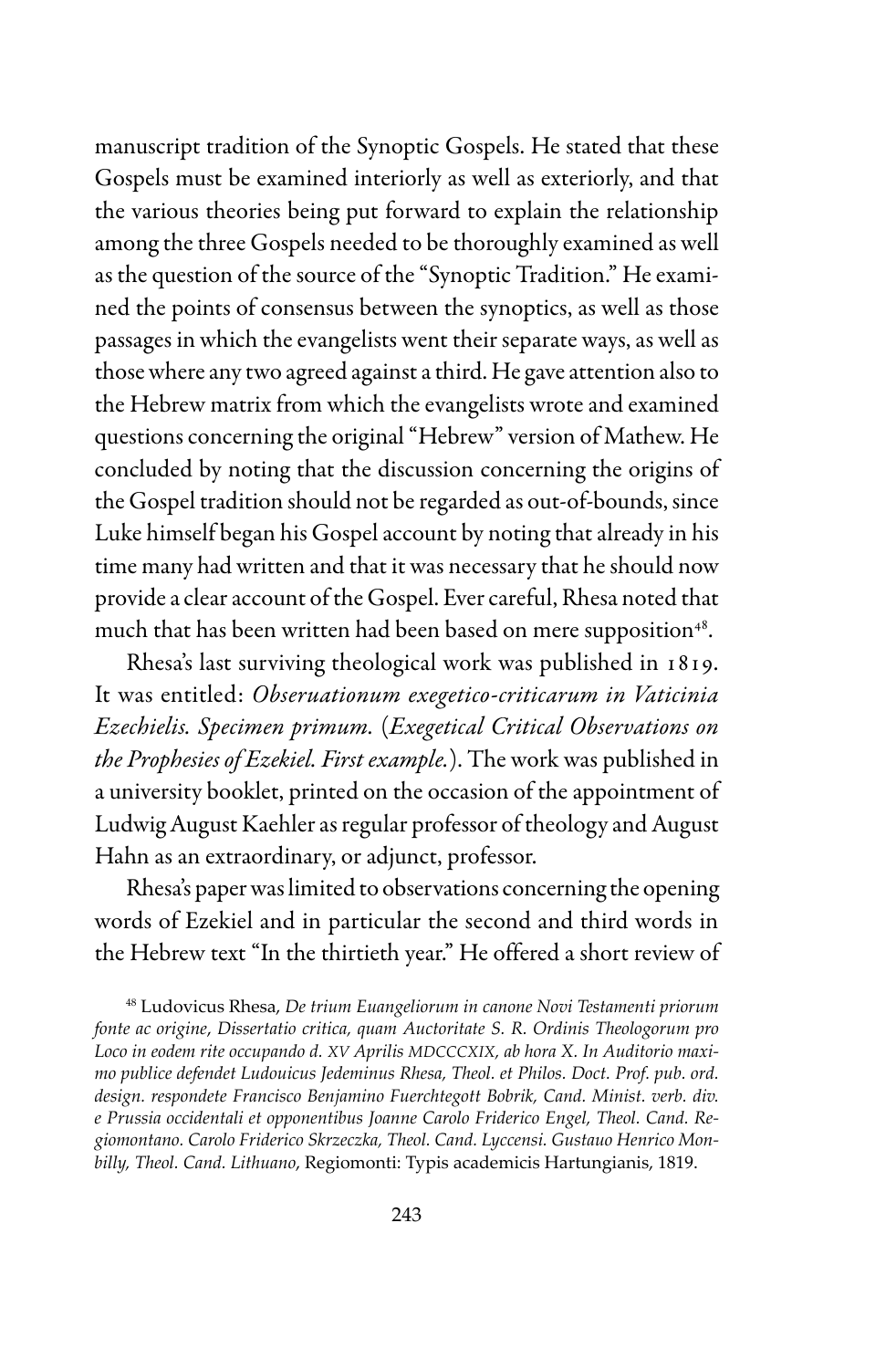commentators from the various eras who wrote concerning this, including Ephraem Syrus and such Reformation and post-Reformation writers as Jerónimo de Prado, Juan Bautista Villalpando, Johann Friedrich Stark, Hermannus Venema, and others. Quotations were included from Hebrew, Syriac, Chaldean, Latin, Arabic, and Greek. In his observations Rhesa cited also other passages in Ezekiel concerning particular times at which God spoke through the prophet. He also briefly included a comparison of the Hebrew calendar with the modern western calendar along with observations concerning the text, its chronology and some textual variants in the Hebrew codices and versions<sup>49</sup>.

The theological writings of Ludwig Rhesa in the period from 1810 to 1819 were primarily related to isagogics and linguistics. It was only in one short treatise that he dealt with agreements and divergences in the narratives of the synoptics. Apart from that he appears to have limited himself to critical comparison of the textual traditions both in the biblical languages, the translation of those traditions in the early versions, and the remarks of commentators both ancient and modern. In this way he was able to use methodologically the work of students of the Scriptures of his own and earlier periods without espousing either the philosophical premises on which they built or the final theological conclusions they espoused.

The Enlightenment pervaded and transformed all German universities in the 18<sup>th</sup> century including both Königsberg and Halle where the Pietist tradition gave way to Rationalism. Younger universities in Berlin and elsewhere espoused a theologically liberal and secularist positions from the day their doors opened.

<sup>49</sup> Ludovicus Rhesa, *Obseruationum exegetico-criticarum in Vaticinia Ezechielis. Specimen primum quo Lectiones cursorias a Viris plurimum reuerendis Ludouico Augusto Kaehler Theol. Prof. Ord. design. Regis a Consiliis Consistor. Superintend. et Eccles. Loebenicensis V. D. M. et Augusto Hahn Philos. D. et L. A. M. Theol. Prof. Extraord. design. Societatis histor. theol. Lipsiensis Sodali, Dieb. VII. et VIII. Octobr. Hor. XI. in Auditorio Societatis Teutonicae publice habendas indicit D. Ludouicus Jedeminus Rhesa Colleg. Facult. Theol. h. t. Decanus*, Regiomonti Borussorum: Typis Hartungianis, 1819.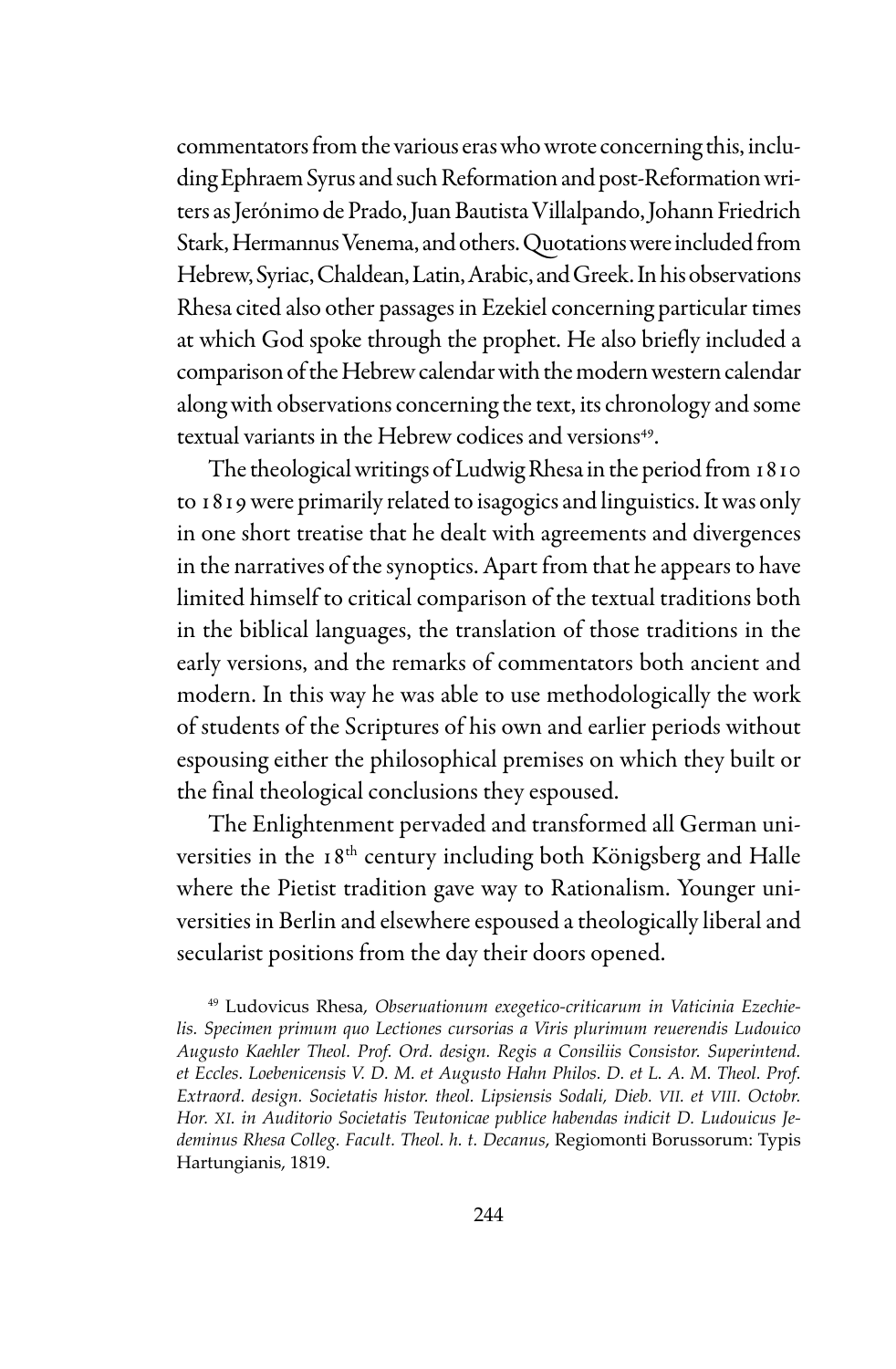In general Pietists reacted to the new situation either by surrendering their positions and becoming Rationalists or by denouncing academia and university studies all together. Rhesa did not follow either path. He maintained a basically Pietist outlook and limited his academic interests to the areas already indicated. He understood that in addition to his university responsibilities he still had important work to do for the benefit of the church.

Rhesa's use of the results of the work of liberal theologians of his day have led some to conclude that he simply was one of them, a child of his age and nothing more, an advocate of historical criticism willing to go wherever it would take him and to accept its conclusion that the Bible was nothing more or less than ancient literature<sup>50</sup>. True enough he was willing to make use of the works of Johann Gottfried Eichhorn, the father of the modern historical critical method, Wilhelm Martin Leberecht de Wette, the pioneer researcher on the Pentateuch, and Johann Gottfried von Herder, a thoroughgoing secularist in his Biblical works. Herder regarded the books of the Bible as the works of men, to be interpreted as such as would be the case with any other old book. Herder rejected revelation and every form of supernaturalism and stated that to read the biblical text allegorically was unwarranted and misleading. These and other academic theologians claimed that it was their purpose to set theology on a new and more substantial foundation. Other critics were not very positive in their evaluation of the work. It seemed to them that the new theologians were simply attempting to salvage theology as an academic discipline so that it might retain its place in the university.

Rhesa was able to maintain his position in the university with integrity and to make use of Herder's *Vom Geist der Ebräischen Poesie* (*The Spirit of Hebrew Poetry*), 1782–1783, and de Wette's *Kommentar über die Psalmen* (*Commentary on the Psalms*), 1811, without sacrificing his faith. He was circumspect in his use of historical criticism and its methodology and made careful distinctions. He concentrated

<sup>50</sup> Albinas Jovaišas, *Liudvikas Rėza*, p. 177–178.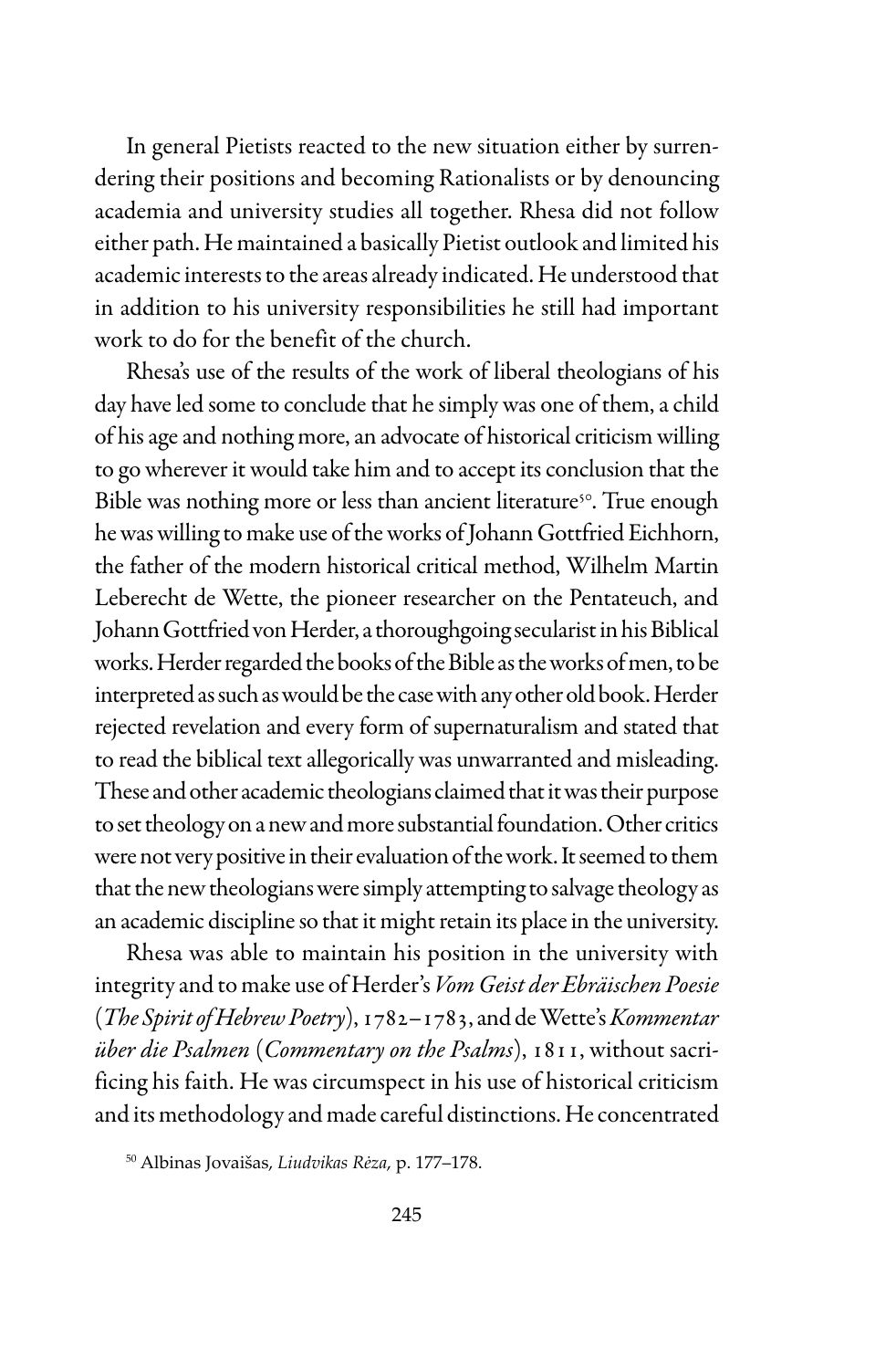his attention on the transmission of the text and the problems which attended that transmission and the translation of the original text from one manuscript to another and from the original language to the versions. This is how he defined historical criticism, a definition not wholly in line with that of other scholars. In his memoirs he recalled that while in Luckau in 1813 he had met a young theologian, the Archdeacon M. Marcus, an expert on new theological developments. The young man showed him a journal *Analecten für das Studium der exegetischen und systematischen Theologi* (*Fragments for the Study of Exegetical and Systematic Theology*), edited by Professor Dr. Karl August Gottlieb Keil. Rhesa's reaction was that he could not agree with such radical conclusions. He stated that the Bible was God's Word and that it was necessary that some should rise up and speak out against such works that consider the Bible only historically and not religiously. "This," he said, "is a good sign for God's kingdom."51

In 1819 Rhesa turned his attention once again to the history of the introduction of Christianity among the Lithuanian people and to short biographies of the principle leaders of the Reformation in Prussia and more particularly in Königsberg. He followed his 1810 article with a paper, entitled: *De religionis christianae in Lithuanorum gente primordiis* (*The Earliest Stage of the Christian Religion among the Lithuanians*) 181952. Yet another study in the series appeared one year later, 1820, under the title: *De Religionis Christianae in Gente Lituanorum Initiis* (*The Beginnings of the Christian Religion among the Lithuanians*) 53. Both the 1819 and 1820 articles dealt with the difficulties which

<sup>51</sup> Liudvikas Rėza, *Žinios ir pastabos*, p. 89.

<sup>52</sup> Ludovicus Rhesa, *De religionis christianae in Lithuanorum gente primordiis*. *Pars altera Feriis Paschalibus Anni MDCCCXIX, in piam Resurrectionis Jesu Christi memoriam, Academiae Regiomontanae Civibus a Prorectore, Cancellario, Directore et Senatu proponitur*, Regiomonti: Typis academicis Hartungianis, 1819.

<sup>53</sup> Ludovicus Rhesa, *De religionis christianae in gente Lituanorum initiis, Sectio tertia. Programma, Feriis Pentecostalibus, Academiae Regiomontanae Civibus a Prorectore, Cancellario, Directore atque Senatu academico propositum*, regiomonti: Typis Academicis Hartungianis, 1820.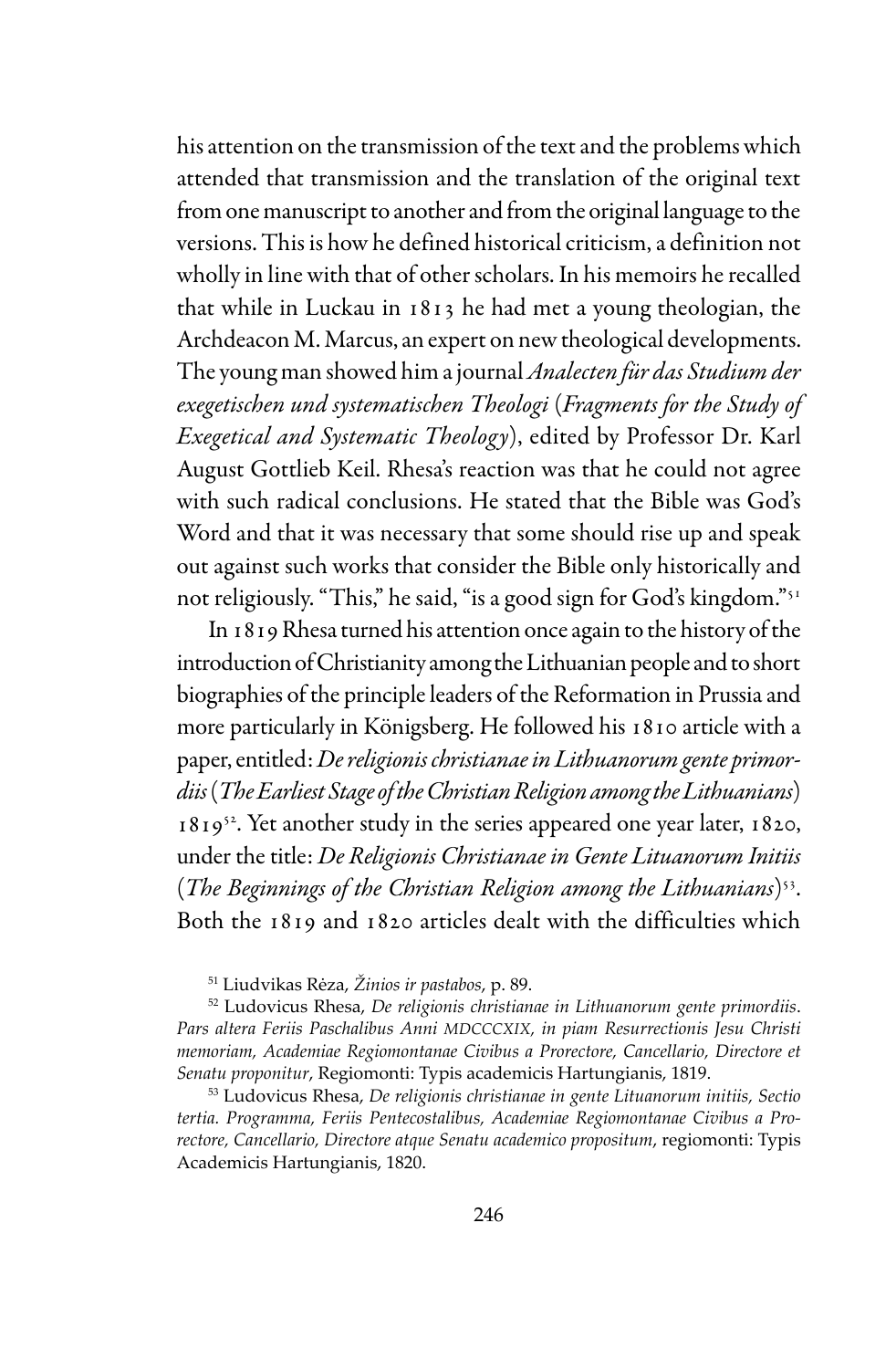hindered the early introduction of the Christian faith among the Lithuanians as well as the Baptism of King Mindaugas and his internal and external policies. He dealt also with Political events of that time in Prussia and Livonia and more particularly the tensions between the Lithuanians and the Brothers of the Sword to the North and the Teutonic Knights to the south. He noted the resurgence of paganism among the Lithuanians, the assassination of Mindaugas, and the attitude towards Christianity taken by later rulers. He gave some attention to the important work of Franciscan friars in the planting the church among the people, as well as some particular aspects of Lithuanian paganism, and the pagan temple at *Romuva*.

Many other articles by Rhesa were published in university booklets which appeared to mark important occasions. In the Pentecost 1822 booklet there appeared a short article by Rhesa, entitled: *Epistolae Lutheri, Melanchthonis et Erasmi Roterodami, hactenus, una Lutheri excepta, quantum scimus, ineditae, tum exemplar diplomatis indulgentiarum vetustissimum* (*Letters of Luther, Melanchthon, and Erasmus of Rotterdam which, with the Exception of Luther's Letter, We Know not to have been Edited, Together with an Example of Very Old Diploma of Indulgences*). The first part consisted of short letters by Luther, Melanchthon, and Erasmus of Rotterdam. Luther's letter was a short resumé of the position of the reformers concerning the Mass, Holy Baptism, images, church ceremonies, and the use of Latin and the vernacular in the liturgy, as well as references to the disorders caused by Andreas Karlstadt. The brief letters of Melanchthon and Erasmus were followed by a second part which was a short letter of Melanchthon addressed to Melchior Isinder of the Königsberg Faculty who was actively involved in opposing the erroneous teachings of his faculty fellow member Andreas Osiander. The third part was a letter of indulgence of the Order of St. John, Hospitallers, and included also a form of Absolution to be used at the point of death<sup>54</sup>.

<sup>54</sup> Ludovicus Rhesa, *Piam celebrationem Sacrorum Pentecostes civibus commendant Prorector, Cancellarius idemoque Director ac reliquus Senatus Universitatis*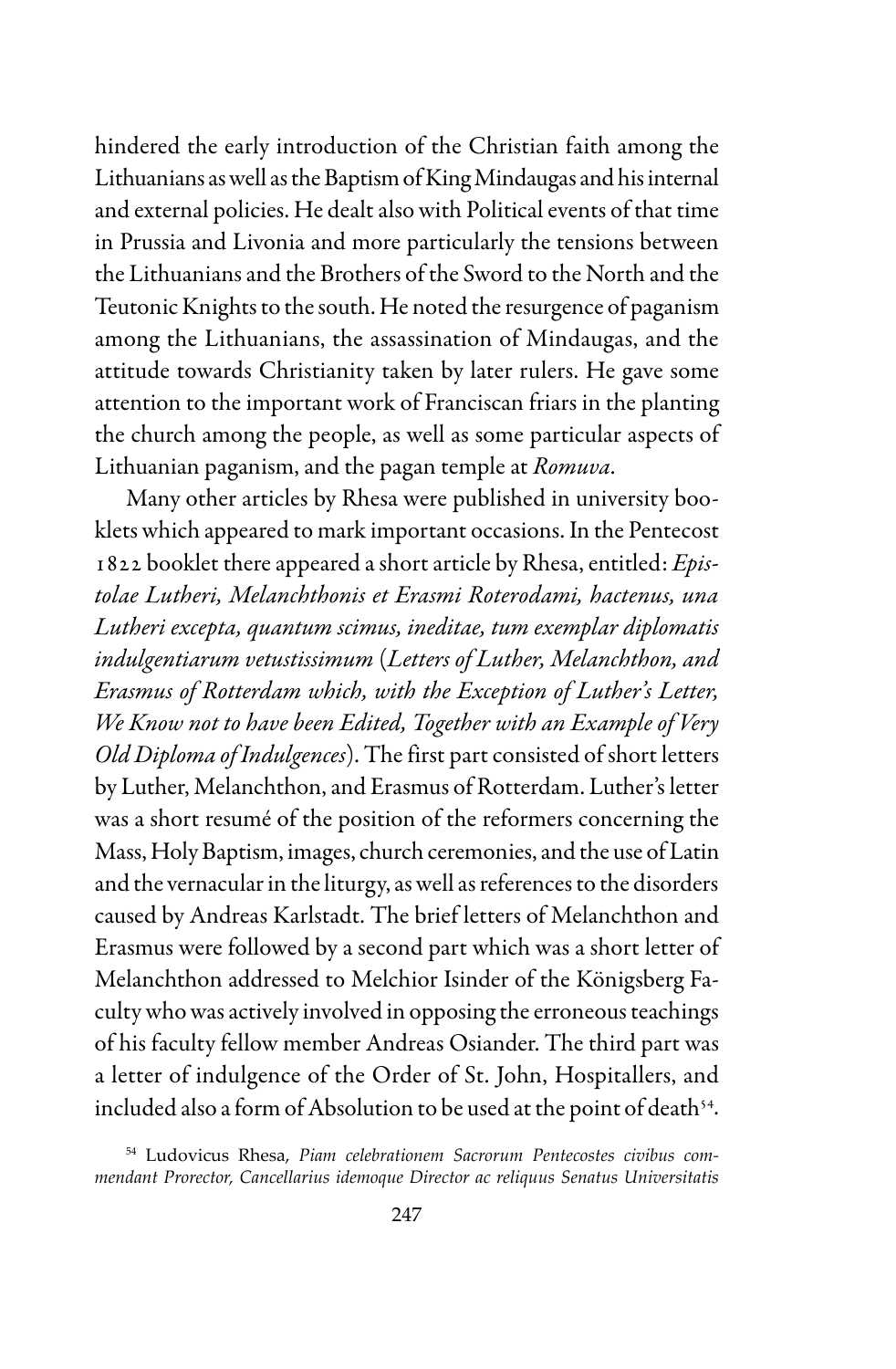One year later Rhesa turned his attention to leading personalities in the earliest period of the Prussian Reformation. The first to be considered was Dr. Johannes Briesmann. Rhesa wrote of him in a short essay entitled: *Vita Brismanni Doctoris theol. et verbi div. conc. primi sacrorum restauratoris in Prussia* (*The Life of Briesmann, Doctor of Theology and the Divine Word, the First Restorer of the Sacred in Prussia*). This study, published in the Pentecost 1823 paper, was a short but copiously noted biography of Johannes Briesmann who had come from Wittenberg to Königsberg in 1523 at Luther's recommendation. He served as preacher in the cathedral and, with the consent of Bishop Georg von Polentz, he worked with Paulus Speratus and Johannes Gramann (Poliander) for the Reformation of the church. He took a leading role in the reformation of the Prussian liturgy in 1525. From 1527 to 1531 he was in Riga working with Pastor Andreas Knopken to bring order to the chaos created by those who had sought to reform the church by force. Briesmann's 1530 *Kurts Ordnung des Kirchendiensts*, etc. (*Short Order of the Divine Service*) with ceremonies and hymns was in time officially accepted by the "principal" cities of the Livonian Confederation – Riga, Dorpat, and Tallinn (Germ*. Reval*). After returning to Königsberg in 1531 he worked together with Speratus and Gramann in their struggle against Kaspar Schwenckfeld and his disciples. He took a leading role in the establishment of the University of Königsberg and in the same year was actively involved in the publication and adoption of the Prussian Church Order of 1544. After the death of Bishop Georg von Polentz of Samland Briesmann was made president of that diocese and superintendent of the university. He died in October 1549, shortly after the beginning of the Osiandrian controversy. The 21 pages of this article consist mainly of citations and notes55.

*Albertinae. Insunt tum epistolae Lutheri, Melanchthonis et Erasmi Roterodami, hactenus, una Lutheri excepta, quantum scimus, ineditae, tum exemplar diplomatis indulgentiarum vetustissimum*, Regiomonti: Tipis Academicis Hartungii, 1822.

<sup>55</sup> Darius Petkūnas, "Livonijas liturgiskas tradicijas 16–18 gadsimta", in: *Vidzeme, baznica, sabiedriba laikmetu maina*, Valmiera: Vidzemes Augstskola, 2009, p. 39–45.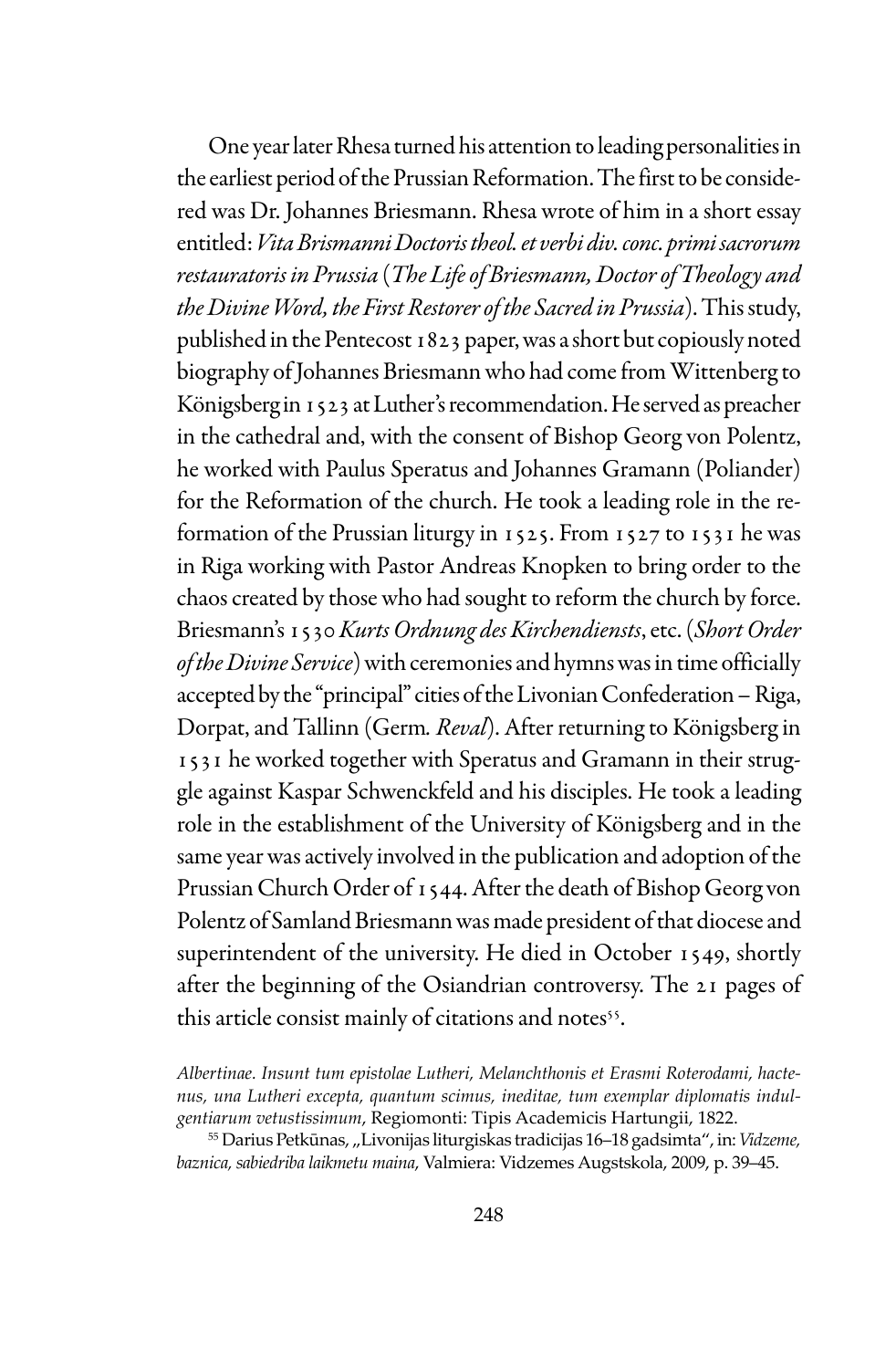The second article, entitled: *Vita Pauli Sperati, Doct. Theol. et primi Concionatoris aulici Regiomont* (*The Life of Paul Speratus, Doctor of Theology and first Preacher of the Court of Prussia*) gives a short overview of the life and work of Bishop Paulus Speratus. It was published in the Reformation edition of the Königsberg University paper in 1523 and follows the same format as the earlier article. As in the article on Briesmann there is little text but many citations. Rhesa noted that Speratus, a doctor of theology, served as a canon and preacher at Würzburg from 1512 until 1520 when, in St. Stephen's Cathedral in Vienna, he publicly preached against the requirement of celibacy, monastic vows, and other errors. For this he was declared a heretic and criminal. His message was more warmly received in Moravia where he was given a pastorate and served until he was declared a heretic by the Bishop of Olmütz. He was condemned to be burned at the stake. Influential patrons made it possible for him to flee the country on the promise that he would not return. He went to Wittenberg where he became a close associate of Martin Luther and assisted in the publication of the first Lutheran hymnal in 1524. In that same year he was called by Albrecht to come to Königsberg where, in 1525, he worked with Johannes Briesmann in the production of the first Prussian Church Order in 1525. Subsequently he worked with Briesmann, Gramann (Poliander), and others in counteracting the influence of Anabaptists and Spiritualists. Rhesa noted in his article that Speratus was an erudite philosopher and theologian who read widely in the church fathers and the scholastic theologians. He was active in the opening period of the Osiandrian Controversy and died in August 1553. Included with the article is a compendious listing of his writings<sup>56</sup>.

<sup>56</sup> Ludovicus Rhesa, *De primis q. d. sacrorum reformatoribus in Prussia. Programma II, quo Festum reformationis Prussicae saeculare in Memoriam primae Euangelicae concionis Regiomonti habitae, die XXVII et XXVIII Sept. A. MDCCCXXIII. pie celebrandum Ciuibus Academiae Albertinae indicunt Prorector Cancellarius Director et Senatus Academicus. Inest vita Pauli Sperati, Doc. theol. et primi Concionatoris aulici Regiomont.*, Regiomonti: Typis Academicis Hartungianis, 1823.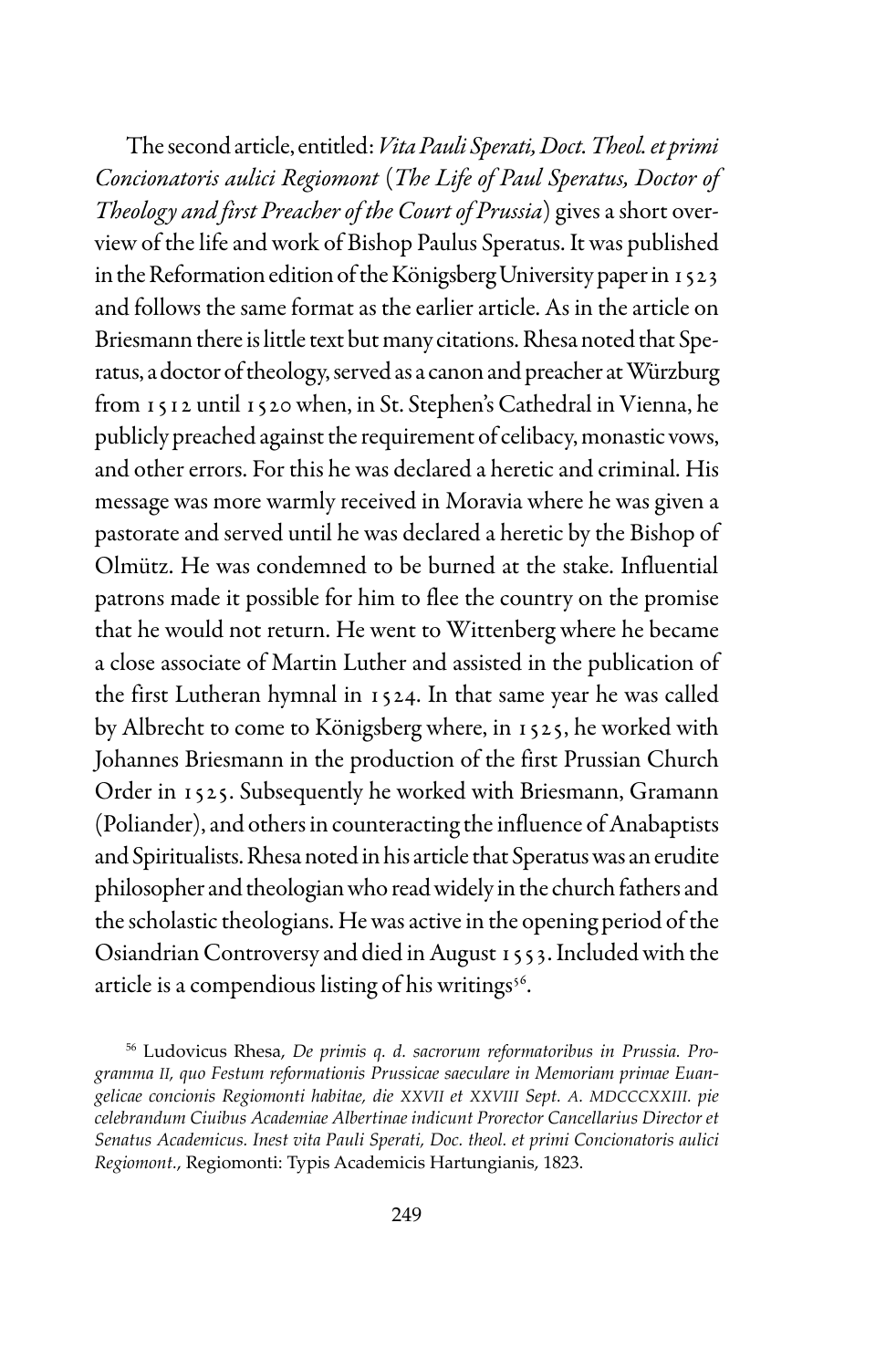The third article, *Vita Joannis Poliandri* (*The Life of Johannes Poliander*), appeared in print in a university booklet published at Eastertide 1824. In it Rhesa noted that Gramann (Poliander) had served as secretary to Johannes Eck in the Leipzig Disputation between Luther and Eck in 1519. Impressed by Luther, Poliander became a student at Wittenberg where he excelled in German poetry, creating paraphrases of Psalms, the most famous of which was *Nun lob, mein Seel, den Herren* (*Now Praise My Soul the Lord*). Luther recommended him to Duke Albrecht who called him to work with Paulus Speratus and Johannes Briesmann in Königsberg. He served as pastor in the Altstädt Church and was actively involved in overcoming the influence which Schwenckfeld and other Anabaptists had gained in Prussia. The copiously footnoted article also included a bibliography of some of his major works<sup>57</sup>.

The fourth and fifth articles described the life and work of Georg von Polentz, the bishop of Samland. The first article, entitled *Vita Georgii a Polentis, primi ecclesiae evangelicae Episcopi usque ad annum 1525 enarrata* (*The Life of Georg von Polentz, the First Bishop of the Evangelical Church up to the Year 1525*), appeared in a short booklet published by the university in Christmastide 182558. The second article, *Vita Georgii a Polentis inde ab anno 1525 enarrata* (*The Life of Georg von Polentz from the Year 1525*), appeared in a university booklet published at Christmastide 1827<sup>59</sup>.

<sup>57</sup> Ludovicus Rhesa, *De primis sacrorum reformatoribus in Prussia. Programma III, quo Sacra Paschalia pie celebranda Ciuibus Academiae Albertinae indicunt Prorec*tor, Cancellarius, Director et Senatus Acad. Regiomontanae. Anno MDCCCXXIV. Inest *vita Joanis Poliandri*, Regiomonti: Typis Academicis Hartungianis, 1824. 58 Ludovicus Rhesa, *De primis sacrorum reformatoribus in Prussia. Programma* 

*IV, Natalitiis Jesu Christi Academiae Regiomontanae Civibus a Prorectore, Cancellario, Directore et Senatu propositum. Anno MDCCCXXV. Inest vita Georgii a Polentis, primi ecelesiae evangelicae Episcopi, usque ad annum 1525 enarrata*, Regiomonti: Typis academicis Hartungianis, 1825.

<sup>59</sup> Ludovicus Rhesa, *De primis sacrorum reformatoribus in Prussia. Programma V. Natalitiis Jesu Christi Academiae Regiomontanae Ciuibus a Prorectore, Cancellario, Directore et Senatu propositum. Anno MDCCCXXVII. Inest vita Georgii a Polentis inde ab anno 1525 enarrata*, Regiomonti: Typis Academicis Hartungianis, 1827.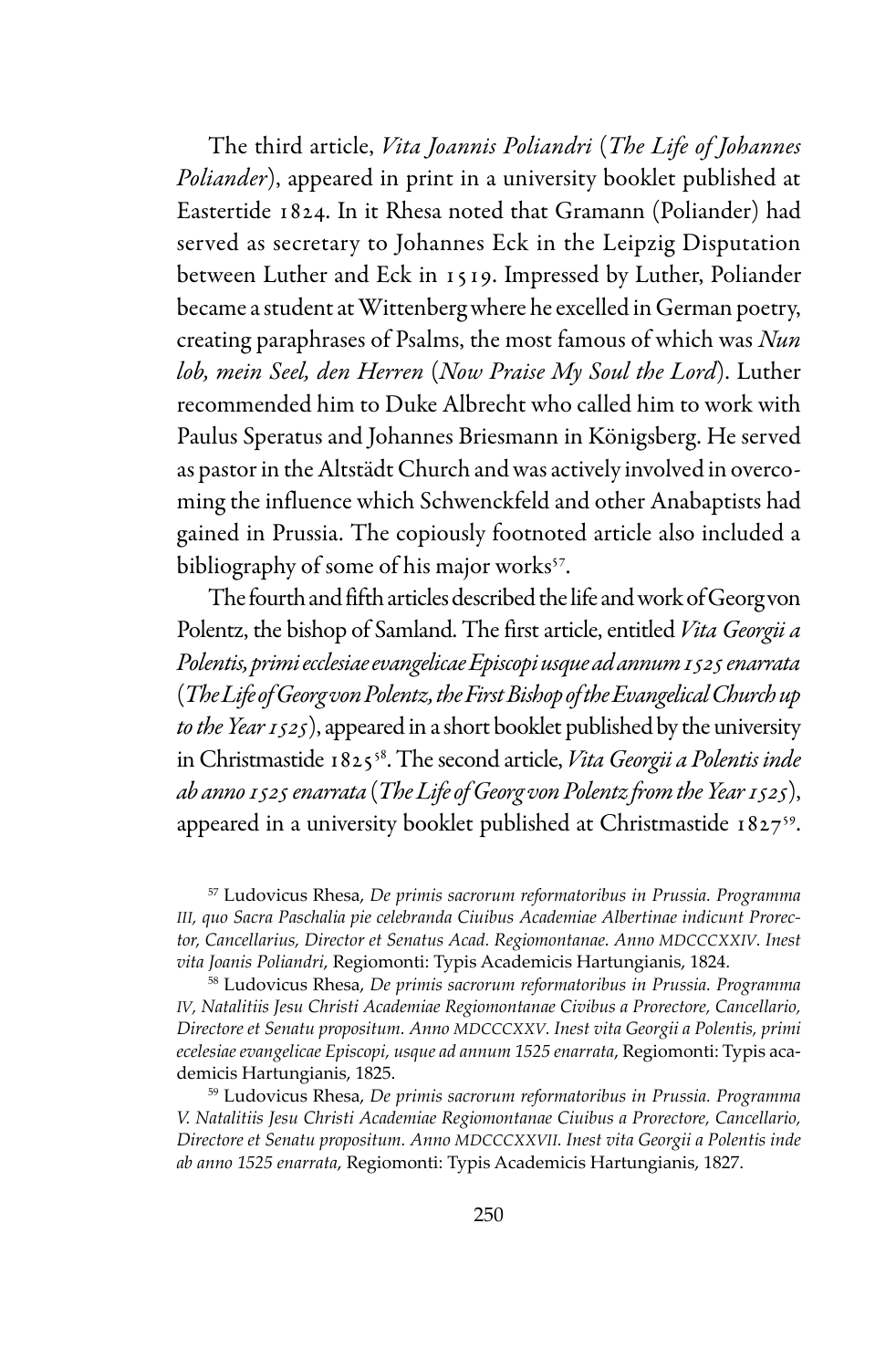The irst article began with a short genealogical table of the Polentz family. Georg studied law at Bologna and, after serving as secretary to the papal curia, entered the service of the emperor Maximilian. Albrecht invited him to come to Königsberg and in 1518 he nominated him to become bishop of Samland. Papal permission came in July 1519. Polentz was much influenced by Johannes Briesmann who tutored him in Lutheran doctrine and at Christmas 1523 the bishop preached a sermon in Königsberg cathedral which showed that he had learned the doctrine of the Gospel. On January 28, 1524 he issued the mandate which stated that henceforth portions of the liturgy should be read in German and that his priests should study carefully the writings of Dr. Martin Luther<sup>60</sup>. This heralded the coming of the Reformation to Prussia which would be accomplished in 1525. He was instrumental in the implementation of the 1525 Prussian Church order after it was approved by the territorial assembly. From this time the Lutheran Mass would be used throughout the Samland diocese. He was actively involved in the formulation of Articles of Visitation and sponsored the visitation of the Prussian parishes in 1528–1529. In 1531 he participated in the Rastenburg Colloquium which exposed the errors of Peter Zenker and Fabian Eckel of Liegnitz. Both articles were copiously footnoted and the second article included a copy of the epitaph which marked the grave of von Polentz after the interment of his earthly remains in the cathedral on April 29, 1550.

The sixth article in the series, *Vita Joannis Amandi* (*The Life of Johannes Amandus*), appeared in a university booklet published at Eastertide 1829 $^{61}$ . In it Rhesa turned his attention to the controversial Johannes Amandus who incited the lower classes in Königsberg to

<sup>60</sup> *Documents Illustrative of the Continental Reformation*, ed. by B. J. Kidd, Oxford: at the Claredon Press, 1911, p. 188–189.

<sup>61</sup> Ludovicus Rhesa, *De primis sacrorum reformatoribus in Prussia. Programma VI, quo Sacra Paschalia pie celebranda Civibus Academiae Albertinae indicunt Prorector, Cancellarius, Director et Senatus Acad. Regiomontanae. Anno MDCCCXXIX. Inest vita Joannis Amandi*, Regiomonti: Typis academicis Hartungianis, 1829.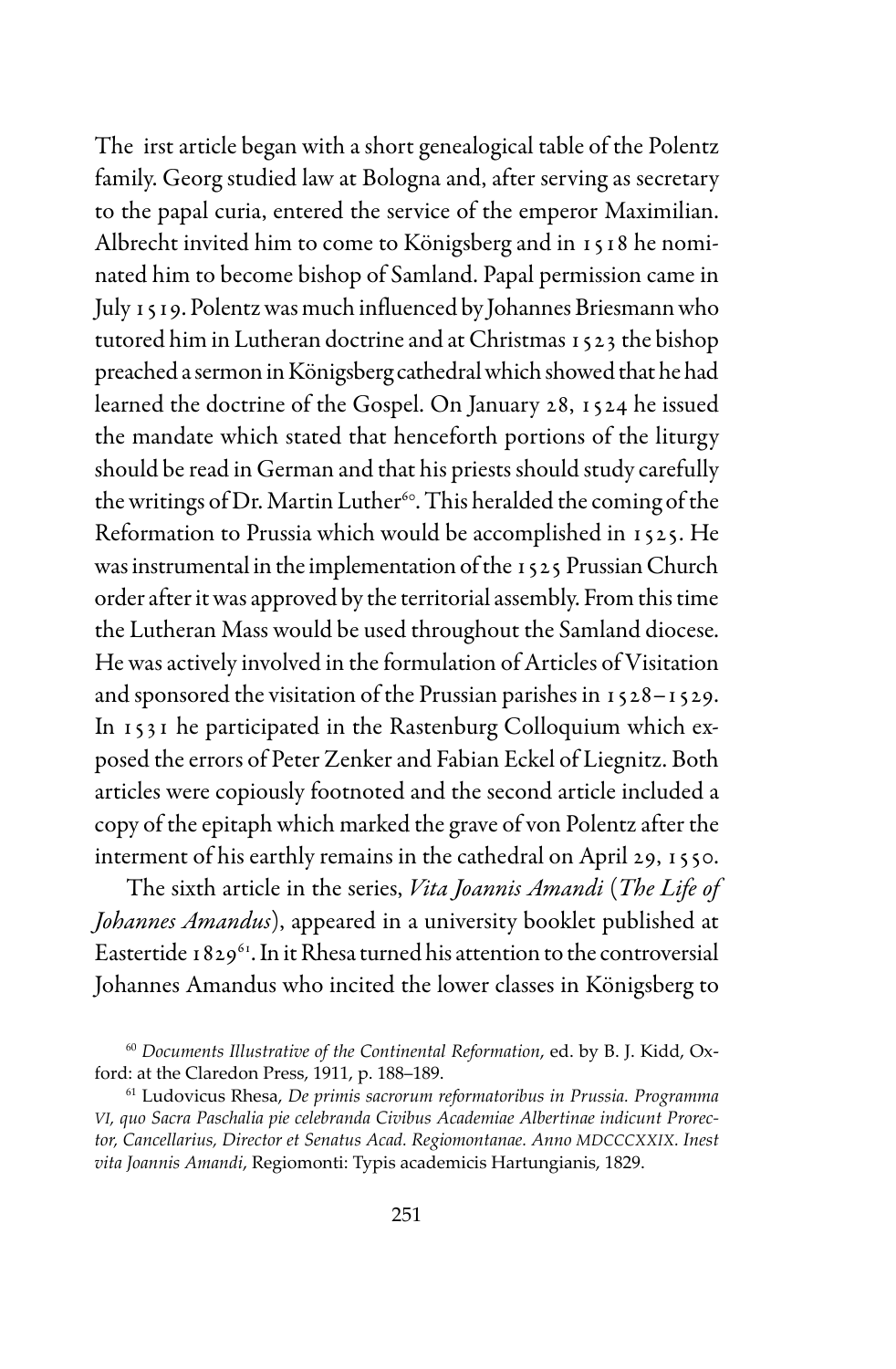implement the work of the Reformation not by preaching but by violent action. The article began with a short biography of Amandus who had become a monk, and after diligent study had been promoted to the degree of doctor of theology. Amandus, who had been born in Pomerania, was designated by the Pope to be a preacher of indulgences in that region. He was very effective in arousing the crowds and all went well until he began to preach against the arrogance and luxurious style of life of Fabian von Lossainen, the bishop of Ermland (Pol. *Warmia*). He fled to Wittenberg where he came to Luther's attention. The reformers sent him to preach in Holstein, but, with the urging of Friedrich von Heydeck, Albrecht invited him to come to Prussia. Bishop Georg von Polentz approved his installation as preacher in the Altstädt Church in Königsberg. On Advent Sunday in 1523 he celebrated Mass in German and persuasively preached in the language of the people. By that time serious tension had developed between the Franciscans and the Königsberg reformers, and in his sermons Amandus went far beyond the bishop and Briesmann in inciting the mob to violence against the friars. Although more moderate voices had already accomplished much in the Altstädt Church and the cathedral, so that the images of the saints and their altars had been discarded and only one common Mass was being celebrated daily in accordance with the institution of Christ, Amandus was not satisfied. On Easter Sunday 1524 he so inflamed his hearers that a mob soon formed. The next day the cloister and friars were assaulted, the choir was broken into and the image of St. Francis was torn from its place. On Tuesday Amandus declared to the crowds: "Long enough have the Franciscans enjoyed your food and drink. Now you must go and enjoy theirs."<sup>62</sup> The crowd broke into the cloister and either destroyed or stole everything they could get

<sup>62</sup> Paul Tschackert, *Urkundenbuch zur Reformationsgeschichte des Herzogthums Preussen*, t. 1, (*Publicationen aus den K. Preussischen Staatsarchiven*. t. 43), Leipzig: S. Hirzel, 1890, p. 82.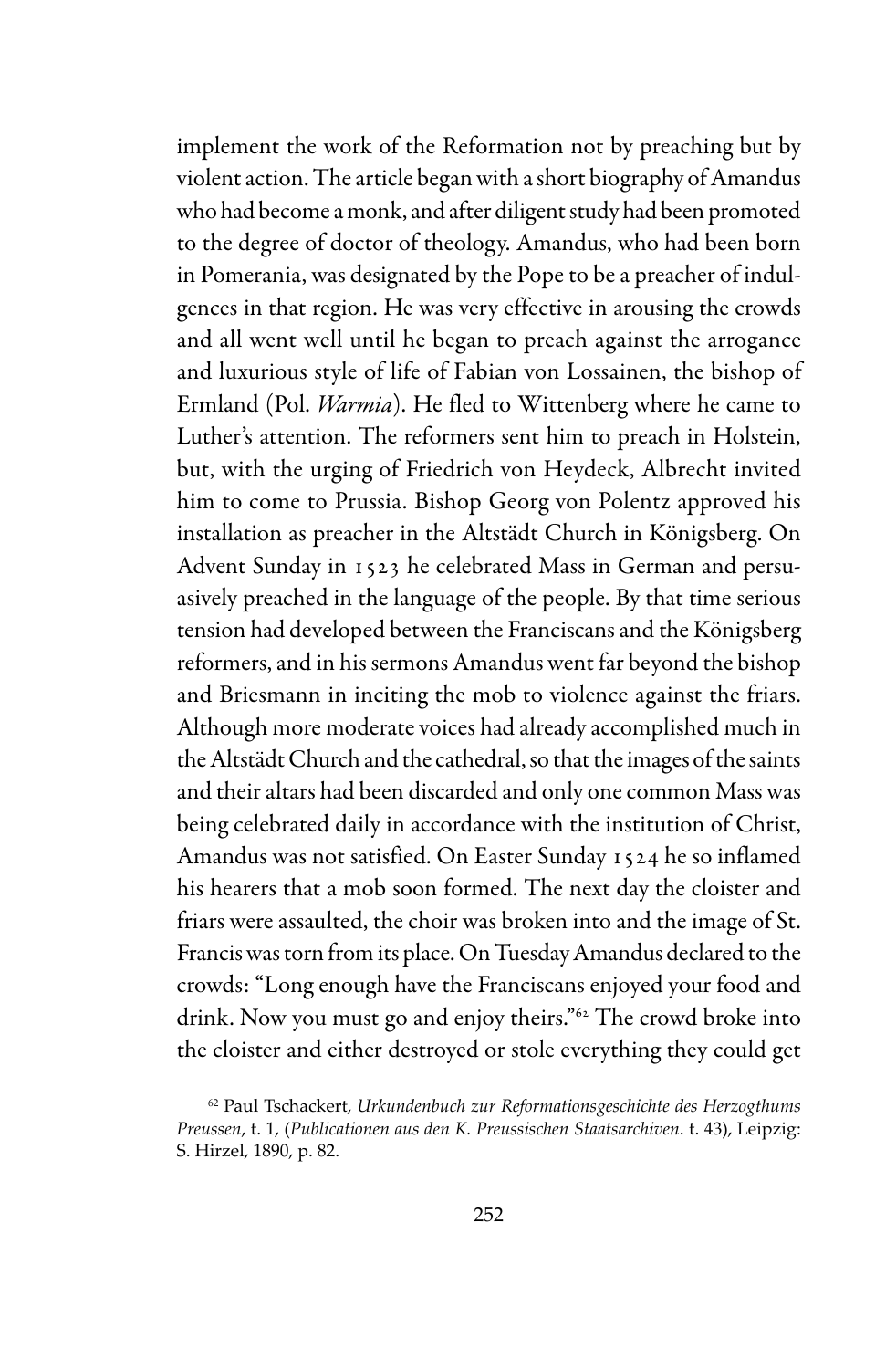their hands on. The lives of the friars were spared only through the intervention of the mayor and city council. Later, in 1524, Amandus was expelled from the territory and made his way to Danzig, Stolp (Pol. *Słupsk*), and Stettin (Pol. *Szczecin*). He was apprehended in Garz and subsequently sent back to Wittenberg. Rhesa quoted the judgment Luther declared against Amandus in the early days of 1525. Luther supported the banishment of the preacher, since one who preaches the Gospel is to proclaim Christ rather than the power of the people. Evidently Amandus showed some amendment of attitude, for Luther subsequently recommended him to Nicolaus von Amsdorf, who in turn recommended him to the city of Goslar where in 1528 he became city superintendent and reformed the church's worship and the school system. Rhesa noted that some had suspected that in his latter days Amandus espoused Zwinglian notions concerning the Lord's Supper, but no evidence of that has ever been presented. To his biographical article Rhesa added a copy of the letter of Amandus to Königsberg written at Christmas 1524. As in the early articles Rhesa furnished numerous lengthy footnotes.

In his seventh article Rhesa directed his attention to Jacob Knade (Knothe) who, like Amandus, espoused radical views. His views, however, were theological rather than popular. The article *Vita Jacobi Cnathi* (*The Life of Jacob Knade*) appeared in a short booklet published by the university in Pentecosttide 1830. Rhesa noted that Knade had been born in Danzig and had been called to serve in the church of St. Peter. He took a wife as early as 1518. In punishment Mathias Drzewicki, Bishop of Cujavia (Pol. *Kujawy*), imprisoned him for six months and deprived him of both his wife and his parish. Knade could not be said to have been strongly influenced by the theology of Luther. His own theological opinions were influenced by radical theologians such as Schwenckfeld whom Knade, together with Friedrich von Heydeck, supported. At the Colloquium at Rastenburg he identified himself with the views of Fabian Eckel and Peter Zenker.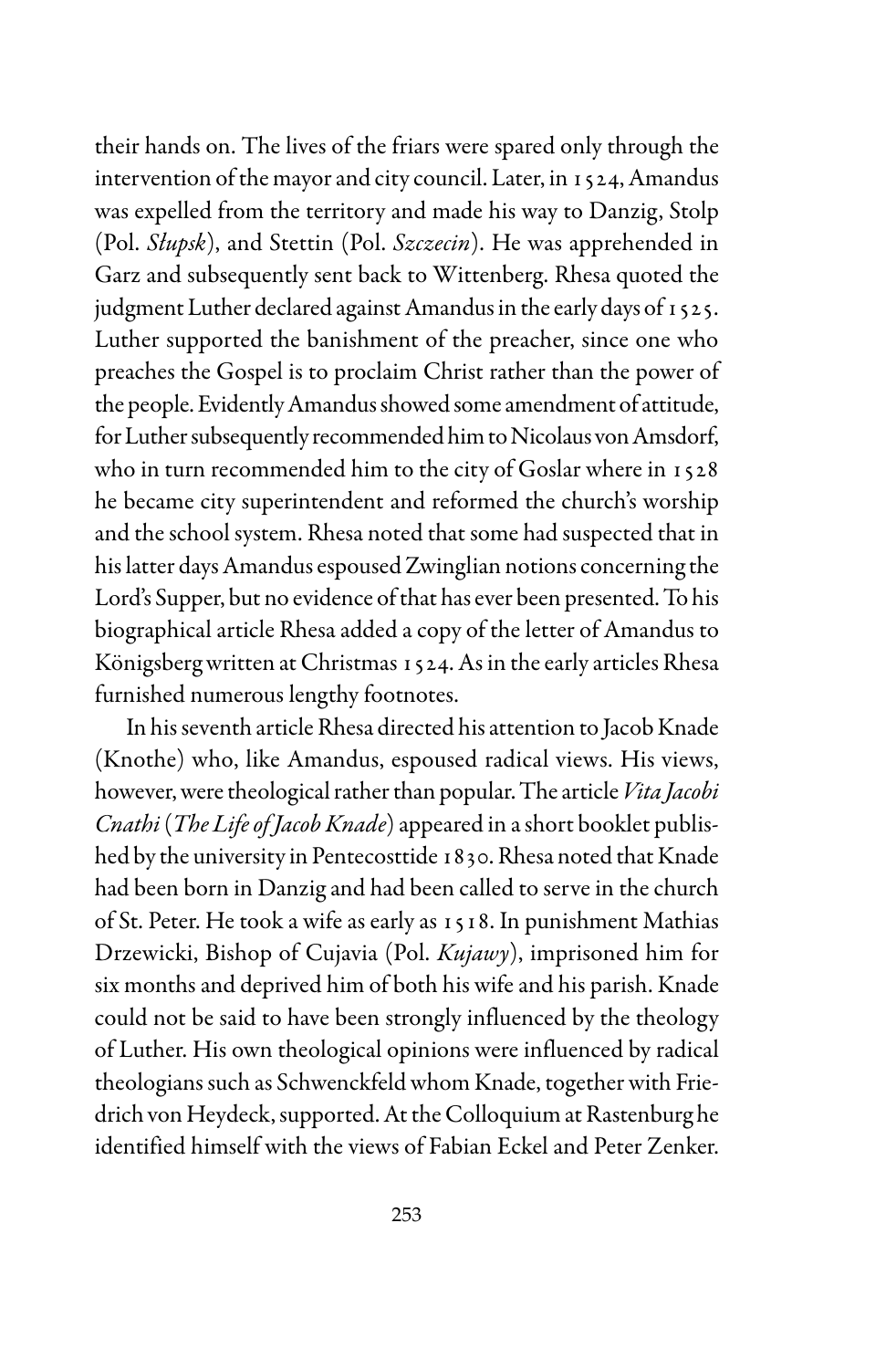Appended to this short biography was the correspondence between Knade and Pastor Balthasar Weiland (Lat. *Guilandinus*) concerning the presence of Christ in the bread and wine and the adoration of the sacramental signs. Knade could not agree to either. He sought to support his position with quotations from Augustine, Tertullian, Origen, Bernard, Chrysostom, and others, including Melanchthon and Luther. Weiland's refutation stated categorically that not only had he misquoted Luther but, in any case, it was not from the testimony of the fathers of the church that doctrine was to be established but only from the Sacred Scriptures themselves<sup>63</sup>.

In this series of articles Rhesa showed himself to be a scholar who carefully examined the source material and presented his findings together with ample evidence from the sources to support his statements. As a result he came to be regarded as a reliable interpreter whose judgments could be cited by other writers. Even after the passing of almost two centuries his works are still worthy of citation and not least because his articles include so much primary source material.

Within three years of the publication of the Lithuanian Bible in 1816 Rhesa was at work on a revision to correct its inadequacies. The work of revision was instituted and supported by the Königsberg Lithuanian Bible Society. Working with him on the editorial committee were Pastor Christian Daniel Hassenstein (Lith. *Kristijonas Danielius Hasenšteinas*) of Piktupönen (Lith. *Piktupėnai*) and Pastor Karl Heinrich Malkwitz (Lith. *Karolis Henrichas Malkvicas*) of Ragnit (Lith. *Ragainė*). After the death of Christian Daniel Hassenstein his place was taken by his son Friedrich Gottlieb (Lith. *Fridrichas Gotlybas Hasenšteinas*), pastor of the Lithuanian church in Tilsit (Lith. *Tilžė*). Publication of the second edition was delayed by the unavailability of sufficient printing material and other factors. However, 5 000

<sup>63</sup> Ludovicus Rhesa, *De primis sacrorum reformatoribus in Prussia. Programma VII, S. Pentecostes Festo Civibus Academiae a Prorectore, Cancellario, Directore et Senatu propositum. Inest vita Jacobi Cnathi*, Regiomonti: Typis academicis Hartungianis, 1830.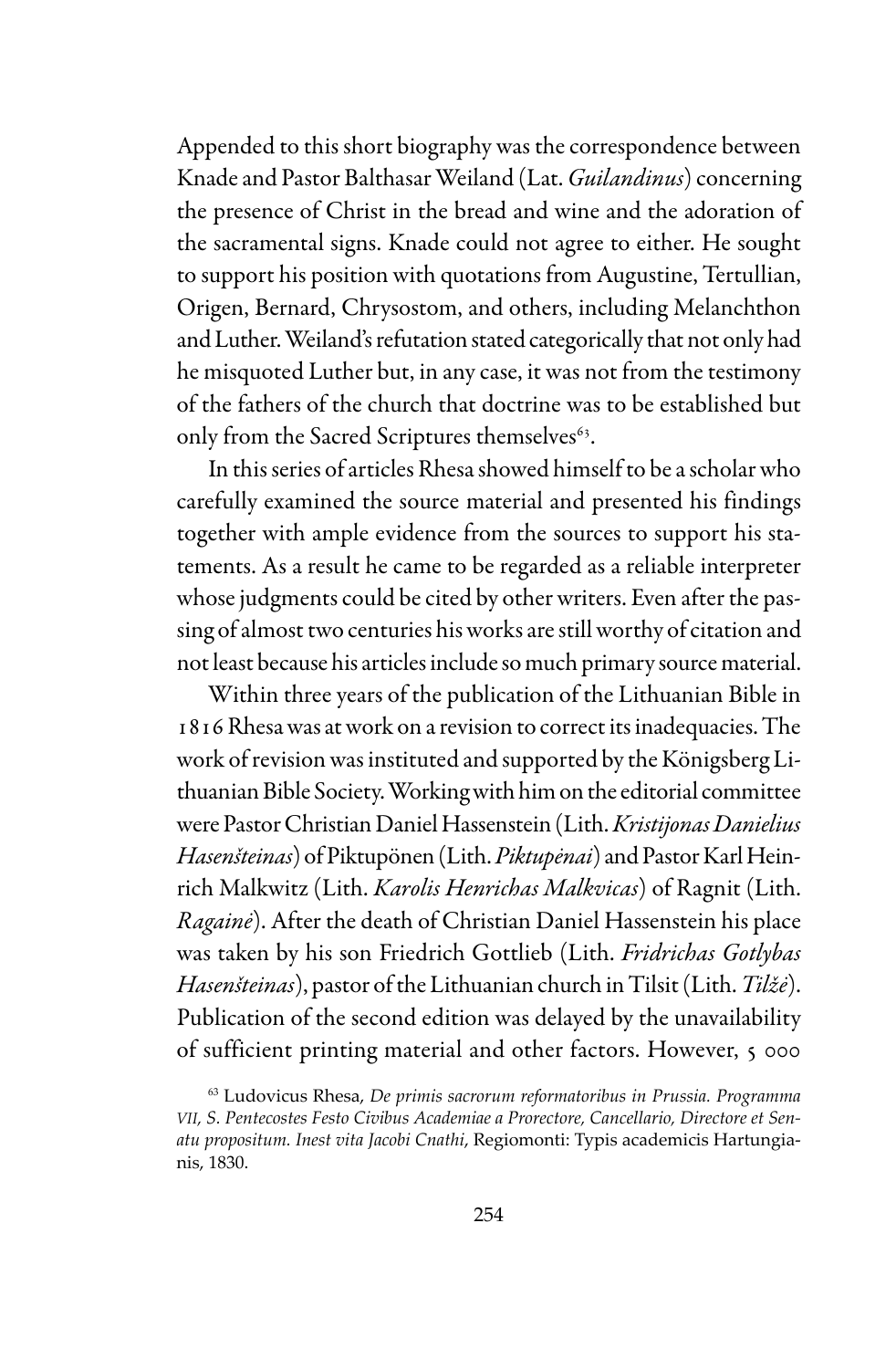copies did appear in print in 1824, together with an additional 5 000 copies of the New Testament. Again the publication of the Bible was accompanied by the appearance in 1824 of the short booklet, entitled: *Philologisch-kritische Anmerkungen zur Litthauischen Bibel, etc* (*Philological-Critical Remarks on the Lithuanian Bible*). In it Rhesa stated the rational which had guided the work of the editorial board. Also included was a listing of significant changes in the second edition<sup>64</sup>.

### THE ATTITUDE OF RHESA CONCERNING THE PRUSSIAN UNION AND ITS *AGENDA*

By the middle of the second decade of the  $18<sup>th</sup>$  century plans were well underway for the celebration of the 300<sup>th</sup> anniversary of the nailing of the 95 Theses to the door of the Castle Church (Germ. *Schlosskirche*) in Wittenberg by Dr. Martin Luther. It was to be celebrated not as the anniversary of the Lutheran Reformation, commemorating Luther's insistence that only the Word of God could and would create, build, unify, and reform the church, but rather as the anniversary of the Protestant Reformation, a day to be equally as important to the spiritual descendants of Ulrich Zwingli, Martin Bucer, John Calvin, as to the Lutherans. Rhesa would play a significant role in the celebration of a new kind of Reformation Day in Königsberg in 1817.

By cabinet order, dated September 27, 1817, King Friedrich Wilhelm III, summoning the memory of Electors Johann Sigismund, Georg Wilhelm, and King Friedrich I, as well as King Friedrich Wilhelm I and Friedrich Wilhelm II, stated that it had been the heartfelt and pious desire of all of them that the Lutheran and Reformed Churches should unite into one Evangelical Christian Church. This work he now took upon himself and he would accomplish it by the word of his

<sup>&</sup>lt;sup>64</sup> Ludwig Rhesa, "Vorrede", in: *Biblia, tai esti Wissas Szwentas Rasztas Seno ir Naujo Testamento*, Tilžė: Endriki Post, 1824.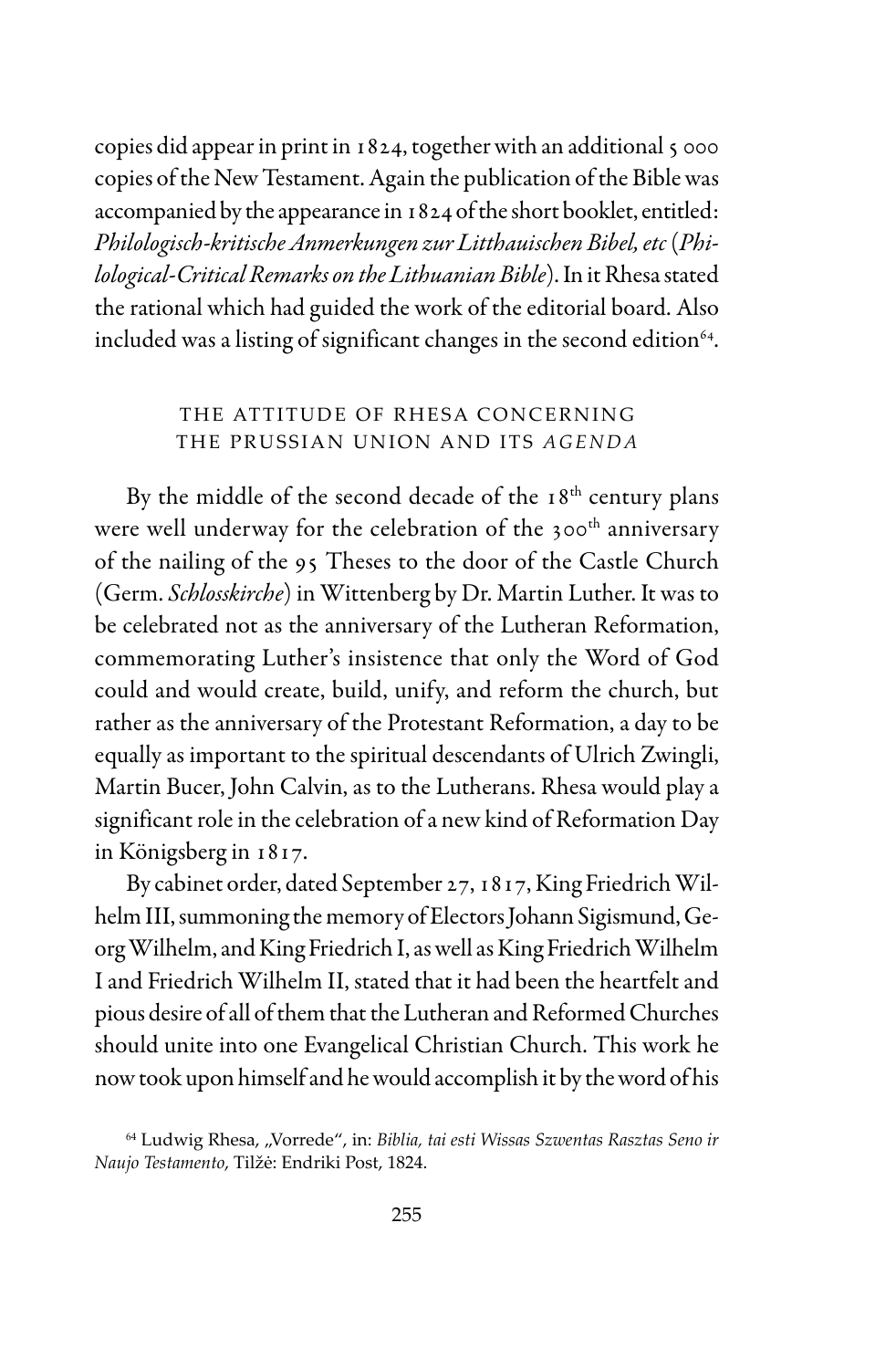mouth. Commanding no one, he declared, he simply wanted to utter his deeply felt desire that his Reformed and Lutheran subjects should worship and commune together at the same altar and at the same time<sup>65</sup>. Forcing no one but inviting everyone to follow his example, he declared that he himself intended to do just that on Reformation Day. He was uniting the Lutheran and Reformed Congregations of the Court and Garrison parishes at Potsdam into one Evangelical and Christian Church and together they would partake with him of the Lord's Supper. It was his hope that the whole nation would be inspired by his royal but humble example and would do the same everywhere throughout the realm.

The real author of this cabinet order was the king's Potsdam Royal Court preacher, and later Bishop, Rulemann Friedrich Eylert<sup>66</sup>. In the cabinet order the king speaks words written by Eylert. Soon after Eylert would speak the king's words stating that, as was known to all, this union would represent the fulfillment of Luther's dream. On the first day of the celebration, October 31, 1817, Eylert preached to the fully packed Court and Garrison Church in Potsdam. His text was Hebrews 13:7 *Remember your teachers, who have spoken the Word of God to you; consider the outcome of their way of life, and follow the example of their faith.* His message was that Luther, Calvin, and indeed all the reformers could be honored in no higher way than by this union of two great confessions in one church. On the second day, when the royal court reassembled in Wittenberg, Eylert preached again. His words were nothing less than an apotheosis of Luther. He addressed him personally in his sermon as though he had been canonized and declared worthy to be invoked by man as a true saint. These were the words of the king spoken by the mouth of the preacher. Friedrich

<sup>65</sup> Christian Charles Josias Bunsen, Susanna Winkworth, *Signs of the times: letters to Ernst Moritz Arndt on the dangers to religious liberty in the present state of the world*, London: Smith, Elder & Co, 1856, p. 502–504.

<sup>66</sup> *The Lonely Way: Selected Essays and Letters of Hermann Sasse*, t. 2: 1941–1976, Saint Louis: CPH, 2002, p. 273.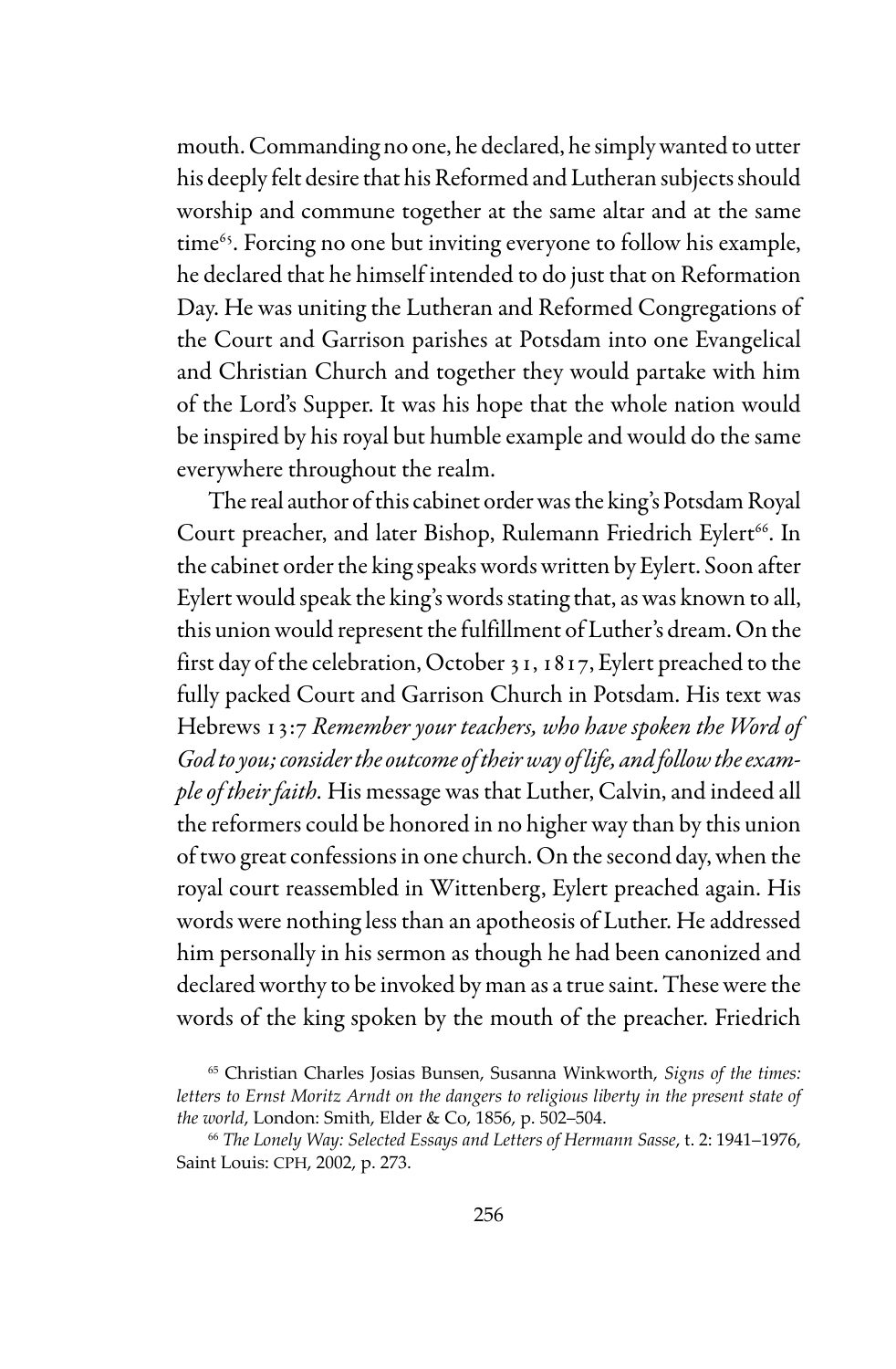Wilhelm III venerated Luther as a man; he particularly admired his steadfastness and charismatic attractiveness. He had little use for his doctrine. It was a new reformed and rehabilitated Luther that the king wished to present to his Prussian kingdom, which now consisted in half of all German lands<sup>67</sup>.

Two days of celebrations like those of the king were held in Königsberg and elsewhere. On November 1 there was a solemn service and sermon in the Altstädt Church. The university followed with a special celebration. In addition to festal orations it was the occasion of the granting of doctorates and other promotions of the sort that universities engage in on days of convocation. Rhesa took the occasion to distribute and read to the assembly a lengthy poem after the classical model, entitled: *Der Geist Luthers an die evangelischen Deutschen* (*The Spirit of Luther to the German Protestants*).

The poem appeared under a citation from 2 Kings 2:12 "*My father, my father, the chariots of Israel and their horsemen!*" These were the words of Elisha as the Prophet Elijah was being taken up into heaven in the fiery chariot. The poem celebrated Luther as a man sent from God to cleanse the church of human tradition and in the Spirit of Elijah to replace those traditions with the heavenly teachings of Jesus. He called Luther the German Elijah, just as Bretkūnas had in his *Postil* 200 years earlier<sup>68</sup>. Luther was the strong man of sense and courage who did not fear death or the raging of the Devil and sought to bring in the new and heavenly Jerusalem. Only in the present day have men come to understand the full significance of his work. Together with him are many Elishas of very different temperament: Philipp Melanchthon, George Spalatin, Johann von Staupitz, Johannes Brenz, Johannes Bugenhagen, Nicolaus von Amsdorf, and even Martin Bucer (of whom Luther had no high opinion – "You are of the different

<sup>67</sup> *Ibid.*, p. 273–275.

<sup>68</sup> *Jono Bretkūno postilė*, parengė Ona Aleknavičienė, Vilnius: Lietuvių kalbos instituto leidykla, 2005, p.155.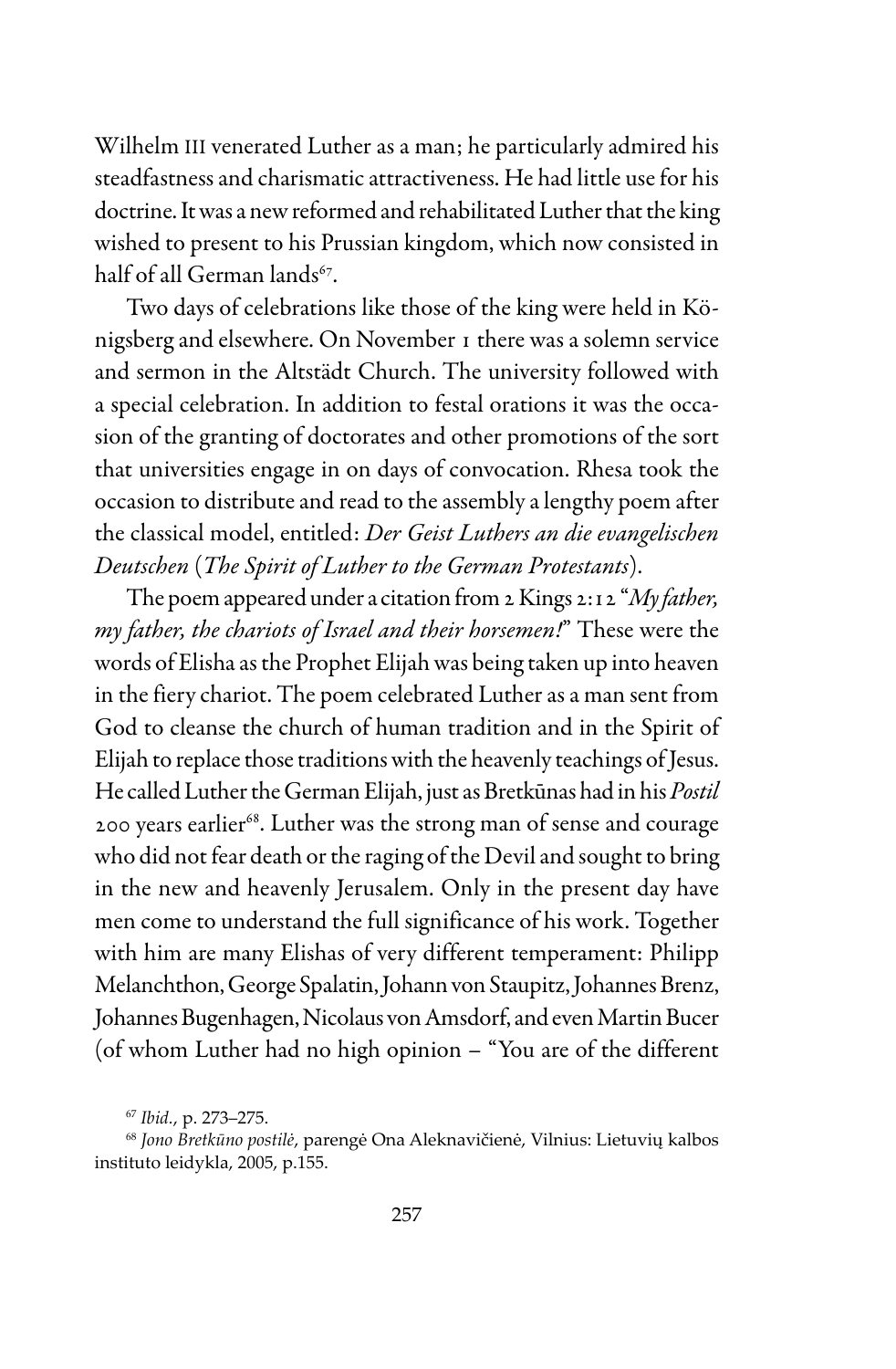mind"). After them came the hymn writers Paul Gerhardt, Simon Dach, and Christian Fürchtegott Gellert. Included in the company were Philip Spener, the author of the *Pia Desideria* (*Pious Desires*), and the great Pietist theologian August Hermann Francke. Included also were men of the academy – all of them keeping alive the spirit of Luther. Spreading beyond Prussia to Westphalia, Bavaria, and Würtemberg this same spirit was forming a new Germany in which men would no longer call themselves Lutheran or Zwinglian, but all would name one Master only. The spirit of this Luther, this German Elijah, was still alive, Rhesa declared, and still at work, and this day, this new Sabbath, would celebrate it. Having once again established God's Word Luther had, as it were, been carried up into heaven. At this Rhesa with tears in his eyes cried out: "My father, my father, abide with us, that a double portion of your Spirit may rest upon us."<sup>69</sup>

The poem was a great success and was printed in several prominent journals of the day. It appears to have epitomized the spirit of the age in which Rhesa lived, the spirit of his teacher Kant combined with his study of the Bible, now issuing in a great poetic tribute, the foretaste of the Romanticism which was beginning to dawn. His picture of the spirit of Luther could hardly be sustained historically. It would soon become evident that Luther, Ulrich Zwingli, John Calvin, and Bucer had not been of one mind and the confessions had not forgotten it. Many Lutherans and Reformed would react negatively toward the union.

In 1822 the Prussian Church had been shaken by the so-called *Agenda Controversy* (Germ. *Agendenstreit*). Although Rhesa did not participate directly in the controversy, he supported the introduction

<sup>69</sup> *Geschichte der dritten Jubelfeier des Reformationsfestes wie solche zu Königsberg in Preußen begangen worden ist: Mit Programmen, Predigten, Reden und Gedichten / von Borowski, Bujack, Cunow, Dinter, Ebel, Friccius, Gotthold, Krause, Lachmann, Lehmann, Möller, Reidenitz, Rhesa, Rosenkrantz, Struve, Vater, Wald, Weiß, Wendland, Weyl*, Herausgegeben von Dr. K. L. Struve, Director des Stadtgymnasium, Königsberg: Universitätsbuchdruckerei, 1819, p. 251–259.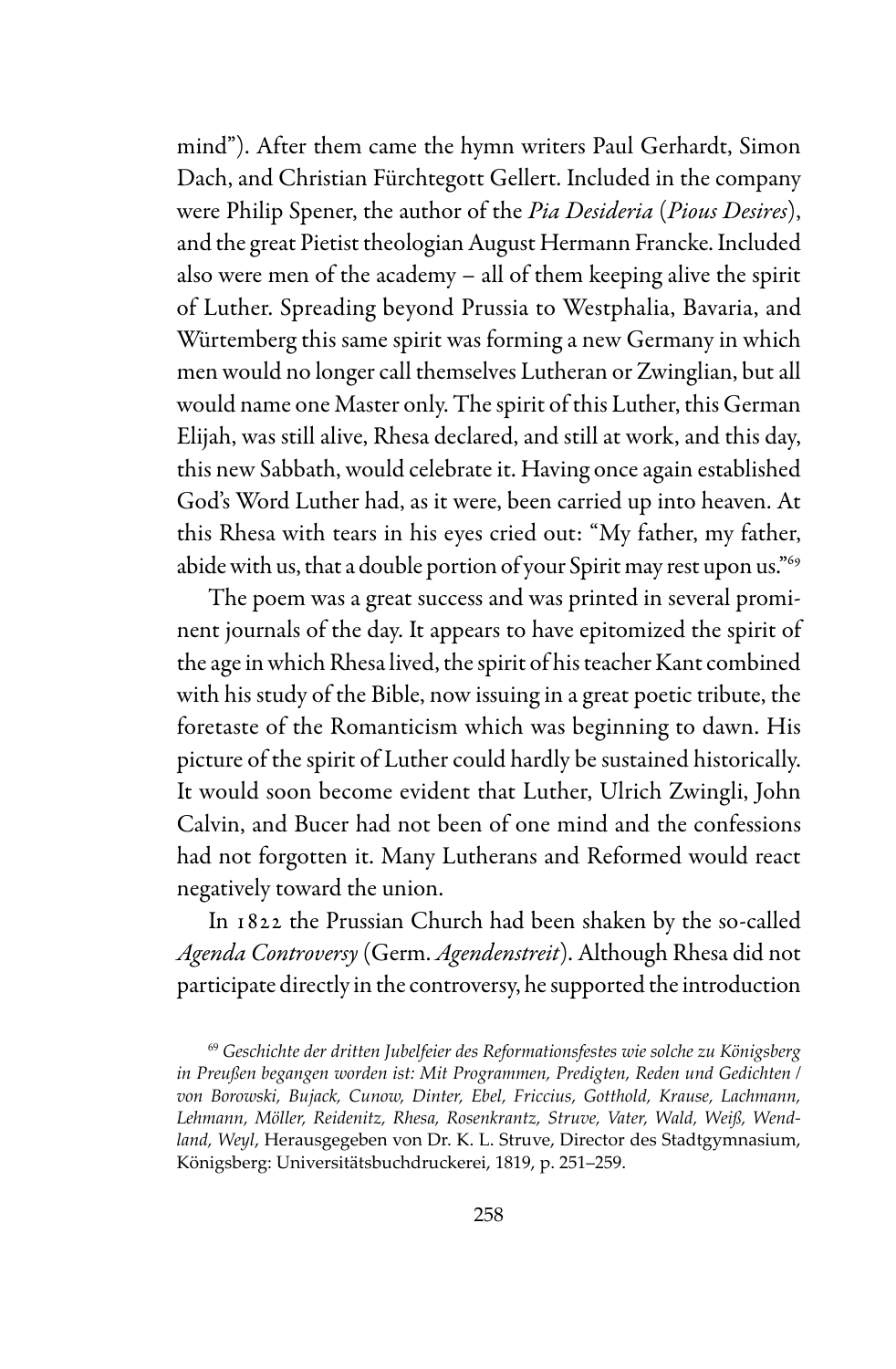of the new liturgy into Prussian Lithuanian parishes by translating it into Lithuanian in 1825. Later he would again use his linguistic skills in the preparation of a Lithuanian edition of the 1829 Prussian *Agenda*.

In his invitation to the Lutherans and Reformed to join together in a single ecclesiastical fellowship, King Friedrich Wilhelm III declared that, while the churches would practice pulpit and altar fellowship, the Lutherans would still remain Lutheran and the Reformed would remain Reformed. Internally they would remain as they always had been, but outwardly they would stand united in a single Prussian Protestant or Evangelical Church. This was no precipitous step. As early as 1802 a committee had been formed to prepare a single form of worship to be used in both confessions. The committee's work was interrupted during the Napoleonic wars but the goal remained in view. In 1814, when the integrity of Prussia could once again be asserted, the work again went forward. Three years earlier, in 1811, the king had begun the work of gradually outlawing the outward distinctive features of the two confessions. Henceforth Reformed clergy would be required to lay aside their weekday dress and stand before the table of the Lord wearing the garment associated with the learned professions, the black *Talar* and white *Beffchen*. The Lutherans would be required to lay aside their albs, surplices, chasubles, and copes and adopt the *Talar*, which they had previously worn only for preaching, as their only clerical vestment<sup>70</sup>. Further steps needed to be taken to bring the confessions into outward conformity. Both confessions would need to employ a single form of worship. The king was not altogether satisfied with the liturgy his committee proposed in their  $1815$  report<sup>71</sup>. He was widely considered to be a competent

<sup>70</sup> Arthur Carl Piepkorn, *The Survival of the Historic Vestments in the Lutheran Church after 1555*, Saint Louis: Concordia Seminary, 1956, p. 86.

<sup>71</sup> Erich Foerster, *Die Entstehung der preussischen Landeskirche unter der Regierung König Friedrich Wilhelms III.: nach den Quellen erzählt. Ein Beitrag zur Geschichte der Kirchenbildung im deutschen Protestantismus*, t. 1, Tübingen: J. C. B. Mohr, 1905, p. 223–224.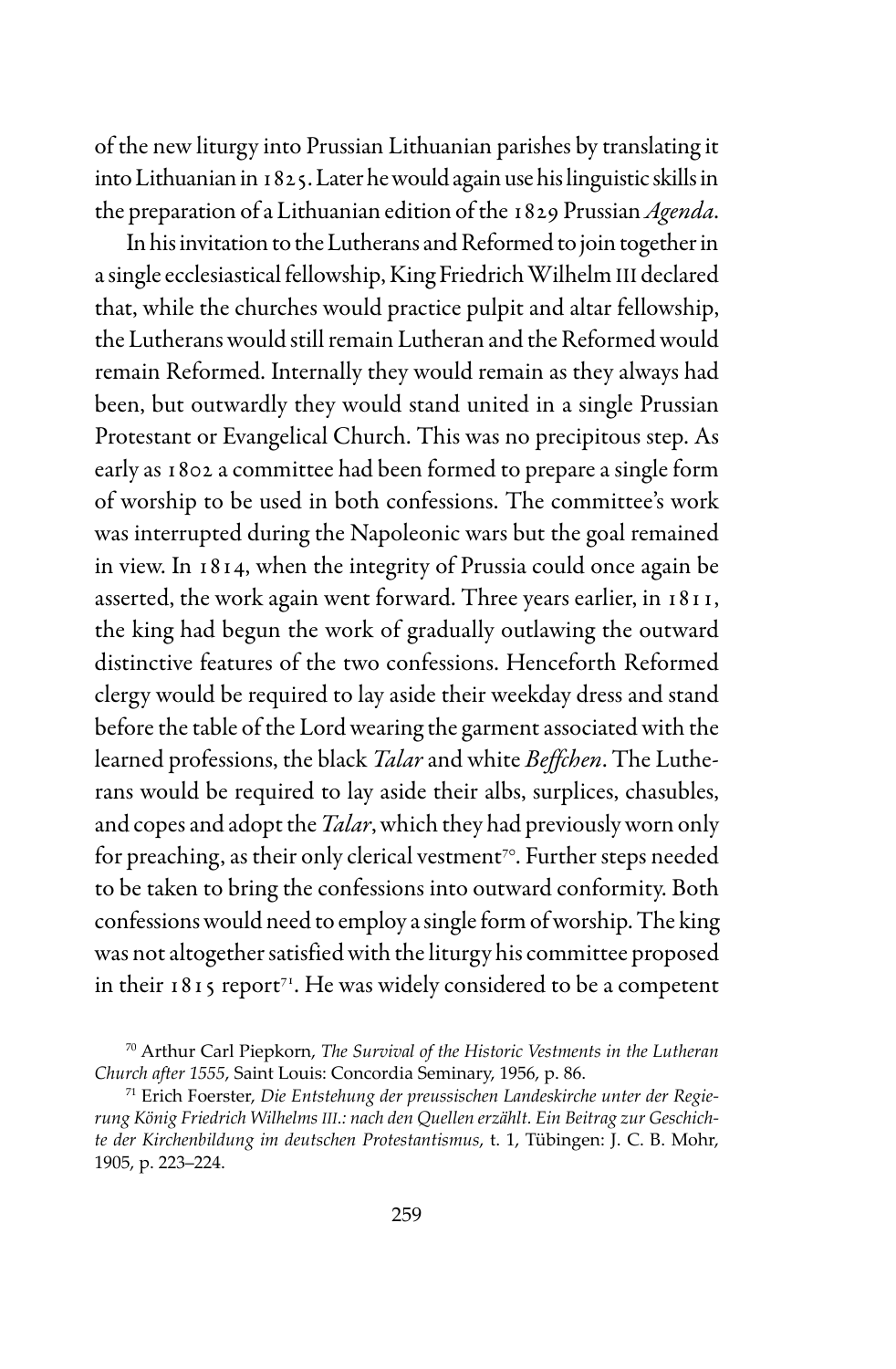amateur liturgiologist. He had studied the historic liturgies of Christian churches and particularly admired Luther's liturgical writings. Within the Lutheran family of church orders he particularly liked the 1540 Mark-Brandenburg Church Order of Joachim II which contained catholic elements. He found them to provide a sense of continuity with the pre-Reformation era which were at the same time esthetically pleasing. Although he was a member of the Reformed confession he believed that the liturgical tradition of the Lutherans better captured the ecclesiastical spirit of Evangelical Christianity<sup>72</sup>.

Friedrich Wilhelm III was in no position to impose any liturgy on his evangelical subjects. He could, however, prescribe a form of worship to be used by his military forces, and so he took the first step toward a common liturgy by publishing in 1816 a form of worship to be used in the Garrison Churches in Potsdam and Berlin. Before long he extended the requirement to all garrison congregations in the realm. What had begun as a small booklet grew by 1821 into an entire agenda, entitled: *Kirchen-Agende für die Königlich Preussische Armee* (*Church Agenda for the Royal Prussian Army*).

Now the king was ready to warmly recommend that its use be extended also to the cathedral church in Berlin. The title of the agenda now became: *Kirchen-Agende für die Hof- und Domkirche in Berlin* (*Church Agenda for the Court and Cathedral Church in Berlin*). A second edition appeared in 1822. The king was now prepared to suggest to his two evangelical confessions that they might want to make use of this agenda in their congregations as well. He stated in a cabinet order of February 19, 1822 it was to be understood by all that there would be no compulsion in this matter<sup>73</sup>. However, to encourage the churches and pastors he saw to it that copies of the agenda were distributed far and wide to all ecclesiastical authorities, consistories,

<sup>72</sup> *Ibid.*, p. 230–231.

<sup>73</sup> Friedrich Brandes, *Geschichte der evangelischen Union in Preussen*, t. 2: Die Zeil der Unionsstiftungen, Gotha: Friedrich Andreas Perthes, 1873, p. 348.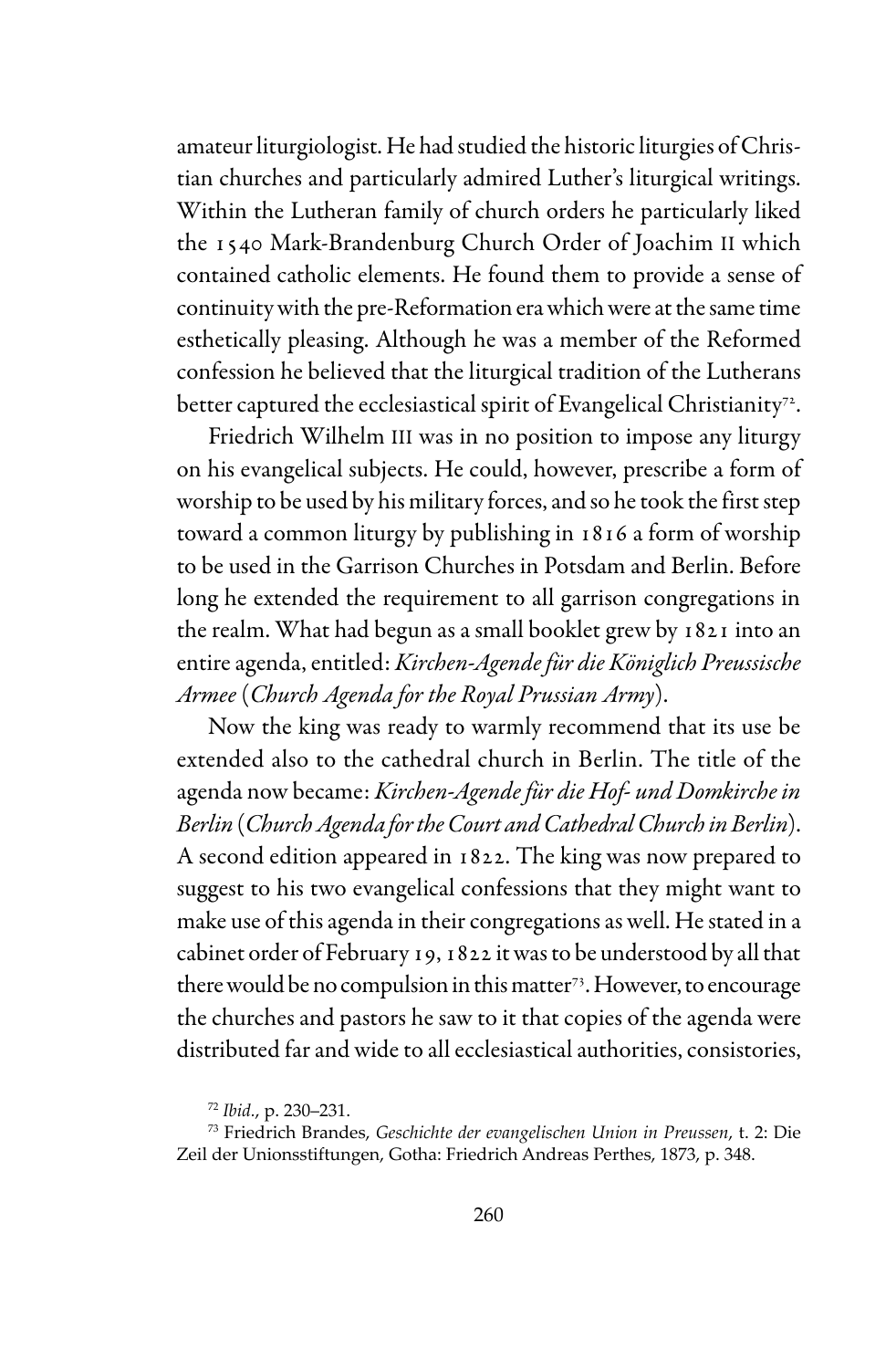and superintendents throughout the realm. The handwriting was on the wall; it was the will of the king that this agenda should in the course of time be used everywhere and by all.

If the king thought that his obviously superior liturgical agenda would be eagerly adopted, he soon found that he had been too optimistic. Neither the Lutherans nor the Reformed were willing to take it to their bosoms. The Reformed were not enthusiastic about using a liturgy which was Lutheran and which contained elements which they condemned as "catholic." Lutherans did not like the liturgy for several reasons. They insisted that it was not the king's prerogative to produce such a work and they felt compelled to reject the liturgy because it gave the Our Father in a form which differed from that found in Luther's Small Catechism. It began with *Unser Vater* rather than *Vater unser*, a point of distinction which the Lutherans viewed as extremely important. In addition the formula for the distribution of the sacrament was equivocating; it did not clearly state that the sacramental gifts given and received are the very body and blood of Christ. Both Lutherans and Reformed were angered by the requirement that the time of the service be limited to one hour and that the members of the congregation were now reduced to the role of spectators with the pastor and choir performing the liturgy. The only role left for the congregation was to sing hymns. This too became a point of contention among the Prussian Lithuanians because they wanted to sing whole hymns – even those with 17 stanzas, while the new liturgy prescribed that only parts of hymns should be sung. Those of Pietist background love to sing and now they were given little opportunity to do so. In addition few Lithuanian congregations had choirs. Of the more than 400 churches in East Prussia only 50 pastors were willing to follow the king's suggestion in 1822. The consistory felt obligated to follow his wishes and in its rescript on October 17, 1822 it recommended that the congregations alternate week by week between the old and the new liturgies. It also stated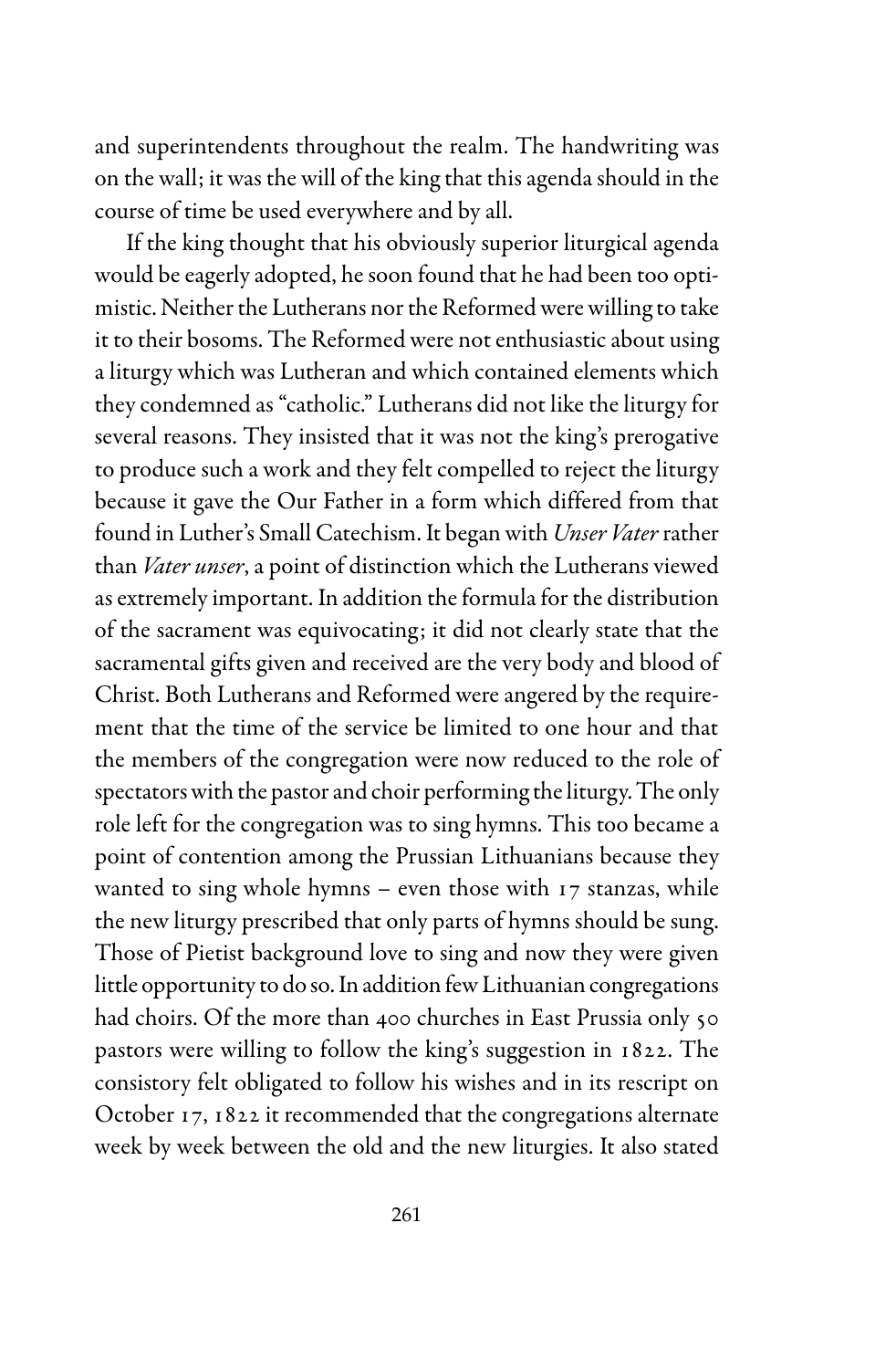that only priests and deacons who were willing to follow this direction would henceforth be appointed and installed. The first church in Königsberg to fall into line was the castle church. On Christmas day 1823 Bishop Ludwig Ernst Borowski introduced the new rite. This had the desired effect. By 1824 the number of congregations in East Prussia conforming to the king's wishes had risen to 28574. On May 28, 1825 the king issued a cabinet order declaring that it was obvious that the new liturgy was a great success, since out of 7782 churches in the Prussian provinces 5343 had already adopted it. That it was not being used everywhere and by all could only be the result of misunderstandings and lack of information. The king charged all governments in the realm to clarify this matter so that all could see that this liturgy was based upon Scripture and the Reformation, and that its use would bring great blessings. On October 29, 1825 the Königsberg consistory dutifully decreed that all parishes were obliged to use the new rite and that no candidates would be ordained or certified who did not pledge themselves to do so<sup>75</sup>.

The Lithuanian seminar at the University of Königsberg, and its Director Rhesa were made responsible to ensure that all Lithuanian speaking parishes in Prussia were provided with the Lithuanian translation of the agenda. The translation was completed in 1825. The Polish seminar was given the same responsibility and produced a Polish translation which corresponded exactly the German title: *Agenda Kościelna dla Kościoła nadwornego i Katedralnego w Berlinie* (*Church Agenda for the Court and Cathedral Church in Berlin*). Rhesa did not go quite that far. He named the book: *Agenda tai esti Suraszimas Pagraudénimû ir Maldû Lietuwôs Baźnycziosa skaitomû* (*Agenda, that is the Written Exhortations and Prayers to be Read in* 

<sup>74</sup> Walther Hubatsch *Geschichte der evangelischen Kirche Ostpreussens I*, Göttingen: Vandenhoeck & Rubrecht, 1968, p. 285.

<sup>75</sup> Adolf Heckert, *Handbuch der kirchlichen gesetzgebung Preussens*. Für geistliche, kirchenpatrone, verwaltungsbeamte und juristen. Herausgegeben von Adolph Heckert, t. 1, Berlin: Heymann, 1846, p. 299.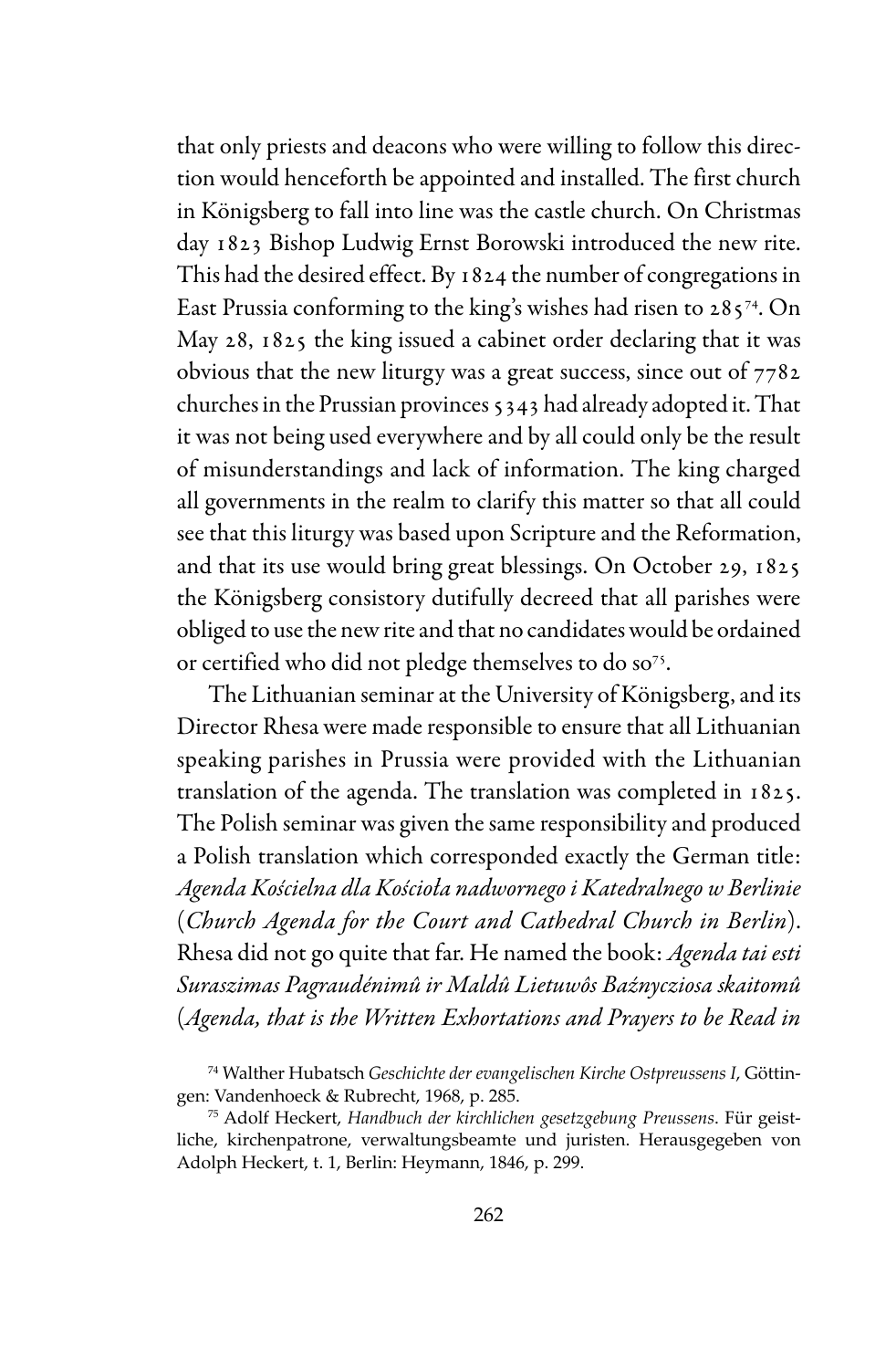*Lithuanian Churches*). No doubt this change made the work more acceptable to his Lithuanian pastors. It was published together with the supplementary prayers which the king had published in 1823. This section was entitled: *Pridėjimas Maldû, Żodźiû szwento Raszto etc. isz senujû Agendû surinktû, Nedėldienomis ir Szwentėmis prie Liturgiôs skaitomû su patrumpinta Liturgia* (*Appendix of Prayers and Words of the Holy Scriptures, etc. Compiled from Old Agendas to be Read in the Liturgy on Sundays and Holy Days along with an Excerpt from the Liturgy*). Now the Lithuanians had the Prussian Union liturgy in their own tongue.

The number of congregations in East Prussia using the new rite now increased. By end of 1826 339 pastors serving 347 churches adopted it and 72 pastors serving in 63 churches still refused to comply. In 1827 more pastors conformed – the number of pastors who adopted the agenda rose to 343, but the number of churches using it dropped to 329<sup>76</sup>.

Resistance still continued in other Prussian provinces as well, and the king recognized that absolute uniformity would never be achieved. In a conciliatory gesture he formally announced on January 4, 1829 that each province was permitted to publish and use its own edition of the agenda which might differ in minor details from the 1822 rite. In East Prussia a committee of twelve clergymen representing various regions had been at work since 1827 to consider possible changes<sup>77</sup>. They decided that the length of the service could be determined by the congregation. So too local congregations could

<sup>76</sup> Walter Wendland, *Ludwig Ernst von Borowski, Erzbischof der evangelischen Kirche in Preußen, ein Beitrag z. Geschichte d. ostpreuß. Kirche im Zeitalter d. Aufklärung von Walter Wendland, Pastor in Berlin-Wilmersdorf*. (ser. *Schriften d. Synodalkommission f. ostpreuß. Kirchengeschichte*; sąs. 9.), Königsberg: Kommissionsverlag Fer. Beyers Buchhandlung, 1910, p. 64.

<sup>77</sup> Erich Foerster *Die Entstehung der preussischen Landeskirche unter der Regierung König Friedrich Wilhelms III.: nach den Quellen erzählt. Ein Beitrag zur Geschichte der Kirchenbildung im deutschen Protestantismus*, t. 2, Tübingen: J. C. B. Mohr, 1907, p. 164.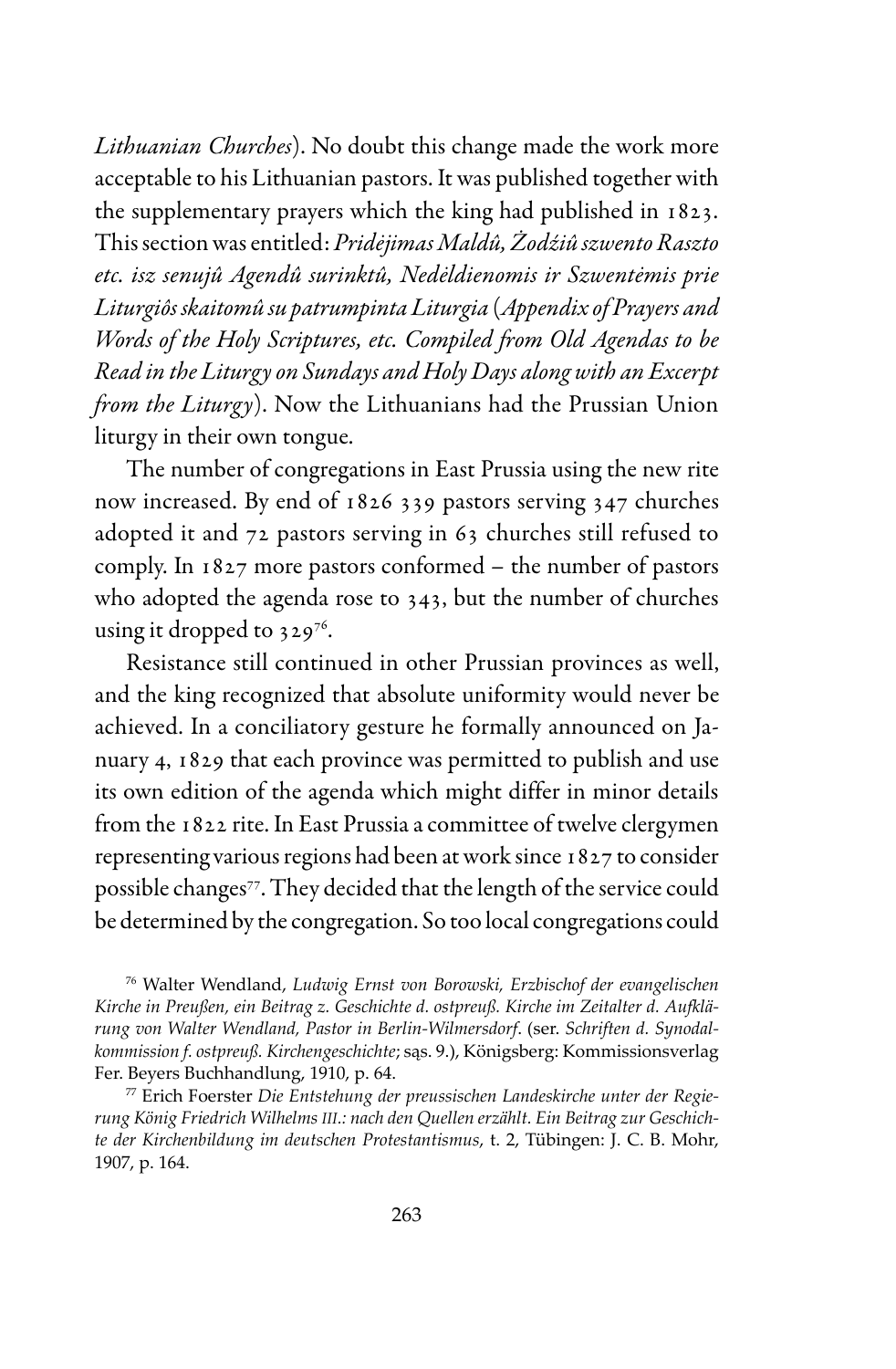decide whether or not to include the exorcism in Baptism and a catechetical message after the sermon. Kneeling for communion should be everywhere encouraged and, where it had not already become the practice, it should be introduced gradually. In congregations with meager financial resources the altar candles might be lit only on high feasts but everywhere the two candles were to be on the altar at all times. Every congregation must acquire a Bible to be placed on the altar. Prayers from the old liturgy could be said. The form of the Our Father was to conform to Luther's Catechism. These recommendations were approved on April 14, 1829 and as the result 395 pastors out of 401 churches in East Prussia now adopted the agenda<sup>78</sup>. It was published in 1829 under title: *Agende für die evangelische Kirche in den Königlich Preußischen Landen mit besonderen Bestimmungen und Zusätzen für die Provinz Preußen* (*Agenda for the Evangelical Church in the Royal Prussian Lands with Special Regulations and Editions for the Province of Prussia*). Among those who signed the consistory's preface was Rhesa, who that year became a member of the consistory.

The Reformed refused to waiver in their opposition. Of the 14 Reformed churches in East Prussia 11 refused to use it79.

The revised agenda needed to be published in the Lithuanian language and once again it was Rhesa who took the task upon himself. 165 copies were printed in 1830 under the title: *Agenda, tai esti Knygos Pagraudénimû ir Maldû ewangeliszkosa Baźnycziosa Lietuwôs skaitytinû* (*Agenda that is the Books of Exhortations and Prayers to be Read in the Evangelical Churches of Lithuania*)80.

1830 was the 300<sup>th</sup> anniversary of the presentation of the Augsburg Confession and the king expressed his desire that all evangelical congregations in his realm should mark the occasion by celebrating the Lord's Supper as given in the new agenda. Furthermore, he decreed

<sup>78</sup> Walther Hubatsch, *op. cit.*, p. 285.

<sup>79</sup> *Ibid.*, p. 285.

<sup>80</sup> Walter Wendland, *op. cit.*, p. 66; Walther Hubatsch, *op. cit.*, p. 286.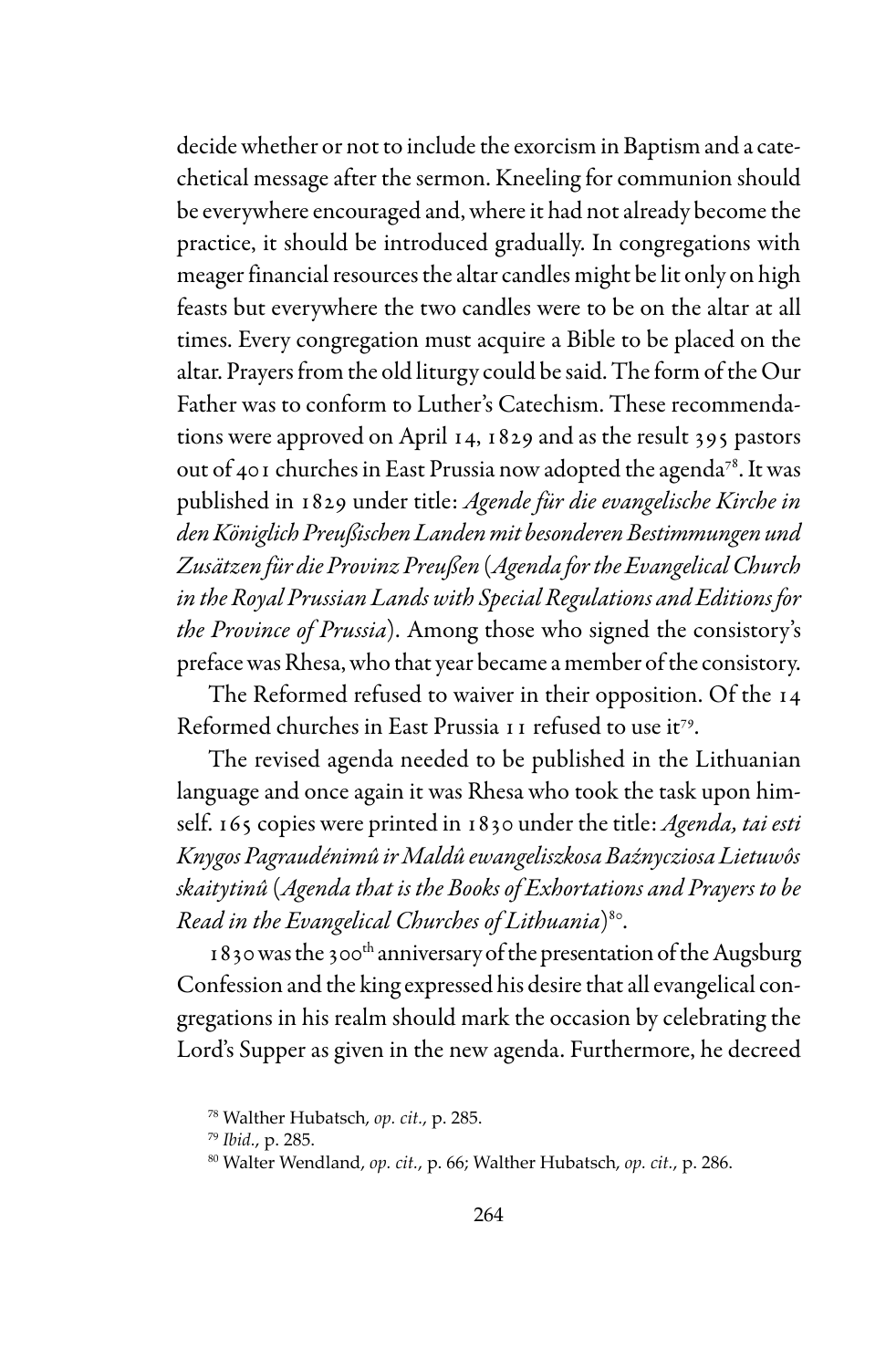that henceforth the designations *Lutheran* and *Reformed* were to be entirely discarded. Henceforth the people of Prussia would be known as *Evangelicals*, and United Prussian Church would be the *Evangelical Church* (Germ. *Evangelische Kirche*)81. This declaration provoked a strong reaction among many Lutherans, particularly in Silesia where Johann Gottfried Scheibel was professor of theology at Friedrich Wilhelm University in Breslau. Scheibel protested loudly. In 1834 the king proclaimed that the use of any old agenda was henceforth forbidden, and the consistories declared that pastors who did not conform would be defrocked<sup>82</sup>. If they continued to serve as pastors, they would be taken into the state courts to be dealt with as criminals. There is no evidence to suggest that any Prussian Lithuanian pastors refused to comply to the new orders. The 1830 agenda became the standard in all Prussian Lithuanian congregations.

#### RHE SA'S INTELLE CTUAL ACCOMPLISHMENTS IN HIS TWILIGHT YEARS

Rhesa continued his intensive studies of church history and theology to the close of his days. At the request of the Prussian consistory Rhesa undertook the publication of a short biography of each of the pastors who had served in the Eastern and Western Prussian Churches. The work appeared in two parts, both of which were published in 1834. The first was entitled *Kurzgefasste Nachrichten von allen seit 1775 an den evangelischen Kirchen in Ostpreussen angestellten Predigern* (*Short Report on the Pastors Serving the Evangelical Church in East Prussia since 1775*. This volume was meant to supplement the 1777 work of Daniel Heinrich Arnoldt<sup>83</sup> with material on later

<sup>81</sup> Adolph Heckert, *op. cit.*, p. 300–306.

<sup>82</sup> *Ibid.*, p. 306–307.

<sup>83</sup> Daniel Heinrich Arnoldt, *Kurzgefaßte Nachrichten von allen seit der Reformation an den lutherischen Kirchen in Ostpreußen geestandenen Predigern*, Hrsg. von Friedrich Wilhelm Benefeldt, Königsberg: Hartung, 1777.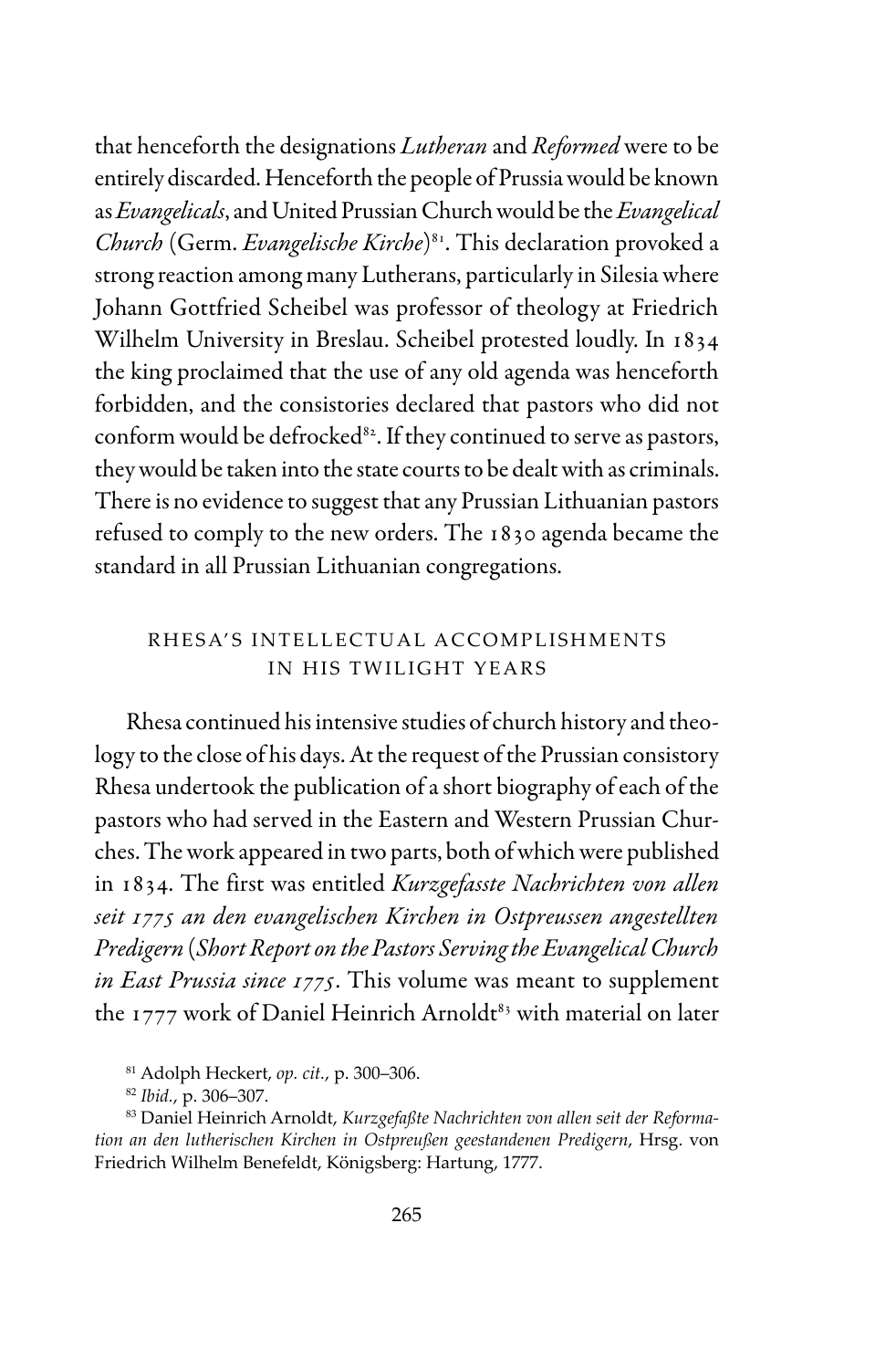pastors, including updated material on Gottfried Ostermeyer (Lith. *Gotfridas Ostermejeris*), Kristijonas Donelaitis, and other pastors who had served in East Prussia since that time. The second volume which dealt with West Prussian pastors was entitled: *Kurzgefasste Nachrichten von allen seit der Reformation an den evangelischen Kirchen in Westpreussen angestellten Predigern* (*Short Report on the Pastors who have Served the Evangelical Church in West Prussia Since the Reformation*). It was based on Rhesa's own studies.

Several articles written as a result of Rhesa's research are either no longer available or are difficult to find and obtain. Unavailable is the lecture Rhesa delivered in a meeting of the Royal German Society in Königsberg on the occasion of the 300 anniversary of the Presentation of the Augsburg Confession. It was entitled *Uebergabe der Augsburgischen Konfession, namentlich aus welchen Gesichtspunkten wir dasselbe zu betrachten haben* (*The Presentation of the Augsburg Confession, in particular from what Perspective We Should Consider It*). Knowledge of this lecture comes chiefly from the report of it by Vaclovas Biržiška84. The article *Historia Augustanae Confessionis in Prussia* (*The History of the Augsburg Confession in Prussia*), written two years later, may be a new edition of the earlier lecture. It appeared in print in a university booklet published at Eastertide 1832.

Other articles not easily obtainable or perhaps no longer extant include a short study on Marcus Antonius Flaminius' (Lat*. Marcantono Flaminio*) interpretation of the Psalms in *De M. Ant. Flaminio Psalmorum interprete Prolvisio*, published in 1813. A short examination on the unity of the church as understood by Reformation writers appeared in 1830 under the title *Inest meditation de unitate ecclesiae, a reformationis auctoribus non sublata sed plenius restituta.* In 1830 Rhesa published an early study on the beginnings of the

<sup>84</sup> Vaclovas Biržiška, *Aleksandrynas*: *Senųjų lietuvių rašytojų, rašiusių prieš 1865 m., biografijos, bibliografijos ir biobibliografijos*, t. 2: *XVIII–XIX amžiai*, Vilnius: Lietuvos kultūros fondas, 1990, p. 335.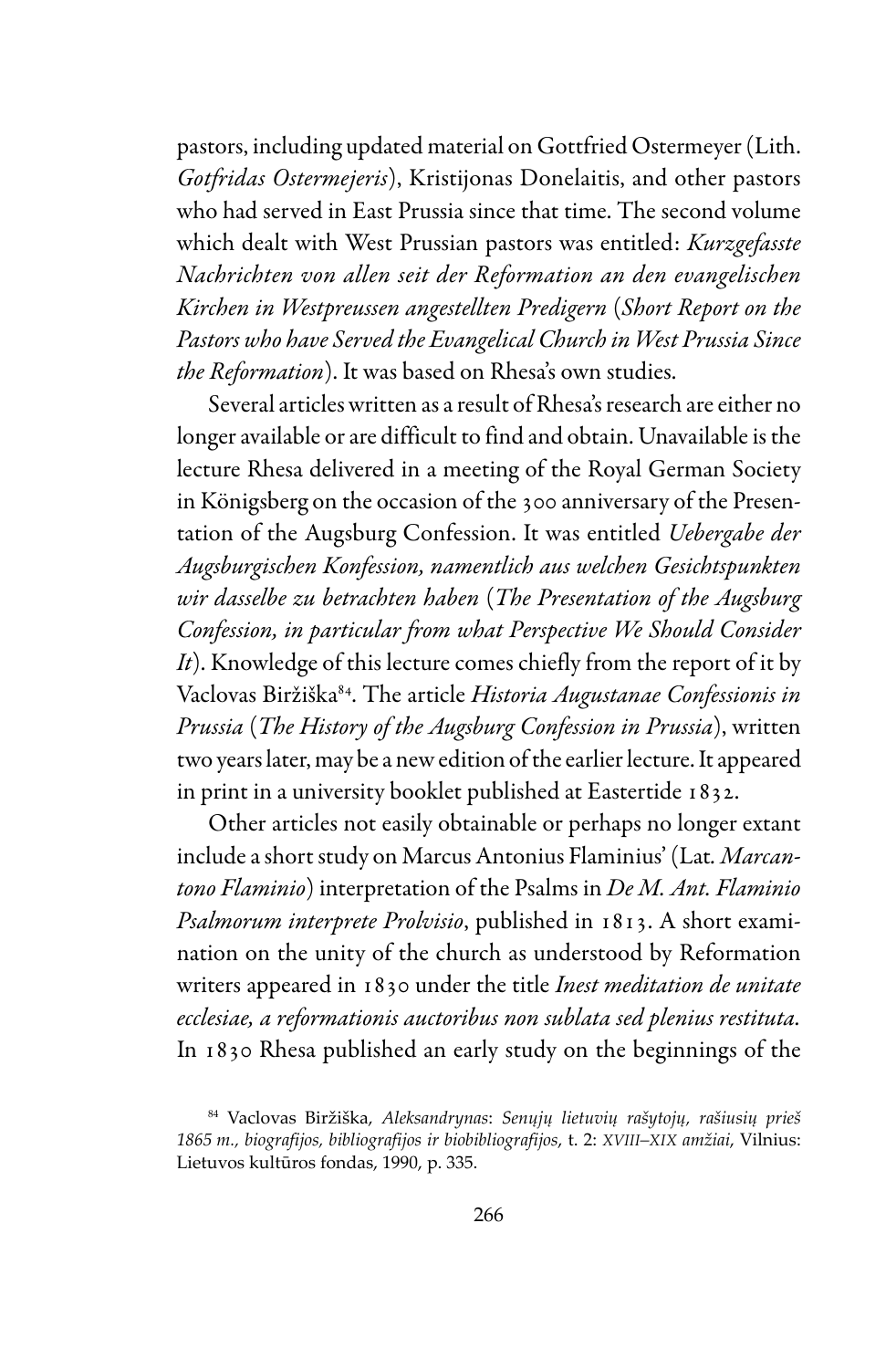Anabaptist movement, entitled: *Commentatio de primordiis studiorum fanaticorum Anabaptistarum saeculo XVI*, and in 1832 a study on the origins of the Königsberg Cathedral *Commentatio de origine Ecclesiae Cathedralis Regiomonti* appeared. In 1833 he published in Königsberg *Commentationis de duplice Psalmi XVIII exemplo*, which consisted of comments on the two versions of Psalm 118 found in the Old Testament. An examination of the phrase "A light to enlighten the nations" (Luke 2:32) appeared in his study *De verbio phōs eis apokalypsin ethnōn Luc. 2, 32* in 1834. He also published in Königsberg in 1834 an article, entitled: *Qua ostenditur, doctrinam de diabolo, aptissimam Theologiae V. T., penitus abhorrere a Theologia Christiana.* It was a study of the teaching concerning the Devil which was accepted in Old Testament theology but which could no longer be regarded as pertinent from the standpoint of Christian theology<sup>85</sup>.

The three later studies on the Anabaptist Movement appeared in 1834, 1836 and 1838. They were final articles in his series on the history of the Reformation in Prussia. Having devoted himself to the major figures instrumental in the establishment of the Lutheran Reformation, he used these articles to consider the radical reformers and gave particular attention to the circumstances surrounding the synod at Rastenburg of June 8–9, 1531 and major protagonists involved.

As elsewhere in German speaking lands the Lutheran Reformation first attracted the educated and then the middle class. It attracted few among those who were completely uneducated. They lived in a different world, a world of superstition and class hatred. Even after the defeat of the peasants in the rebellion of 1524–1525, in which social and economic factors predominated over any doctrinal considerations, the spread of radical notions among the uneducated in the cities continued unabated, and soon it began to attract some in the higher classes of society as well.

<sup>85</sup> These works of Rhesa along with his 1807 dissertation were not available to the author at the time when this study was prepared.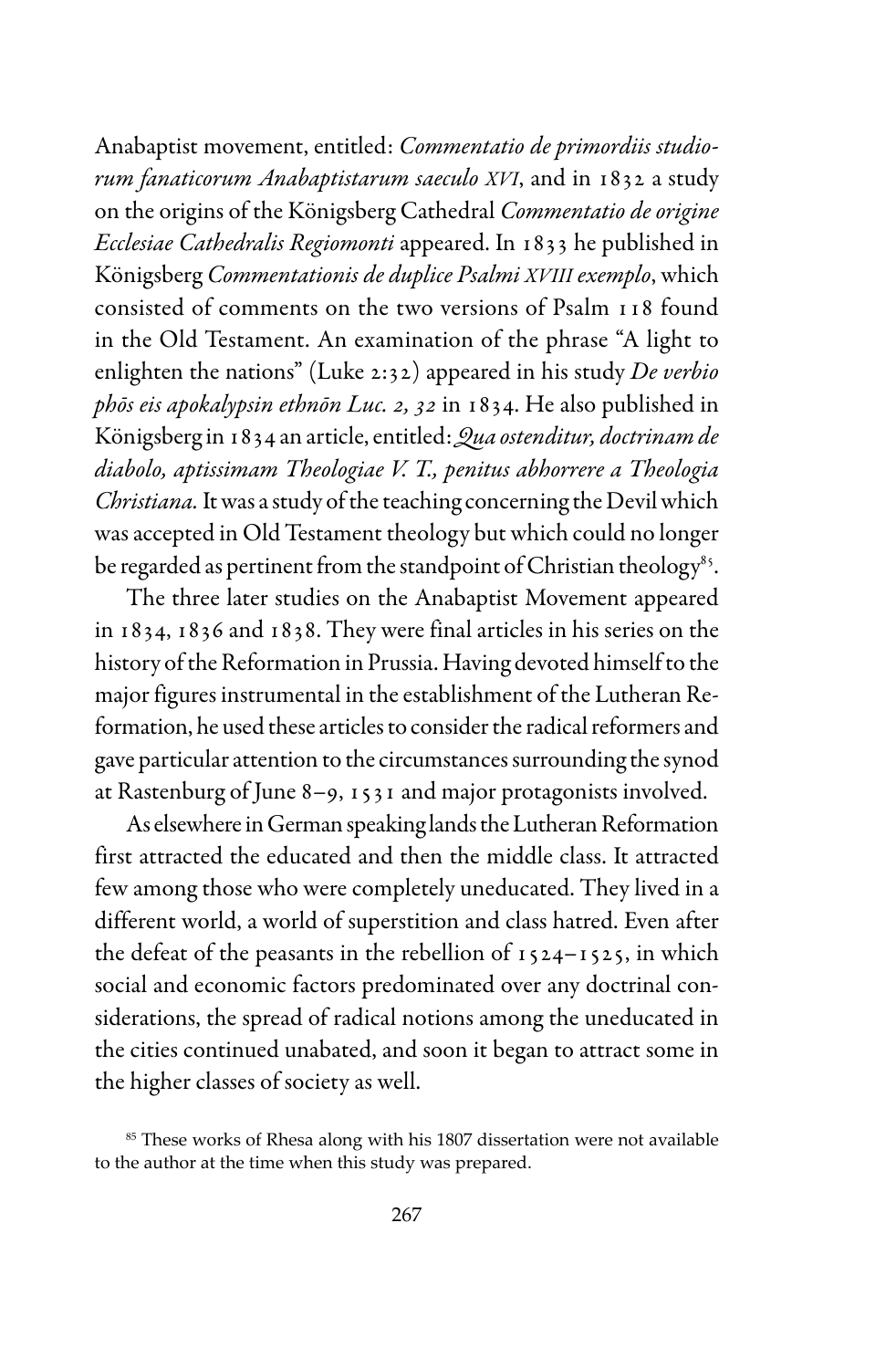In Prussia the Anabaptists, who represented the so-called left wing of the Reformation, found in the person of Duke Albrecht's friend Friedrich von Heydeck a strong protector. With his help many Anabaptists made their way as refugees to Prussia. Among them were Schwenckfeldians who had for a time found refuge in Liegnitz, but had later been expelled. Heydeck thought them to be very spiritual and himself became an Enthusiast. He also undertook to find preachers of the same mind to come to Prussia. Among them was Peter Zenker, an enthusiast preacher who had been expelled from Danzig. It was Heydeck's plan that Zenker should take up the pastorate of the Johannisburg parish, however, no pastor could be called or installed without the express confirmation of the bishop. The Pomesanian Bishop Speratus insisted that Zenker must provide him with a written confession of his theological orthodoxy, especially concerning the Word of God, the Lord's Supper, Original Sin, and Holy Baptism. Zenker presented a confession based upon the writings of the Augsburg Anabaptist preacher Michael Keller (Lat. *Cellarius*). This confession ran counter to the Augsburg Confession in every part and Speratus refused to approve his installation. Von Heydeck used his influence on Albrecht to overrule the bishop and Speratus then decided that the matter would be taken up at the next synod at Rastenburg on June 8-9,  $1531^{86}$ .

Rhesa regarded the controversy concerning Zenker to be a significant milestone in the history of the Lutheran Reformation in Prussia, and he devoted no less than three articles to it.

The first article appeared in 1834 in a university booklet published at Pentecost under the general title: *Historiae Anabaptistarum et Sacramentariorum in Prussia, e documentis adhuc incognitis adumbratae, initia* (*History of the Anabaptists and Sacramentarians in Prussia based upon the Documentary Evidence. The Opening Phase*). In this article Rhesa provided an overview of the relationship between the

<sup>86</sup> Paul Tschackert, *op. cit.*, p. 190–195; Walther Hubatsch, *op. cit.*, p. 67–71.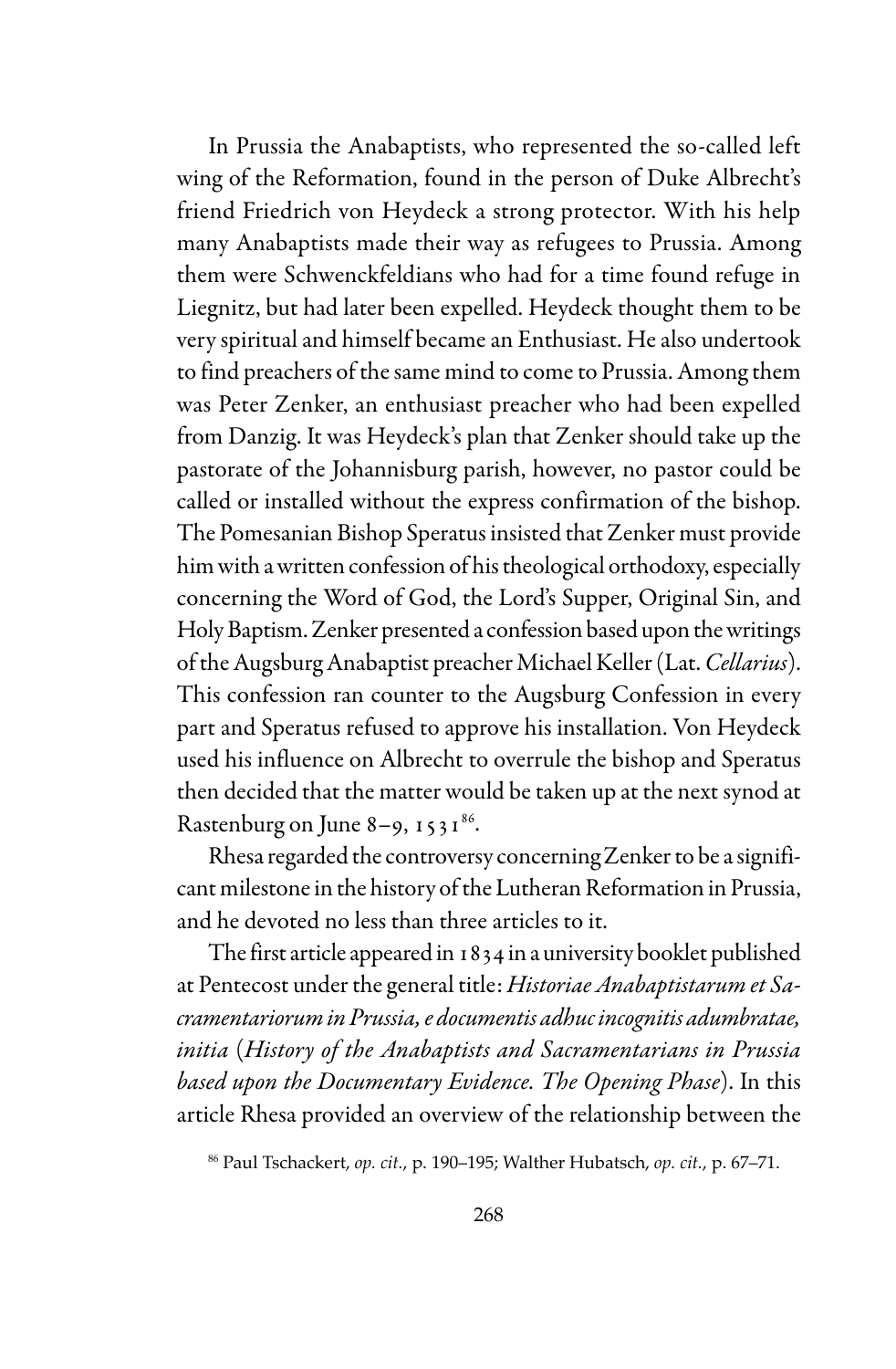Prussian Church and its bishops on the one hand and the attempts of opponents to introduce novelties, particularly concerning the relationship between the written Scriptures, preaching, and the Word of God, the meaning and practice of the Lord's Supper, Original Sin and its effects, and the practice of infant Baptism. These were matters concerning which Lutherans and Sacramentarians could not agree. Their consideration was central in Speratus refutation of Peter Zenker's confession. Speratus stated that the so-called external word, the word which the ministers of Christ preach, is indeed the Word of God, a living and eternal testimony. It was not some new or other Word of God that they proclaimed. The word heard by the congregation was indeed the Word of God. So too the bread and the wine at the Eucharist must be confessed to be the very body and blood of Christ present by sacramental union, so that the body born of Mary, the body which hanged on the cross, was received by communicants. This was incomprehensible to human reason, but faith looks not to reason but to the Words of Christ. Original Sin was much more than a simple defect of nature. It was a deep-seated sin inherited from Adam from which the Second Adam, Christ, must come to save man. Concerning the Baptism of infants and baptismal regeneration, the words of the Apostles, the testimony of the Ancient Fathers, Cyril, Gregory of Nazianzus, Dionysius, Cyprian, and Augustine among others stand firmly in support of the church's confession<sup>87</sup>.

The second article, published by the university in the Christmas season 1836, appeared under the same general title. In it Rhesa deals more deeply with the position taken by Zenker and the Anabaptists on the four chief points in question. His intention was to provide an historical overview of the circumstances which led to the contention

<sup>87</sup> Ludovicus Rhesa, *Historiae Anabaptistarum et Sacramentariorum in Prussia, e documentis adhuc incognitis adumbratae, initia. Programma I. Festo Pentecostes A. p. Chr. Nat. MDCCXXXIV. Academiae Albertinae Civibus a Prorectore, Cancellario, Directore et Senatu Universit. l. Regiomontanae propositum*, Regiomonti: Typis Academicis Hartungianis, 1834.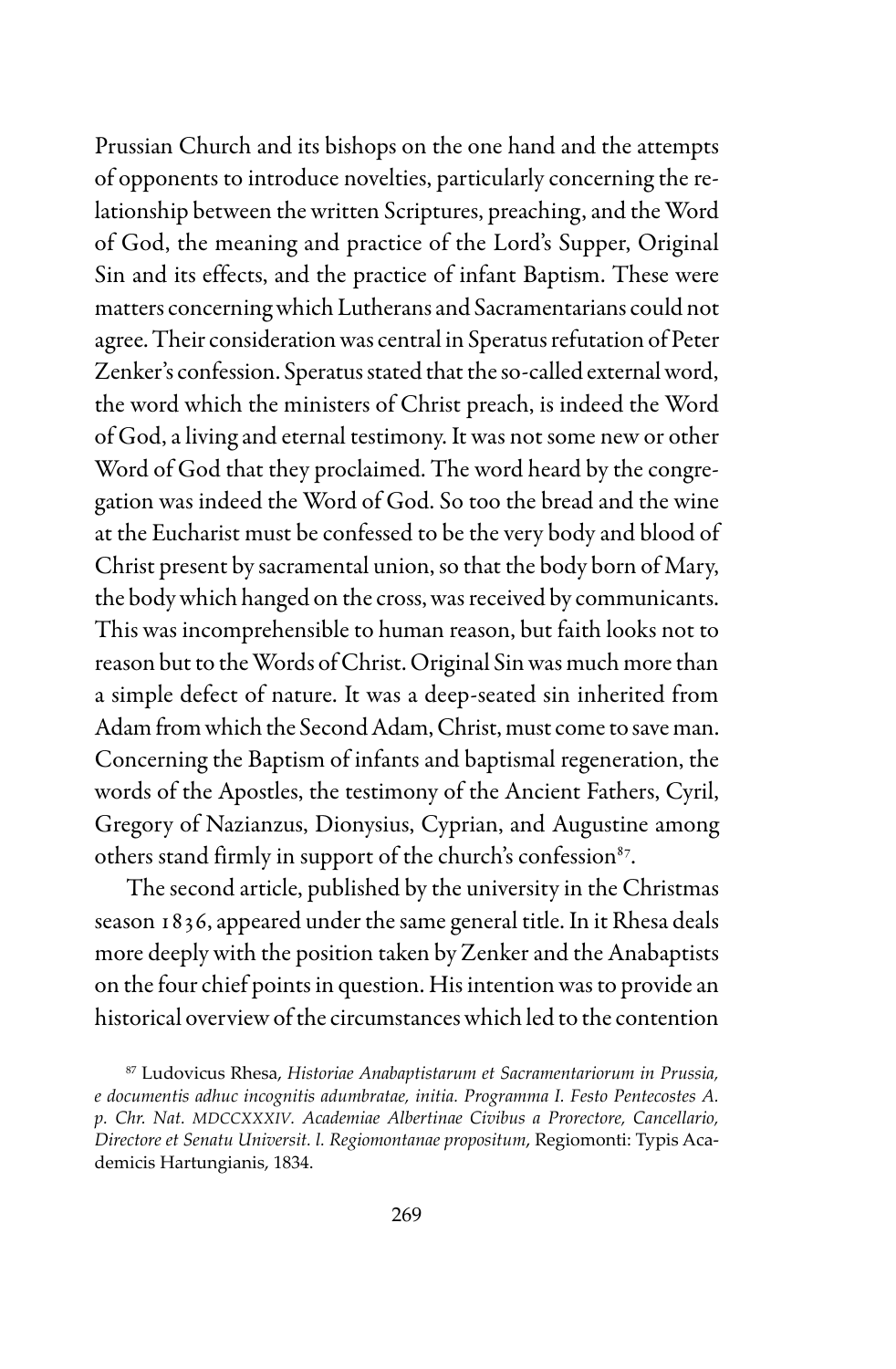in the Synod at Rastenburg. He particularly notes Speratus' refutation of Zenker's view of John 6 as the *sedes doctrinae* of the Lord's Supper, stating that it was clear that the sacrament was not the subject in this chapter<sup>88</sup>.

The third article, entitled: *Historiae Anabaptistarum et Sacramentariorum in Prussia Partic. III* (*History of the Anabaptists and Sacramentarians in Prussia Part III*), appeared at Christmas 1838, two years before Rhesa's death, in a university booklet. In it he examined more closely the position of Zenker and its foundations in the teachings of Keller.

He included in his presentation a seven point refutation of the position taken by Keller and Zenker with special emphasis on the Lord's Supper. (1) The Words of Institution cannot be understood to be parabolic. They must be taken as they stand as an historical narrative. (2) Neither are the words of Christ to be understood allegorically, as Schwenckfeld insists, when he builds his presentation on John 6. (3) The words of the evangelists and St. Paul must be taken as they stand; none of the holy writers seek to provide a special interpretation of their meaning. (4) The fathers of the church take the words of the apostles as they stand without employing the interpretive methods of allegory or other literary devises.  $(5)$  The divine and human natures are conjoined in the person of Christ without intermixture, and so too in the sacrament the bread and wine are conjoined with the body and blood (*unio sacramentalis*). (6) The sacramentarians cannot agree about the meaning of the Words of Christ. Schwenckfeld inverts the words: "My body is this," that is to say – food for the soul. Luther's view shows the errors of Zwingli, Johannes Oecolampadius, Andreas Karlstadt, and the Schwenckfeldians, no two of whom agreed. (7)

<sup>88</sup> Ludovicus Rhesa, *Historiae Anabaptistarum et Sacramentariorum in Prussia, e documentis adhuc incognitis adumbratae, initia. Programma II. Natalitiis Jesu Christi Anni MDCCCXXXVI. Academiae Albertinae Civibus a Prorectore, Cancellario, Directore et Senatu Universit. Regiomontanae propositum*, Regiomonti: Typis Academicis Hartungianis, 1836.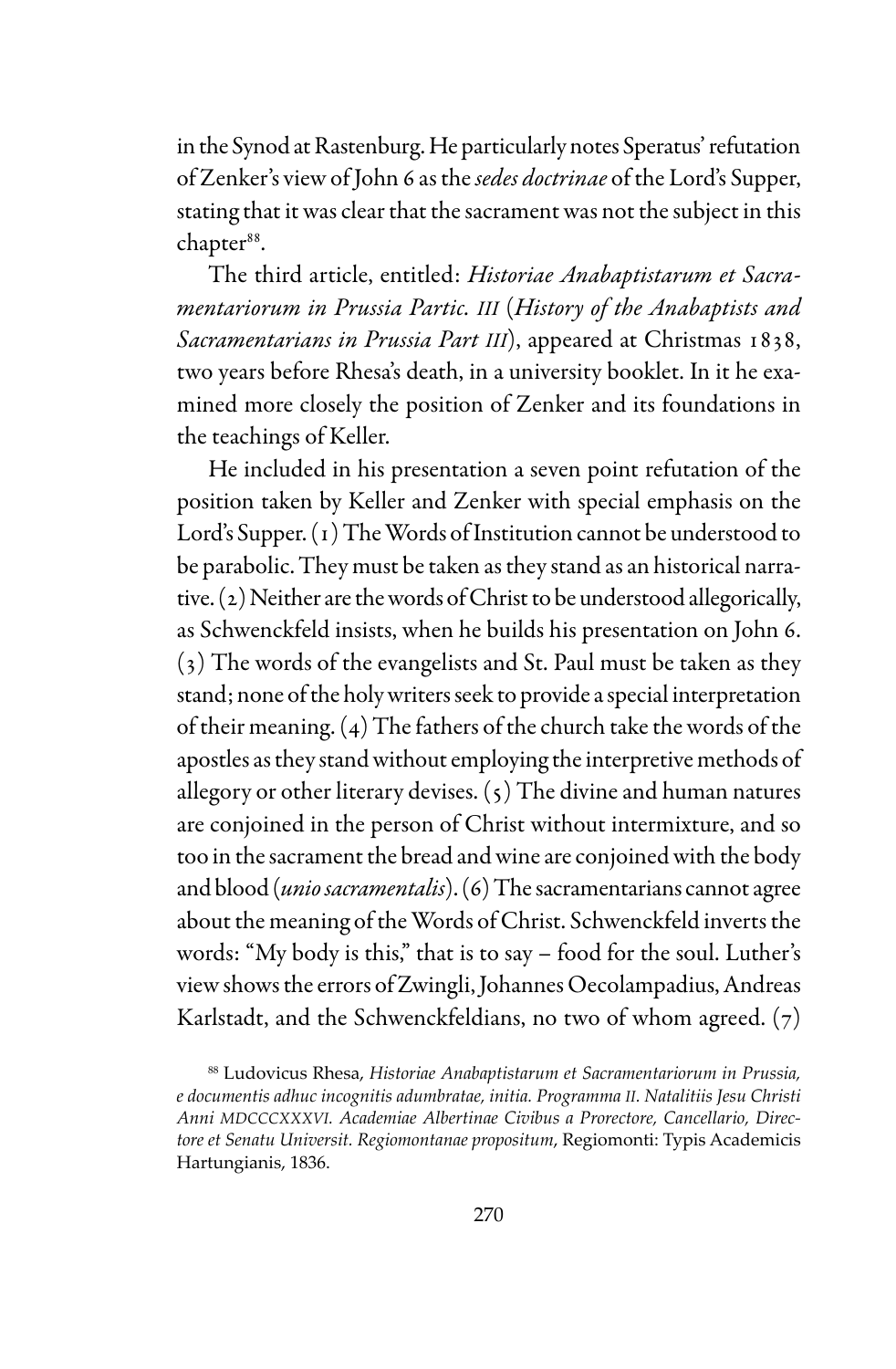Nothing is impossible to the Word of God. Human reason is not able to understand how Christ, sitting at the right hand of God, can at the same time be present in the sacrament. Faith does not deny it but devoutly meditates on it<sup>89</sup>.

In all three articles Rhesa shows that Bishop Speratus sought to avoid schism and heresy in the Prussian Church. Through the philanthropy of the duke many Protestants found refuge in Prussia and brought with them views which diverged greatly from the Augsburg Confession. The bishop found it necessary to address this situation in the colloquium at Rastenburg on December 30–31, 1531 and again later. In 1535 Duke Albrecht mandated that the unity of doctrine and the church must be maintained. The Prussian Church order of 1525 had to be upheld and the Church of the Augsburg Confession alone could be the legitimate church in Prussia<sup>90</sup>. Those who did not agree with the Augsburg Confession must either leave or keep their views strictly to themselves. Pockets of Schwenckfeldians survived into the 18<sup>th</sup> century but the church was left in peace.

The careful scholarship of Professor Rhesa was widely acknowledged in academic and ecclesiastical circles and other writers often cited his works. With the encouragement of Karl Lieven, vice-president of the Russian Bible Society and from the 1828 minister of education in the Tsar's government, Rhesa was called to the faculty of theology in the University of Dorpat (Est. *Tartu*). He understood that Rhesa would be most helpful to him in his attempts to put an end to the rationalist theologizing which was then dominant in the university. Lieven had begun his reformatory program when in 1817 he was appointed curator of the Dorpat educational region. As a result

<sup>89</sup> Ludovicus Rhesa, *Natalitia Jesu Christi Anni MDCCCXXXVIII pie celebranda Civibus Academicis indicunt Prorector, Director et Senatus Academiae Regiomontanae. Inest: Historiae Anabaptistarum et Sacramentariorum in Prussia Partic. III., auctore Ludov. Rhesa, Theol. D. et Prof. primar., Facult. Theol. Sen., Consist. reg. a consil. cet.*, Regiomonti: Typis Academicis Hartungianis, 1838.

<sup>90</sup> Walther Hubatsch, *op. cit.*, p. 73.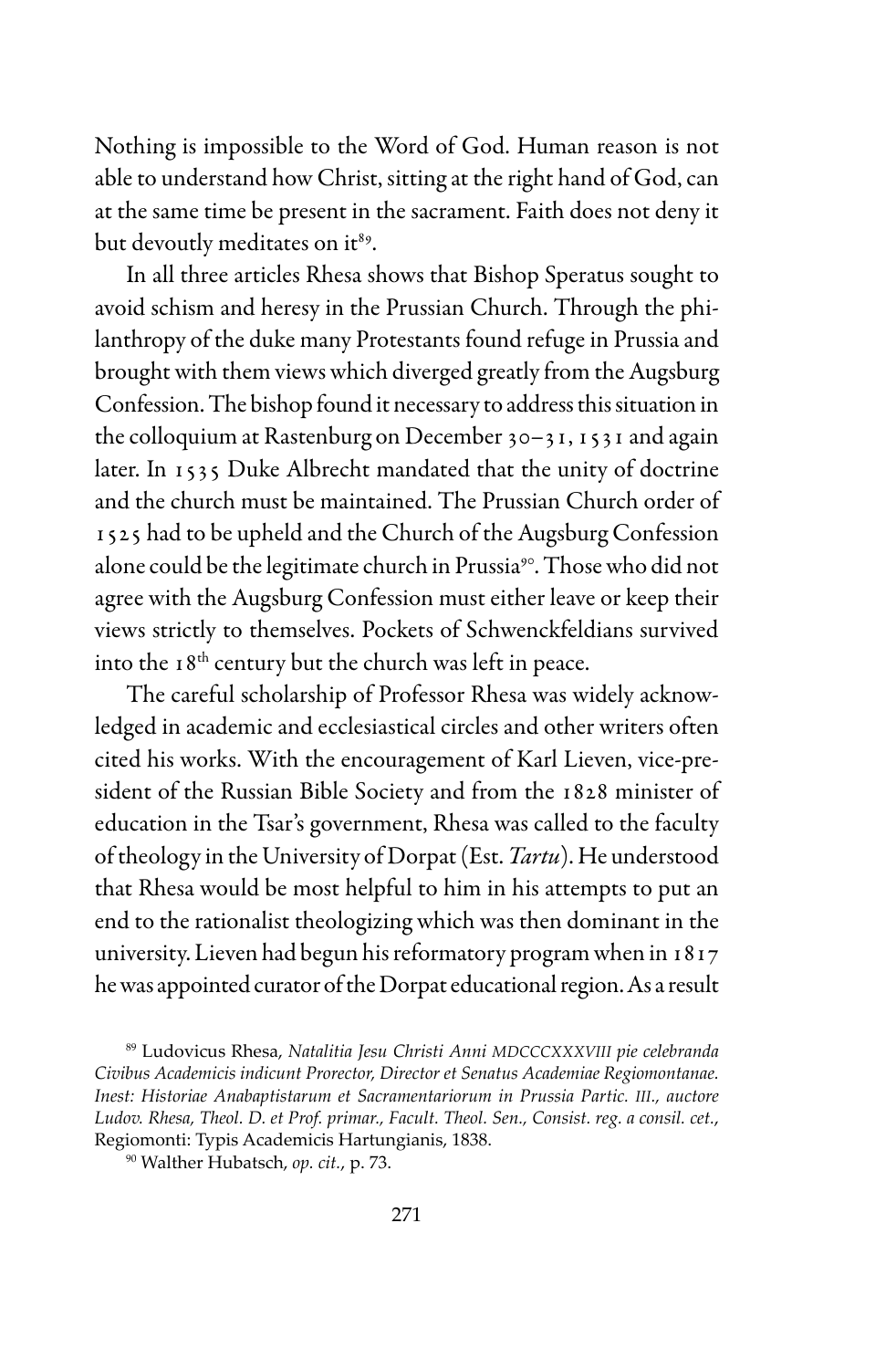of his efforts some rationalist theological professors were forced to relinquish their positions and others retired early<sup>91</sup>. He was a Pietist and regarded Rhesa as the most suitable candidate for a professorial chair at Dorpat. However, Rhesa declined to leave Königsberg, stating that he wanted to remain in his homeland and continue to work for the benefit of its peoples<sup>92</sup>.

Rhesa enjoyed a long and distinguished academic career at the University of Königsberg. Beginning in 1819 he served several times as dean of the faculty of theology. Included among his terms of service were the winter semesters of 1821–1822 and 1822–1823, the summer semesters of 1825, 1828, and 1840, as well as the winter semesters of 1826–1827, 1829–1830 and 1831–1832. In the winter semesters of 1820–1821, 1824–1825, and 1830–1831 he served as the vice-rector, the chief operating officer in the university. The designation "rector" was an honorary title which from 1807 was given to the next in line in the royal family<sup>93</sup>. In 1829 Rhesa was made a member of the Royal Prussian consistory<sup>94</sup>, and in 1832 he was given membership in the Leipzig Historical-Theological Society (Germ. *Historisch-theologische Gesellschaft zu Leipzig*). He received special medals and decorations for his military and academic services in 1814, 1818, and 1840<sup>95</sup>.

Ludwig Rhesa came from humble beginnings. He was taken as an orphan into the home of family members and enjoyed no advantage of high pedigree. He proceeded by his own dedicated efforts to master difficult subjects and win a place of honor in the academic and ecclesiastical communities of his day. His contributions to the education of his students, particularly in theology, history, and philology, as well as in the literature of the Lithuanian people won him the tribute of his

<sup>91</sup> Erik Amburger, *Geschichte des Protestantismus in Russland*, Stuttgart: Evangelisches Verlagswerk, 1961.

<sup>92</sup> F. W. Schubert, *op. cit.*, p. 252.

<sup>93</sup> Albinas Jovaišas, *Liudvikas Rėza*, p. 41.

<sup>94</sup> F. W. Schubert, *op. cit.*, p. 253.

<sup>95</sup> Albinas Jovaišas, *Liudvikas Rėza*, p. 50.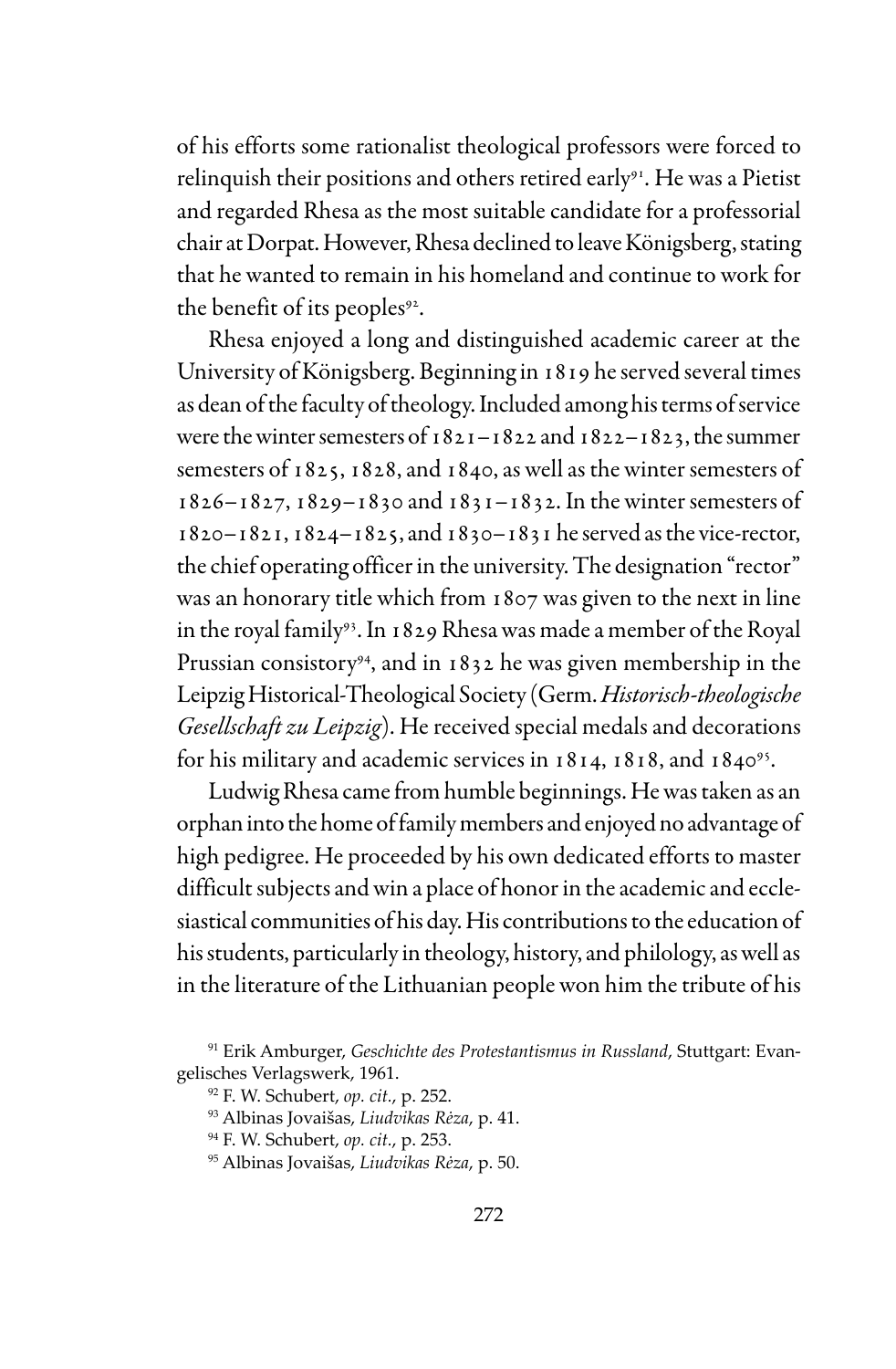contemporaries. No other man who identified himself as a Lithuanian was ever granted the responsibility of vice-rector directing the daily operations of one of the greatest European universities.

Rhesa devoted himself entirely to his work; he never married. He died in the closing days of summer 1840 in Königsberg at the age of  $64$  years<sup>96</sup>.

> Įteikta: 2010-10-09 Priimta: 2010-11-15

96 F. W. Schubert, *op. cit.*, p. 254.